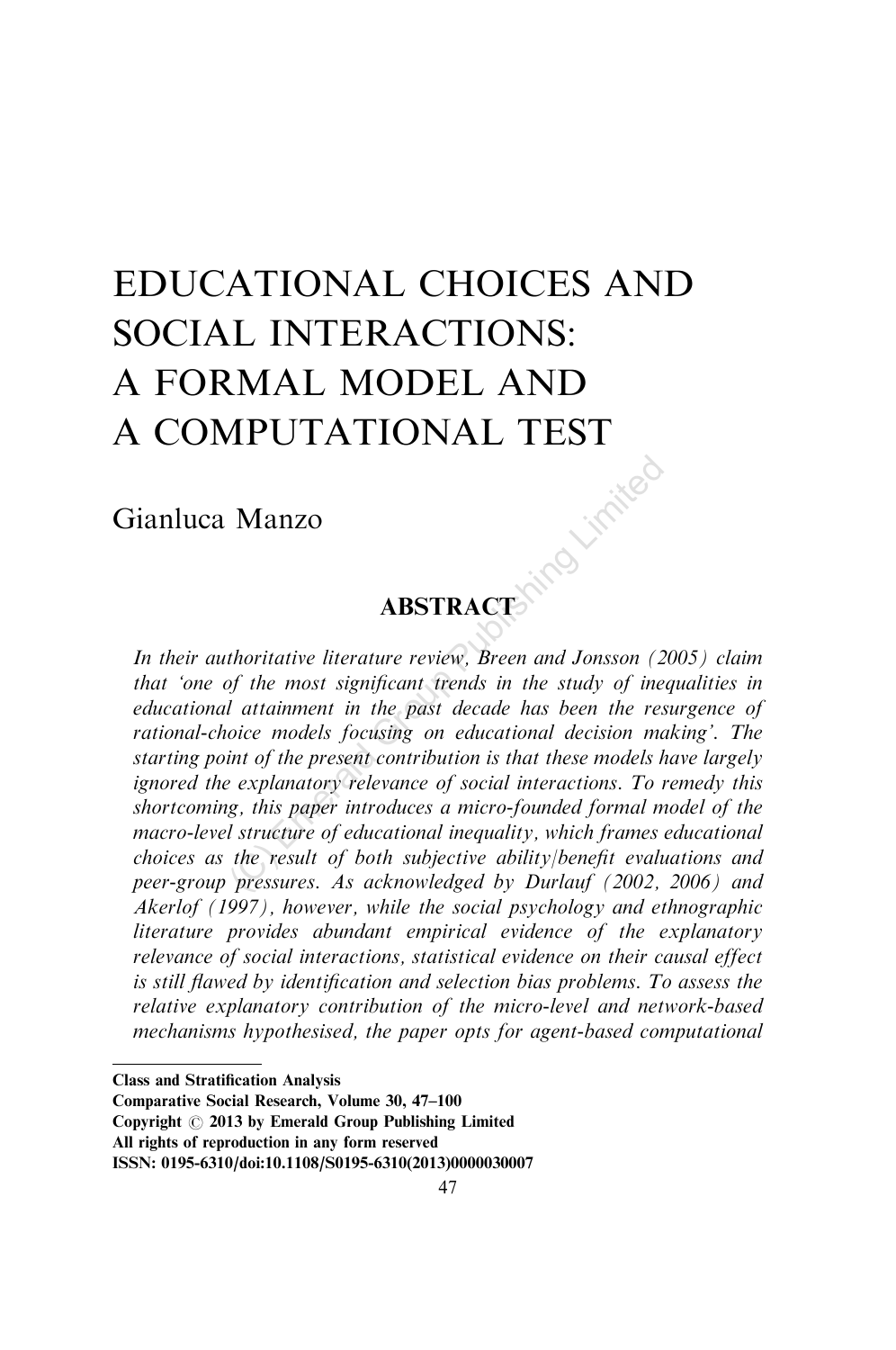over and above the differentiation of ability and<br>i, to the genesis of educational stratification by ample<br>in the distribution of the ducational choices that agents make on the<br>ate ability/benefit calculations.<br>Intergenera simulations. In particular, the technique is used to deduce the macro-level consequences of each mechanism (sequentially introduced) and to test these consequences against French aggregate individual-level survey data. The paper's main result is that ability and subjective perceptions of education benefits, no matter how intensely differentiated across agent groups, are not sufficient on their own to generate the actual stratification of educational choices across educational backgrounds existing in France at the beginning of the twenty-first century. By computational counterfactual manipulations, the paper proves that network-based interdependencies among educational choices are instead necessary, and that they contribute, over and above the differentiation of ability and of benefit perceptions, to the genesis of educational stratification by amplifying the segregation of the educational choices that agents make on the basis of purely private ability/benefit calculations.

Keywords: Intergenerational educational mobility; educational choices; social interactions; social networks; agent-based models; analytical sociology

# INTRODUCTION

By themselves, quantities just aid assessments, but when parameters marshal them into an array of numbers, then they can trigger alternative thinking. (White, 2000, p. 505)

About 15 years ago, Goldthorpe (1996) and Breen and Goldthorpe (1997) considered the large temporal stability of class differentials in educational attainment as one of the explananda that 'pose(s) an evident theoretical challenge'. While recent comparative empirical analyses (see Breen, Luijkx, Müller, & Pollak, 2009; Breen, Luijkx, Muller, & Pollak, 2010) have demonstrated that the change-resistance of inequality of educational opportunity is less pronounced than previous studies suggested (see, mainly, Shavit & Blossfeld, 1993), it is indisputable that, despite the generalised improvement of living standards and the variety of educational policies aimed at counteracting the partly social constructed ability gaps across social groups, the socioeconomic status of the family in which individuals live still exerts a substantial influence on their educational outcomes. In France, the country on which this paper focuses, while the equalising trend in educational opportunity is extremely clear (see Thélot  $&$  Vallet, 2000), although quantitatively modest (see Vallet & Selz, 2007, p. 69), individuals'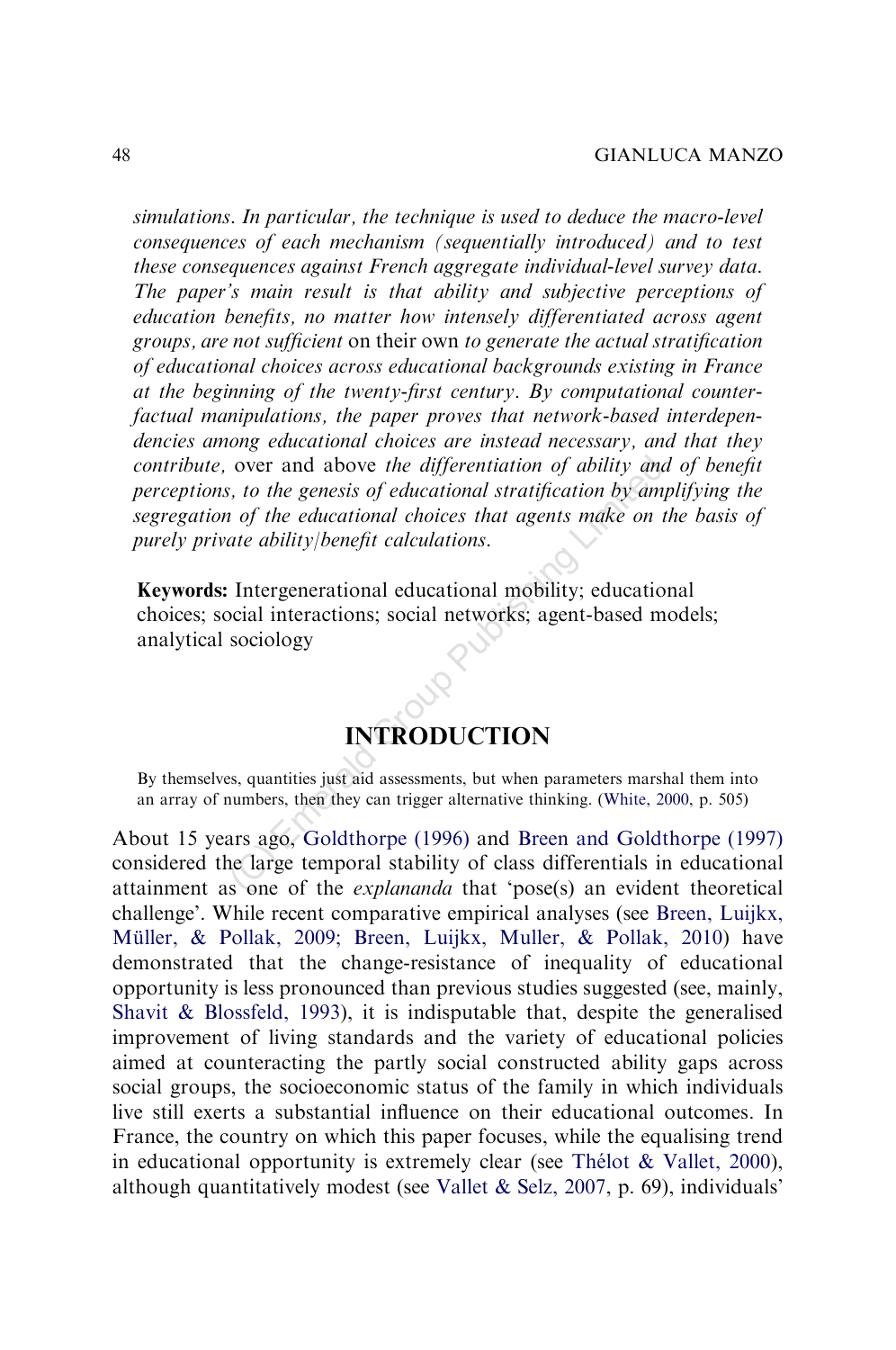social backgrounds continue pervasively to impact on the highest educational level that they reach (see Selz & Vallet, 2006), on the kind of upper secondary tracks that they choose (see Duru-Bellat, Kieffer, & Reimer, 2011; Ichou & Vallet, 2011) as well as on their chances of entering the most prestigious tertiary level educational institutions (see Albouy  $\&$ Wanecq, 2003). In light of this empirical evidence, therefore, it still seems justified to consider the stratification of educational outcomes across social backgrounds as a puzzling macro-level explanandum.

cational choices, this paper introduces a new form<br>tals' educational preferences form. On a theoretic-<br>elty is that it frames educational preference forma<br>oth individual ability/benefit evaluations and<br>us cross-fertilising In order to advance understanding of why the socioeconomic status of the family in which individuals live continues to exert such a pervasive influence on their educational choices, this paper introduces a new formal model of how individuals' educational preferences form. On a theoretical level, the model's novelty is that it frames educational preference formation as the result of both individual ability/benefit evaluations and peer-group pressures, thus cross-fertilising the sociological rational-choice approach to educational choices (Breen & Goldthorpe, 1997) with recent heterodox theoretical perspectives in economics regarding inequality (see, in particular, Durlauf, 1999a, 2002, 2006) and education (see, in particular, Akerlof, 1997; Akerlof & Kranton, 2002). On a methodological level, the paper's originality resides in its deduction of the macro-level consequences of the formal model by means of agent-based computational simulations (see Shoam & Leyton-Brown, 2009; Wooldridge, 2009). These computational regularities will, however, be systematically compared to French empirical survey data. An interface will thus be created between the regression-based approach that dominates quantitative studies of educational stratification and new advances in simulation methodology. Both the theoretical and the methodological development proposed can be justified in light of the current state of the literature on the explanation of educational stratification.

Since Boudon's (1974, see, in particular, pp. 29–31) pioneering study, rational-choice oriented explanations of the aggregate association between individuals' social backgrounds and their educational achievements have been regularly refined (see, in particular, Breen & Goldthorpe, 1997; Gambetta, 1987; Goldthorpe, 1996; Jonsson & Erikson, 2000). According to this analytical schema, class differentials in educational attainment arise from the composition of the strategies of rational actors who, as they proceed through the educational system, systematically evaluate their cognitive abilities, their probability of success (as a function of their ability), the benefits that they can obtain from education, and the direct and indirect education costs. The basic assumption is that the higher the social status of the actor's family, the higher the actor's ability; consequently, the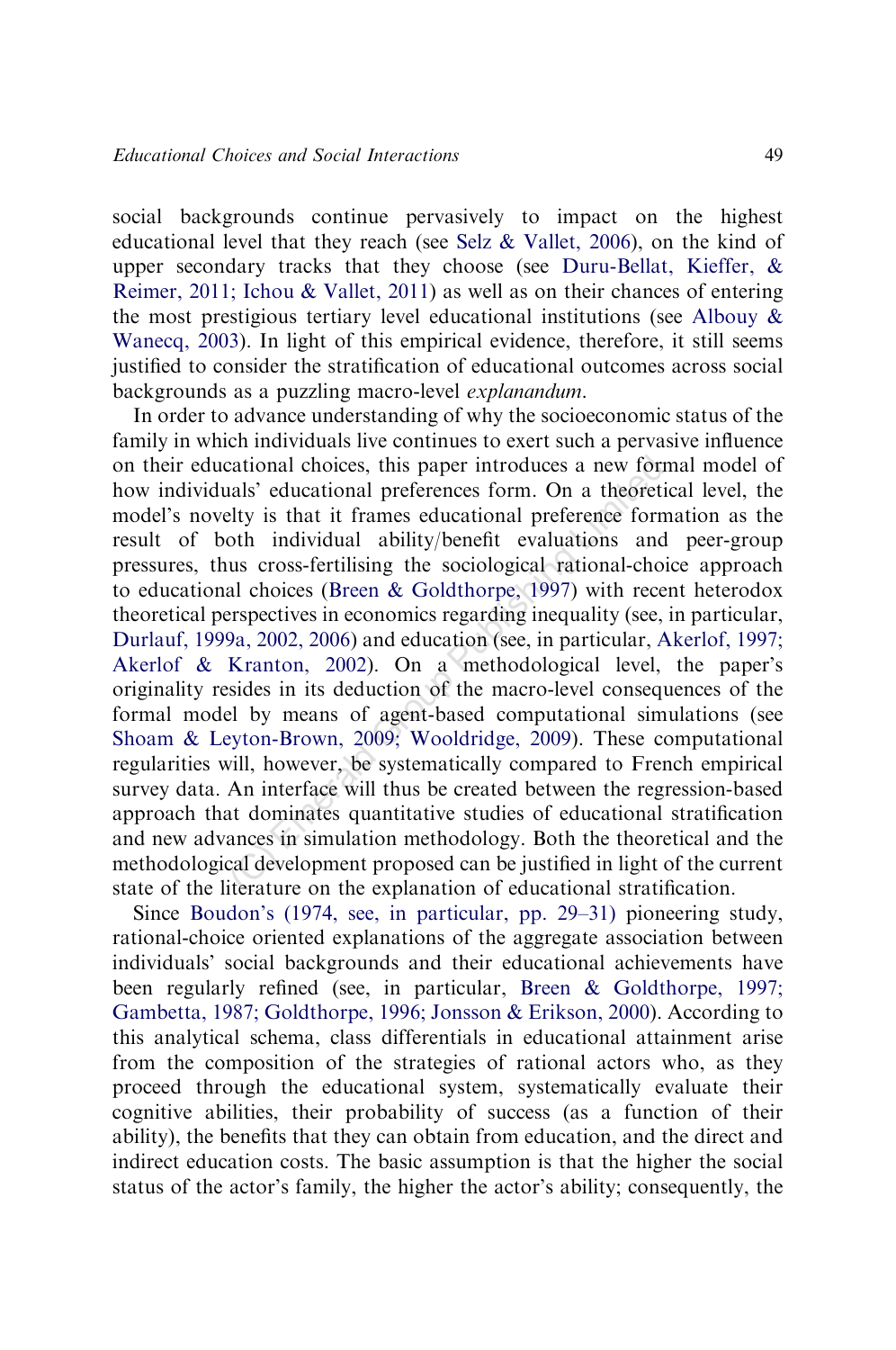better the actor's perception of his/her probability of success, the higher his/ her educational aspiration, and the lower the perceived costs of education. As a consequence, the members of higher social groups should succeed at a higher rate at each educational transition, thereby ending up with higher educational credentials.

erotto, 1997; Stocké, 2007; Van de Werfhorst &<br>several pieces of the theoretical framework ha<br>pport – such as the systematic variation of ability, oi<br>obability and of educational aspirations across sc<br>nnce, Becker, 2003; However, after around two decades of statistical-based empirical tests (see, among others, Ballarino & Bernardi, 2001; Becker, 2003; Breen & Yaish, 2006; Cobalti, 1992; Davies, Heinesen, & Holm, 2002; Gabay-Egozi, Shavit, & Yaish, 2010; Hillmert & Jacob, 2003; Holm & Jaeger, 2008; Manzo, 2006; Mastekaasa, 2006; Need & de Jong, 2000; Raftery & Hout, 1993; Schizzerotto, 1997; Stocké, 2007; Van de Werfhorst & Hofstede, 2007), while several pieces of the theoretical framework have received empirical support – such as the systematic variation of ability, of perception of success probability and of educational aspirations across social groups (see, for instance, Becker, 2003; Need & de Jong, 2000; Stocké, 2007) – still unclear is the extent to which these micro-level factors really impact on individuals' educational decisions (see, for instance, Stocke´, 2007; Van de Werfhorst & Hofstede, 2007; Gabay-Egozi et al., 2010). As recently acknowledged by Kronenberg and Kalter (2012), when one inspects the published empirical results, one of the most striking findings is that no matter what indicator of ability and perceived benefits and costs is adopted, the effect of social background on educational choices and attainment is still substantial. This is especially puzzling at the highest educational transitions, where student heterogeneity is lower because of selection at previous transitions (see, for instance, Mastekaasa, 2006).

While this might be related to inappropriate statistical model specifications and/or poor measures of the theoretical constructs of interest, one might also think, more radically, that the rational-choice approach to educational stratification does not take account of certain mechanisms which potentially mediate the link between social background and educational choices/outcomes. On this reasoning, a few empirical analyses have started to study two types of mechanism under-conceptualised within this research tradition: genetic hereditability (see Lucchini, Della Stella, & Pisati, 2010) and social interactions in the form of peer effects (see, in particular, Jaeger, 2007; Morgan, 2005).

As announced, this paper focuses on social interactions. In particular, it computationally tests the hypothesis that the (French) empirical stratification of educational choices cannot be generated without assuming that homophilic dyadic interactions taking place within friendship networks sustain self-reinforcing mimetic educational behaviours that progressively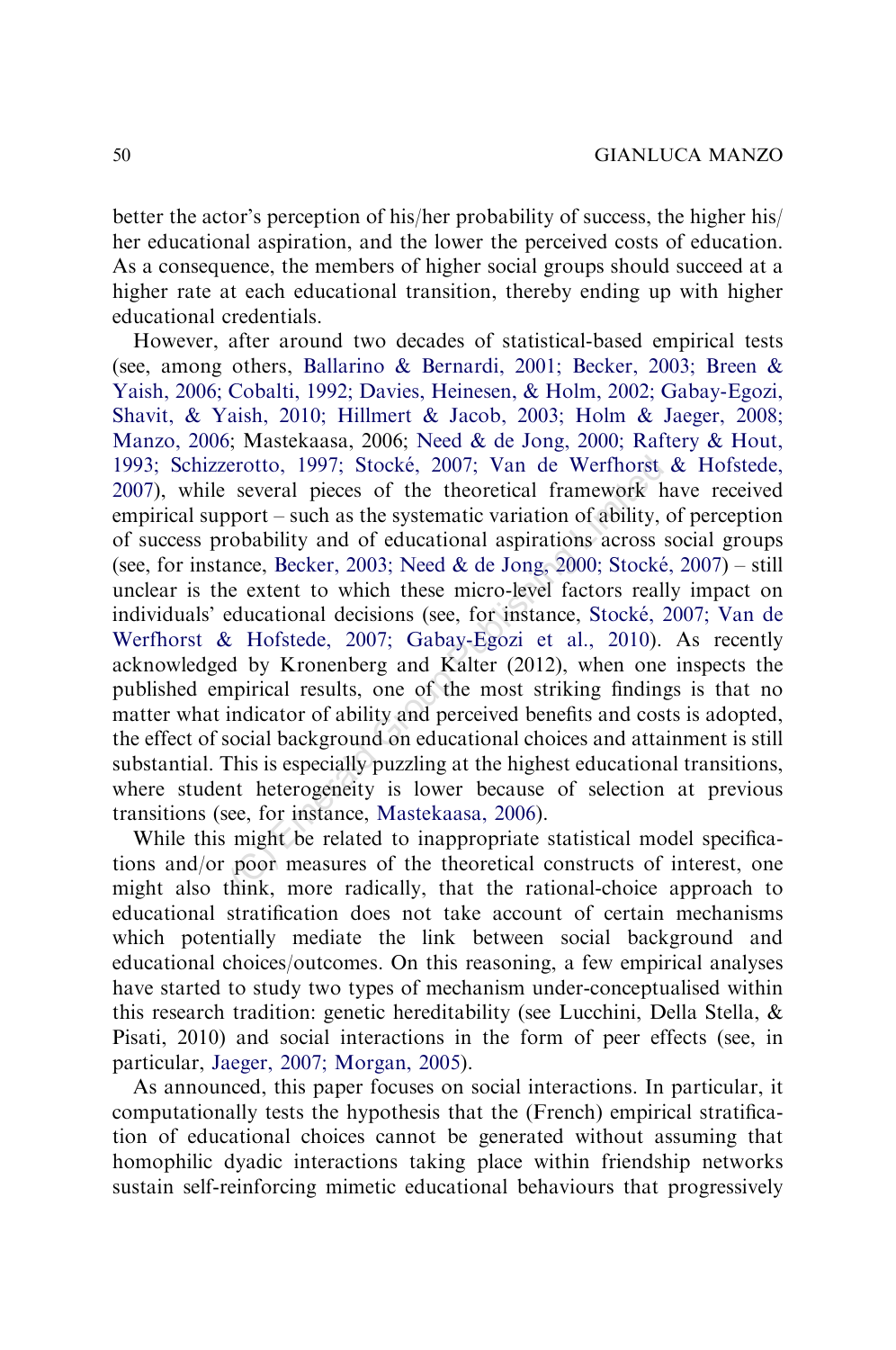accentuate the existing social differentiation in ability and perception of education benefits.

(1) the two actors are exposed to certain common aching quality (see the concept of 'ecological effec<br>); (2) the two actors share some common social ls, like parental income (see the concept of 'contex<br>3a, p. 532, 1993b, This accounts for the methodology chosen in what follows to prove this statement, that is, agent-based computational simulations. The empirical quantification of the net effect of neighbourhood- and network-based social influences on individual outcomes has proved extremely difficult (see, respectively, Mouw, 2006; Sobel, 2006; Sampson, Morenoff, & Gannon-Rowley, 2002; Shalizi & Thomas, 2011; and VanderWeele, 2011). If two actors are related by a friendship tie and end up with a similar (educational) outcome, then this correlation may actually arise from three distinct phenomena: (1) the two actors are exposed to certain common factors, like school or teaching quality (see the concept of 'ecological effect'; Manski, 1993b, p. 31); (2) the two actors share some common social background characteristics, like parental income (see the concept of 'contextual effect'; Manski, 1993a, p. 532, 1993b, p. 31); (3) the two actors share some common individual characteristics, like an interest in school (see the concept of 'correlated effect'; Manski, 1993a, p. 533, 1993b, p. 31). If so, the similar (educational) outcome may arise not from the influence that the two actors exert on each other, which would constitute the interaction-based 'endogenous effect' in which one is interested, but from the potentially unmeasured shared factors that modify the probability of being friends and that of experiencing a certain (educational) outcome. Unfortunately, unless very restrictive conditions are introduced, the four effects cannot be empirically distinguished on the basis of nonexperimental observational data (for an overview, see Durlauf & Loannides, 2010), and, because of the pervasive problem of unmeasured heterogeneity, empirical estimations tend to be 'biased' (Harding, Gennetian, Winship, Sanbonmatsu, & Kling, 2011). Moreover, an additional complication concerns the direction of the causality. Does the average (educational) outcome among a given subset of friends truly affect their (educational) behaviour, or does the group-level factor simply reflect this behaviour? Again, as Manski's pioneering contribution demonstrated, there is no simple econometric solution to 'reflection problem' – which becomes all the more difficult to solve when the aim is to estimate the several potential sources of the overall researched 'endogenous effect' (see Cohen-Cole & Zanella, 2008).

Agent-based computational modelling cannot help solve these estimation and identification problems on empirical grounds. At the theoretical level, however, they offer a unique opportunity for rigorous study of formal models containing neighbourhood- and/or network-based interdependences among individual behaviours. First of all, there is no unobserved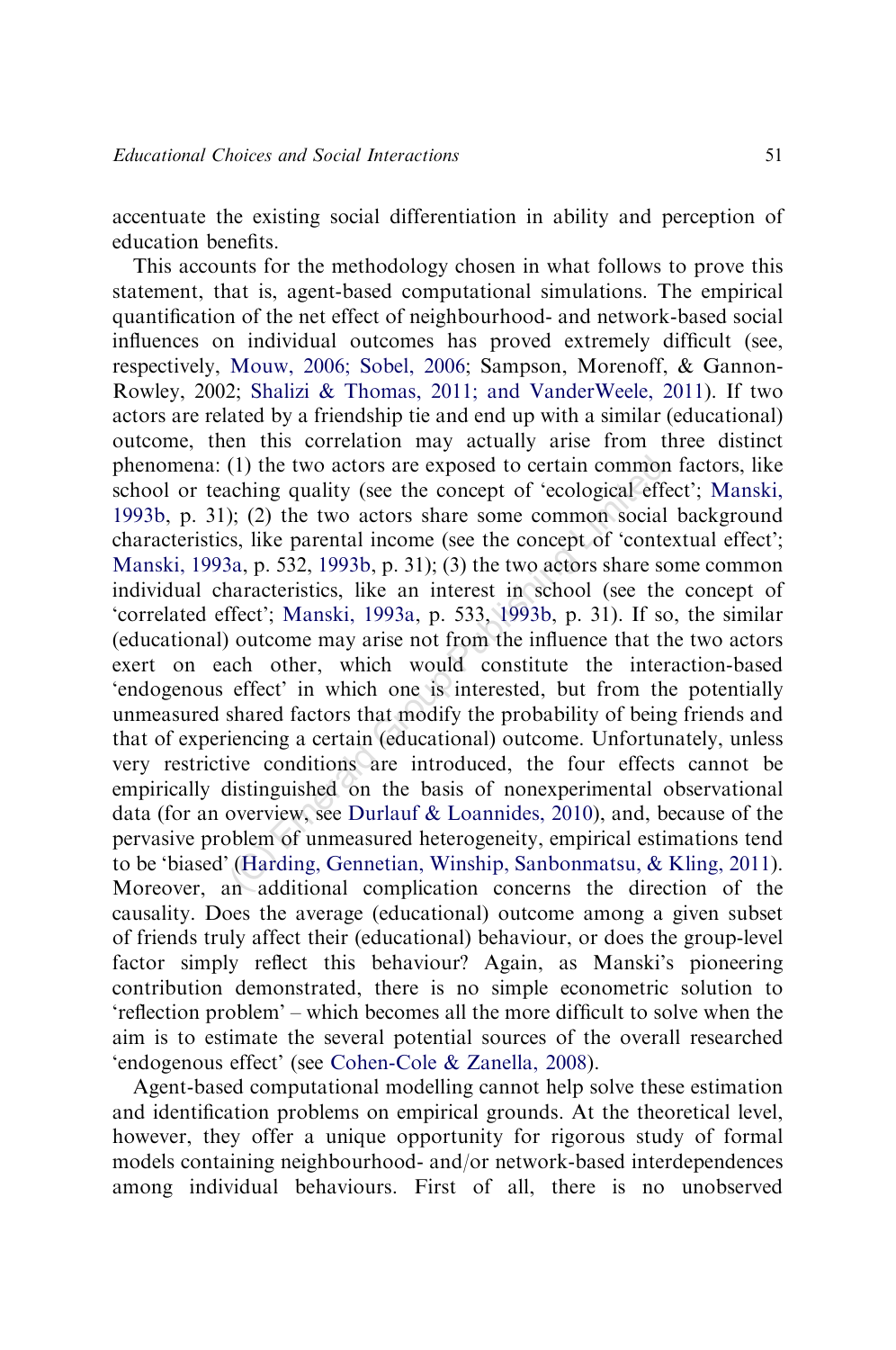factual manipulation will be performed in section, empirical data and model dynamic'). The net effect a given set of agents *over and above* the effect asset ion of individual-level characteristics can thus 1 reflection' heterogeneity within an agent-based model. By construction, since the modeller defines them, all group- and individual-level variables defining agents' attributes are perfectly known. Similarly, because agents' spatial and network locations are defined by the modeller, the way in which agents are linked together and the composition of their local neighbourhood is also completely transparent. 'Ecological', 'contextual' and 'correlated' effects are thus completely controlled for. Moreover, they can be easily separated from 'endogenous' effects. By means of appropriate procedures to control for model stochasticity, it is in fact possible to re-run exactly the same simulation with and without the network-based social influence mechanisms (this counterfactual manipulation will be performed in section 'Computational results, empirical data and model dynamic'). The net effect of being in contact with a given set of agents over and above the effect associated with the distribution of individual-level characteristics can thus be isolated. Finally, the 'reflection' problem can be efficiently handled. Within an agentbased model, the sequence of events, the model scheduling, is defined by the modeller so that, although sometimes complicated, it is possible to establish what causes what. There is an additional attractiveness in using agent-based simulations to study the effect of social interaction on individuals' behaviour. As acknowledged by Goux and Maurin (2007), empirical data usually do not allow for study of individuals' closest neighbours, which represent the neighbourhoods that really matter for individuals' outcomes. Existing studies typically proxy interaction-based mechanisms with schooland/or neighbourhood-level aggregate variables (among analyses specifically addressing individual educational outcomes, see, for instance, Agirgad, 2011; Brännström, 2008; Fekjær & Birkelund, 2007). Agent-based models make it possible to overcome this limitation by enabling the creation of any sort of actor-to-actor network topology.

For these reasons, given the aim of the paper, that is, to test the hypothesis that the actual (French) distribution of educational choices across social groups cannot be generated unless one assumes that some network-based social influence mechanism is at work, agent-based modelling represents the best methodological choice. Instead of inferring the effect of social interactions from observation of their outcomes (for this criticism within economics, see Manski, 2000), agent-based computation simulations will enable me deductively to generate aggregate structures of numerical data that can be compared to empirical data structures, given an entirely specified set of behavioural rules and interacting patterns – the formal model proposed provides this set of elements. On the other hand, the counterfactual possibilities offered by the technique will make it possible to isolate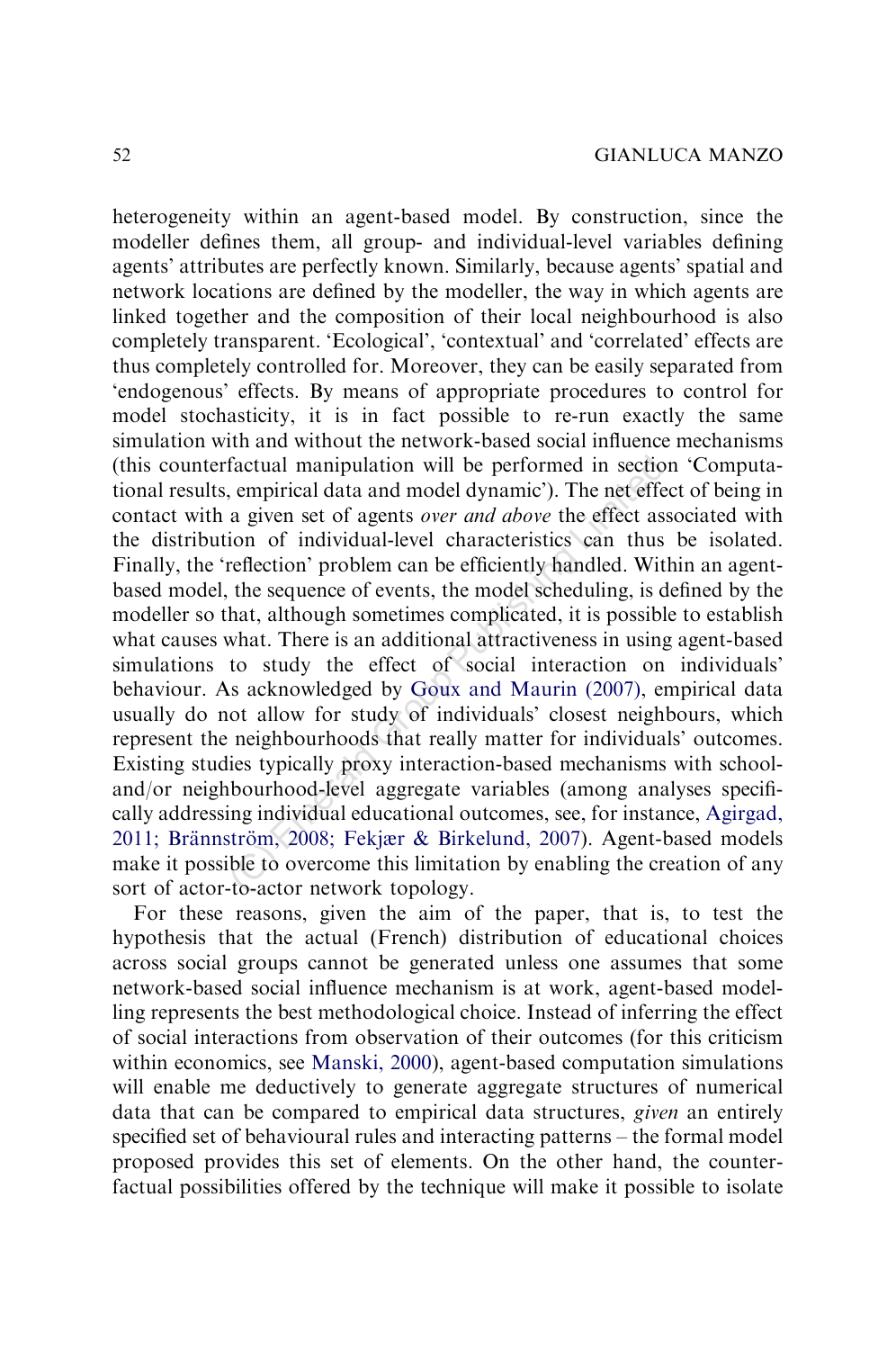the specific contribution of the interaction-based mechanism postulated. The paper thus contains a 'computational test' of the formal model proposed, in that it proves, by growing educational stratification in silico, the conditions under which the actual (French) educational stratification can be best approximated (on the deductive nature of agent-based models, a point often poorly understood, see Epstein, 2006, ch. 1, pp. 10–12; on the concept of 'constructive proofs', see Borrill & Tesfatsion, 2010).

- a generalisation of this model is briefly discussed i<br>tion reports the simulation results and compares ta.<br>Fourth section evaluates the robustness of the<br>erning the network-based social mechanism post<br>n some counterintu The article is organised as follows. The first section provides a description of the empirical data and sets out the research strategy underlying the paper. Second section presents the formal model aimed at explaining the empirical observations – a generalisation of this model is briefly discussed in Appendix B. Third section reports the simulation results and compares them to the empirical data. Fourth section evaluates the robustness of the simulation results concerning the network-based social mechanism postulated and comments on some counterintuitive results generated by the model with respect to the link between 'weak ties' and educational inequality. Fifth section discusses the major limitations of the analysis, and is followed by a short general conclusion.<sup>1</sup>

# DATA, VARIABLES AND RESEARCH STRATEGY

The empirical data on which I draw come from a large national survey, representative of the French population aged 18–65, carried out in 2003 by the INSEE, the French national bureau of statistics. In order to ensure that all individuals have attained their highest educational level, I consider here only male and female respondents aged 27–65 at the time of the interview for whom complete information on their own and at least one of their parents' education achievements was available.

As regards variables, the dependent variable on which the paper focuses is the respondents' highest educational level, whereas the independent variable is the highest educational level attained by respondents' parents, which is measured as the highest educational level between the respondent's father and mother (for the 'dominance principle' applied here, see Erikson & Goldthorpe, 1992, p. 238). In order to make the analysis more directly readable within the international literature, both variables have been recoded into the Casmin educational schema (see Brauns & Steinman, 1997; Müller, Lüttinger, König, & Karle, 1989; Müller & Karle, 1993; and, more recently, Breen, 2004, pp. 14–16). However, in order not to excessively increase the number of groups of artificial agents to be represented in the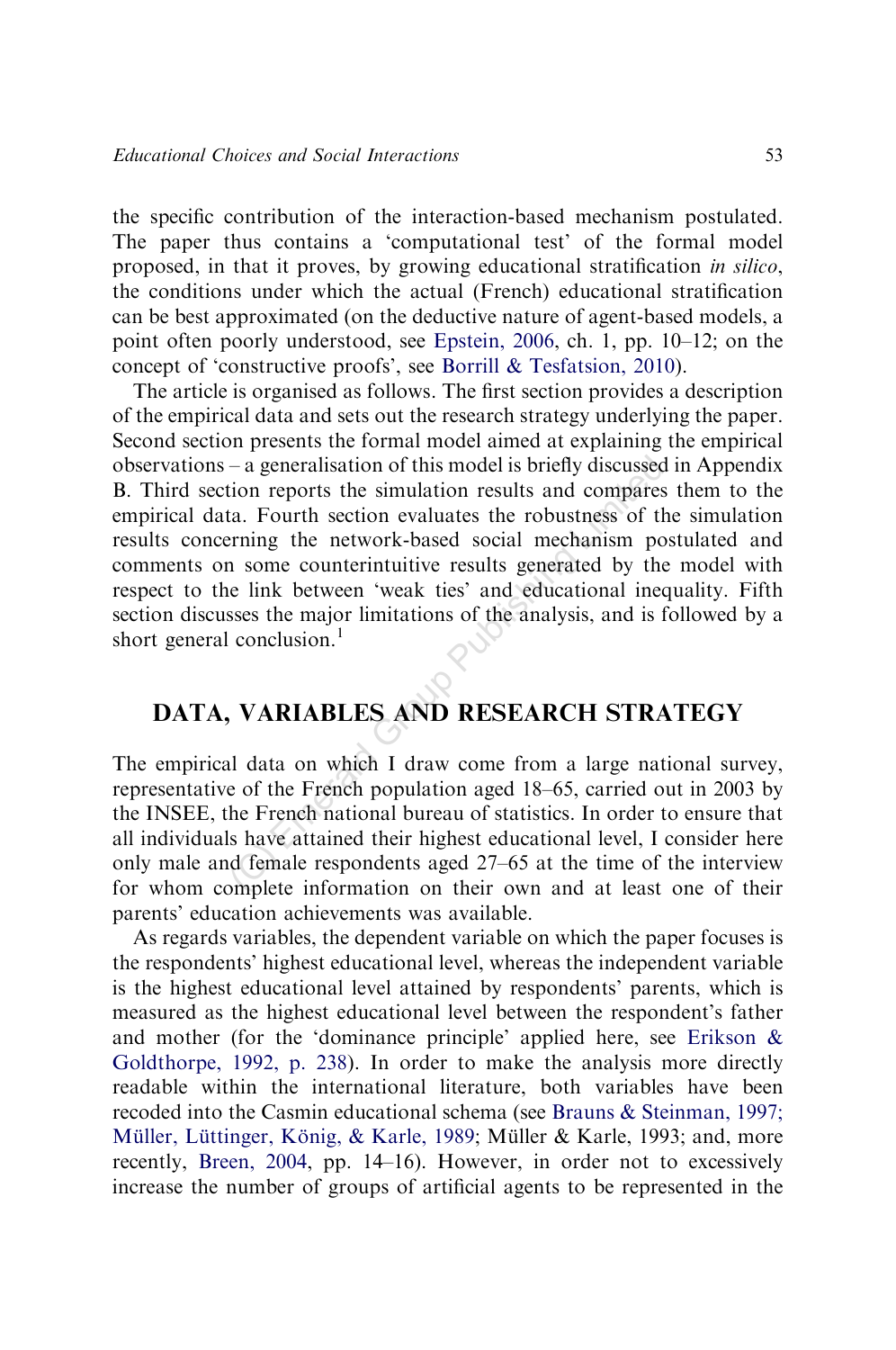formal model, I have adopted the following five-category version of the original schema: (1a) inadequately completed general education; (1bc) elementary education; (2ab) lower-secondary education; (2c) upper-secondary education and (3ab) tertiary education (for a similar five-category classification, see Breen et al., 2010).

fo-level mechanisms; (3) we translate the theoretical<br>tional models; (4) we simulate the models to derive<br>hat each micro-level mechanism brings about; (5) v<br>acts generated by each model with the actuall<br>pr a similar, but Concerning the method, as argued in the introduction, the paper combines statistics and simulation. More precisely, the analysis follows the five-step research strategy recently summarised by Hedström and Bearman (2009, p. 16) according to which: '(1) we start with a clearly delineated social fact that is to be explained; (2) we formulate different hypotheses about relevant micro-level mechanisms; (3) we translate the theoretical hypotheses into computational models; (4) we simulate the models to derive the type of social facts that each micro-level mechanism brings about; (5) we compare the social facts generated by each model with the actually observed outcomes' (for a similar, but three-step based, strategy, see also Goldthorpe, 2001, p. 10; for an overall critical assessment of these developments, see Manzo, 2007, 2010).

In the following analysis, given the way in which independent and dependent variables are coded, the 'delineated social fact to be explained' consists of the aggregate patterns contained in Table 1, which cross-classifies the highest educational destinations attained by French men and women aged 27–65 in 2003 (columns) by the highest educational level reached by their parents (rows).

In order to describe both the absolute and the relative dimension of these patterns – that is to say, the amount of education that the members of a given educational background obtain and, on the other hand, their relative position, that is, their educational opportunity, within the educational hierarchy (see Breen, 2004, ch. 2) – the following statistics have been computed, the first three referring to the absolute aspect, the others to the relative one: the percentage of cases who are educationally immobile ('ip'); the percentage of cases who are upwardly mobile ('ump'); the ratio between the percentage of cases attaining the highest educational level within the highest and the lowest educational backgrounds ('hlgr'); the generalised odds ratios of obtaining the highest educational level for the members of the highest educational background ('hggor'); the generalised odds ratios of obtaining any educational credential for the members of the lowest educational background ('lggor') and the average of generalised odds ratios computed for each group ('agor').<sup>2</sup>

The statistical values reported in the bottom part of Table 1 thus show that educational inequality was substantial in France at the beginning of the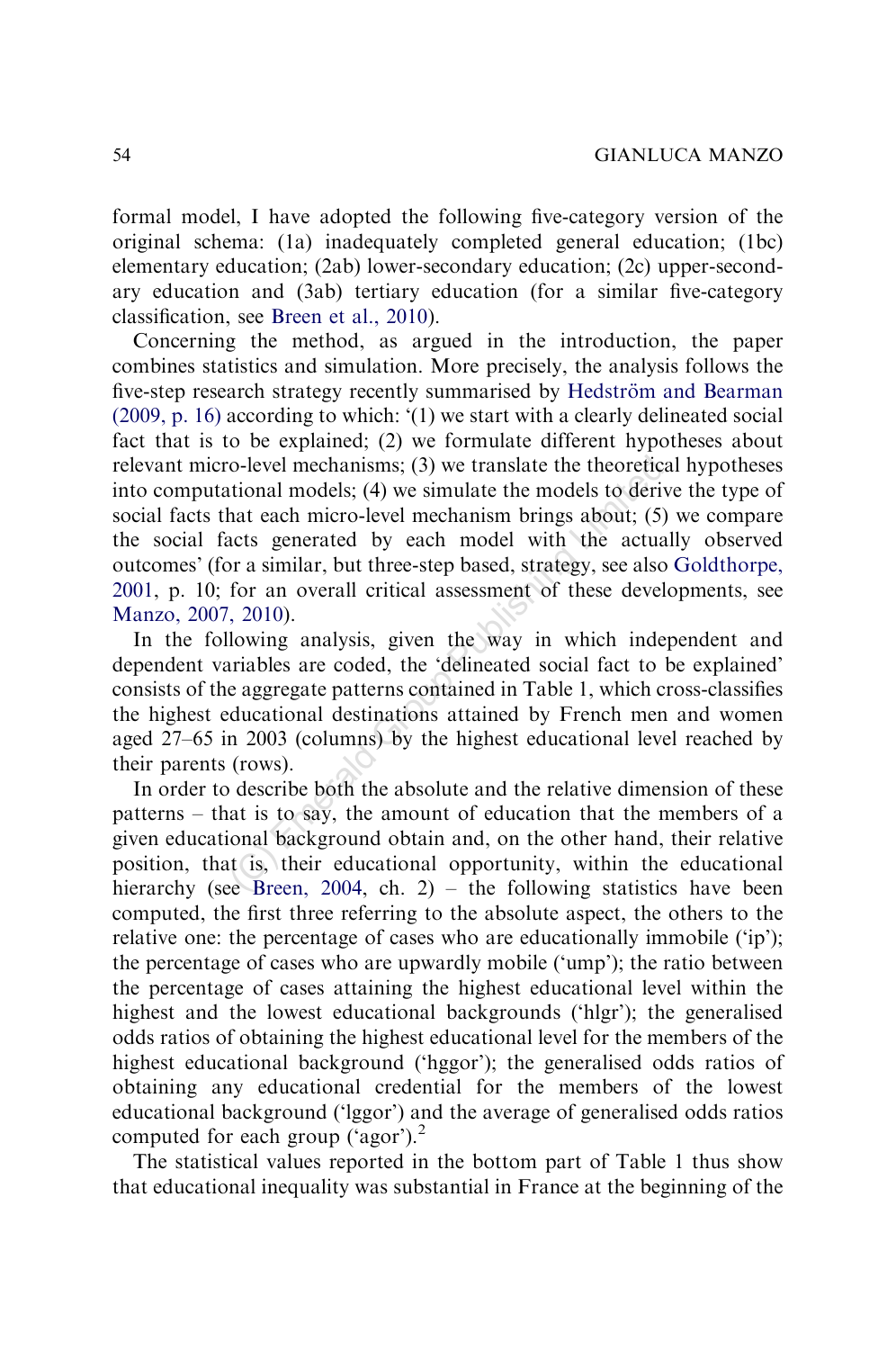|     |                    |                    | men and women aged 27–65. | Table 1. Respondents' Highest Educational Level (Columns) by Their Parents' Highest Educational Level<br>(Rows) – Row Percentages, Absolute Frequency (in Parenthesis) and Generalised Odds Ratios; France (2003), |                     |                  |
|-----|--------------------|--------------------|---------------------------|--------------------------------------------------------------------------------------------------------------------------------------------------------------------------------------------------------------------|---------------------|------------------|
|     | 1a                 | 1bc                | 2ab                       | 2c                                                                                                                                                                                                                 | 3ab                 | $\boldsymbol{N}$ |
| 1a  | 44.22 (4,175) 8.98 | 29.00 (2,738) 4.02 | 15.48 (1,462) 0.81        | 5.61 (530) 0.27                                                                                                                                                                                                    | 5.69 (537) 0.13     | (9, 442)         |
| 1bc | 16.23 (2,527) 1.22 | 28.03 (4,363) 2.47 | 26.98 (4,200) 1.25        | 13.93 (2,169) 0.73                                                                                                                                                                                                 | 14.83 (2,309) 0.36  | (15,568)         |
| 2ab | 9.51 (284) 0.58    | 11.38 (340) 0.66   | 26.01 (777) 1.30          | 20.96 (626) 1.52                                                                                                                                                                                                   | 32.14 (960) 1.33    | (2,987)          |
| 2c  | 6.84(147)0.40      | 9.78(210)0.60      | 21.32 (458) 1.10          | 19.51 (419) 1.57                                                                                                                                                                                                   | 42.55 (914) 2.39    | (2,148)          |
| 3ab | 5.02 (169) 0.40    | 4.13 (139) 0.25    | 11.69 (394) 0.69          | 17.30 (583) 2.10                                                                                                                                                                                                   | $61.86(2,084)$ 6.90 | (3,369)          |
|     |                    |                    |                           | Absolute $(1-3)$ and Relative $(4-6)$ Educational Mobility Statistics                                                                                                                                              |                     |                  |
|     | IP $(1)$           | UMP(2)             | HLGR(3)                   | AGOR(4)                                                                                                                                                                                                            | HGGOR(5)            | LGGOR(6)         |
|     | 35.26              | 49.07              | 10.87                     | 1.68                                                                                                                                                                                                               | 6.9                 | 8.98             |
|     |                    |                    |                           |                                                                                                                                                                                                                    |                     |                  |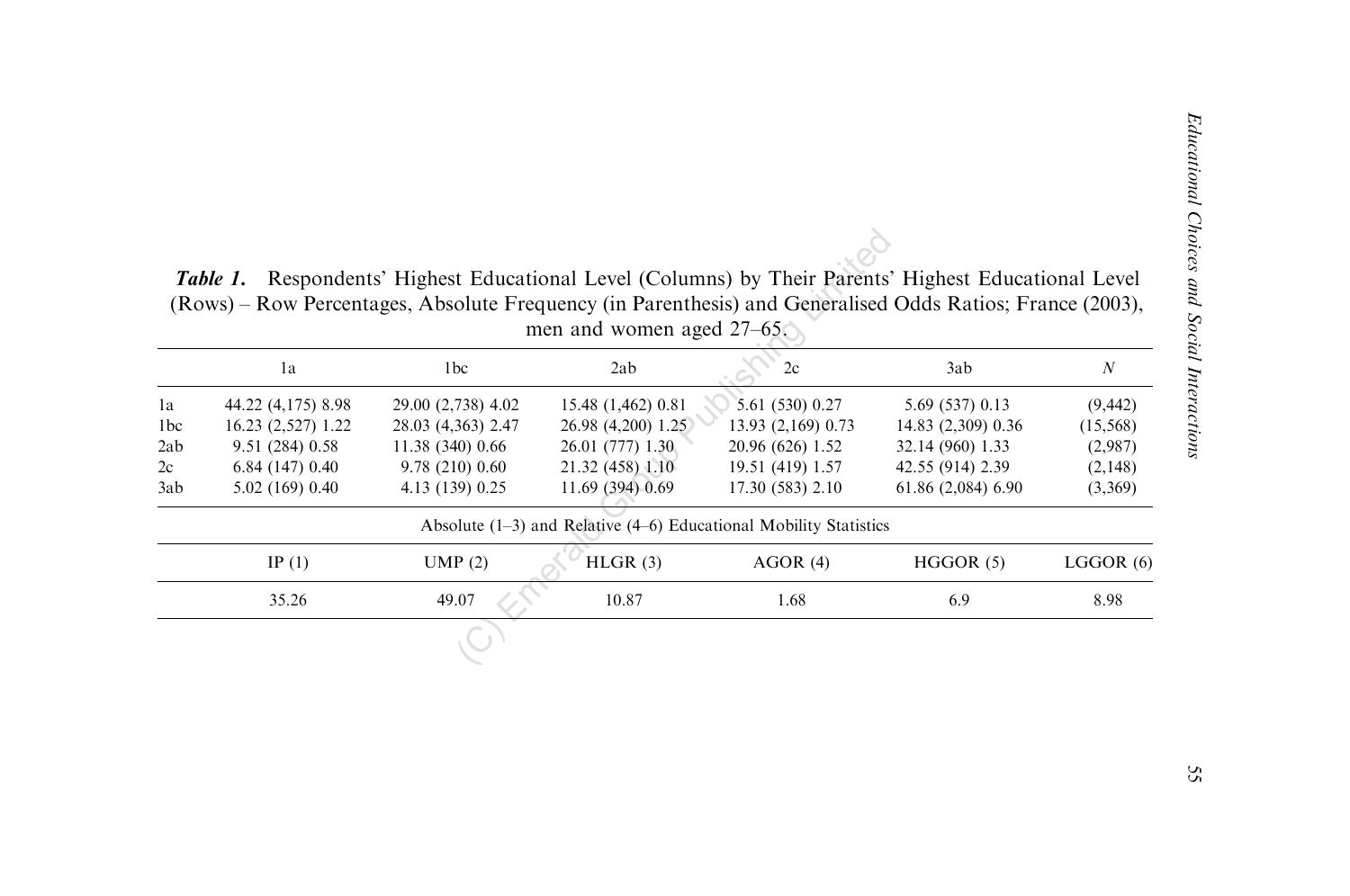twenty-first century. More than one-third of the French respondents were indeed educationally immobile (see ip's value); the offspring of the highest educational group reached the highest educational level about 10 times more frequently than did individuals from the lowest educational origin (see hlgr's value); the overall competitive educational advantage for highest educational origin to obtain the highest educational level was about 7 (see hggor's value), whereas the likelihood of respondents of lowest educational origin falling in the less desirable educational destination was about 9 (see lggor's value), the two values thus express a quite intense polarisation of educational opportunity across social groups.

1 these statistical facts, several hypotheses abou<br>
actors that the literature on educational choices usu<br>
abilities, cost/preference trade-offs, subjective per<br>
ability and peer-based social influences – will be<br>
nd Bearm To explain these statistical facts, several hypotheses about the main explanatory factors that the literature on educational choices usually focuses on – that is, abilities, cost/preference trade-offs, subjective perceptions of success probability and peer-based social influences – will be formulated (Hedström and Bearman's step 2). These hypotheses about the relevant micro-level mechanisms will then be translated into a computational model (Hedström and Bearman's step 3) that will take the form of an agent-based model: that is to say, a computer program in which the decision of each numerical entity in the system about whether or not to make a given educational transition is driven by a set of entirely specified rules and interaction patterns (see section 'Computational modelling of educational preference formation'; Eqs.  $(1)$ –(4)). By iterating these rules until each agent reaches a stable educational level, the simulation of the model (Hedström and Bearman's step 4) makes it possible to trigger the process potentially associated with the hypothesised mechanisms so as to enable bottom-up deduction of the aggregate pattern that these mechanisms are able to generate (for the simulation algorithm, see section 'Computational modelling of educational preference formation'; Fig. 1). In this paper, the comparison of the simulated aggregate pattern with 'the actually observed fact' (Hedström and Bearman's step 5) takes the following form.

On the one hand, the formal model is evaluated on the basis of its capacity to reproduce the variety of features of the observed contingency table that I have just described, rather than a single aspect of the actual cross-tabulation (for a similar multi-statistics test, see, for instance, Burke  $\&$ Heiland, 2006, tab. 1). On the other hand, the formal model is evaluated on the basis of its capacity to reproduce a distribution of contingency tables rather than one single cross-tabulation. As often recommended, but less often done, distributions of outcomes matter more than single outcomes when assessing the explanatory and predictive power of a stochastic simulation model (see, for instance, Stonedahl & Wilensky, 2010).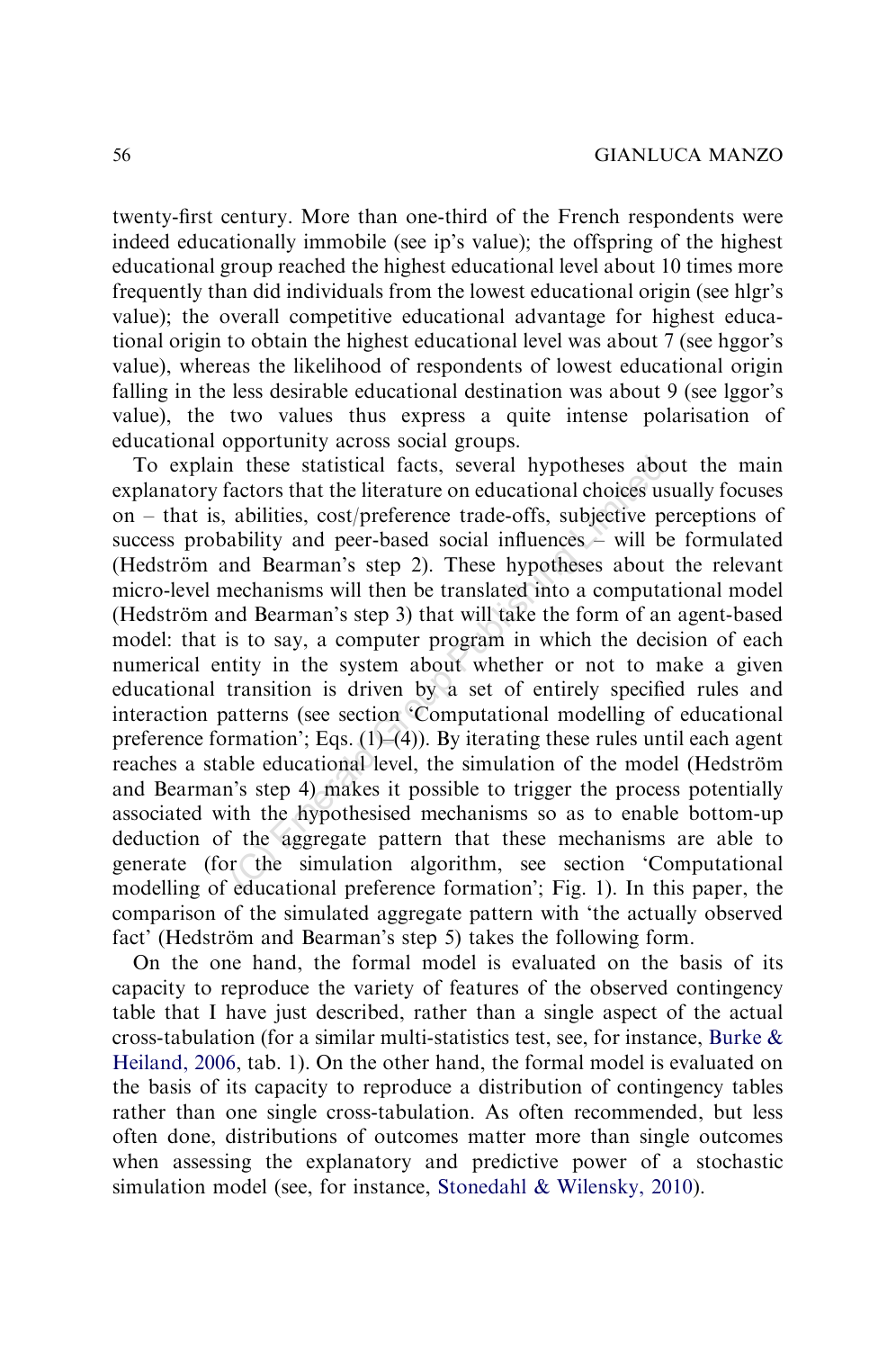To meet both requirements, I implemented the following procedure. As regards empirical data, I bootstrapped 100 samples of 5,000 cases from the original French sample and, for each sample, I computed the table, crossclassifying the highest educational destinations attained by French respondents with the highest educational level reached by their parents, and I computed the statistics described above on this cross-tabulation. As regards simulated data, for a given parameter structure, the simulation of the formal model was replicated 100 times and, for each replication, a simulated cross-tabulation was created. On each of them, I then computed the same statistics as computed on the empirical data. Thus, the comparison between empirical and simulation data finally took the form of an assessment of how overlap the nonparametric 95% confidence interval computed over the empirical/simulated series of values (for this approach, see Law, 2007, pp. 269–271; on bootstrapped percentile confidence intervals, see Davison & Hinkley, 1997, ch. 5).

pirical and simulation data finally took the formulation of the moreover the empirical/simulated series of values (for this 7, pp. 269–271; on bootstrapped percentile confiden & Hinkley, 1997, ch. 5).<br>
I by step 5 of Heds As advised by step 5 of Hedström and Bearman's research strategy, the mechanisms formalised by the model presented in the next section will be introduced sequentially. For each model variant, the comparison strategy that I have just described will be applied so that it is possible to assess the extent to which each (combination of) mechanism(s) is able to reproduce the qualitative structure of the empirical contingency table. As argued in the introduction, the fundamental goal of this incremental procedure is to establish in a deductive manner whether or not the structure and the level of educational inequality observed in France across educational backgrounds can be generated without assuming that some interaction-related mechanisms are at work $3\%$ 

# COMPUTATIONAL MODELLING OF EDUCATIONAL PREFERENCE FORMATION

To test the generative power of several mechanisms potentially underlying the macro-level regularities described in the previous section (see Table 1), a population of numerical entities (hereafter called 'artificial agents' or, simply, 'agents') was programmed to make four sequential binary choices. In the present thematic context, each choice represents a decision about whether or not to enrol in a given educational level  $L$  (indexed from 1, the first educational transition, to 4, the last one), the sequential nature of these levels requiring that an agent can only move to the next choice if the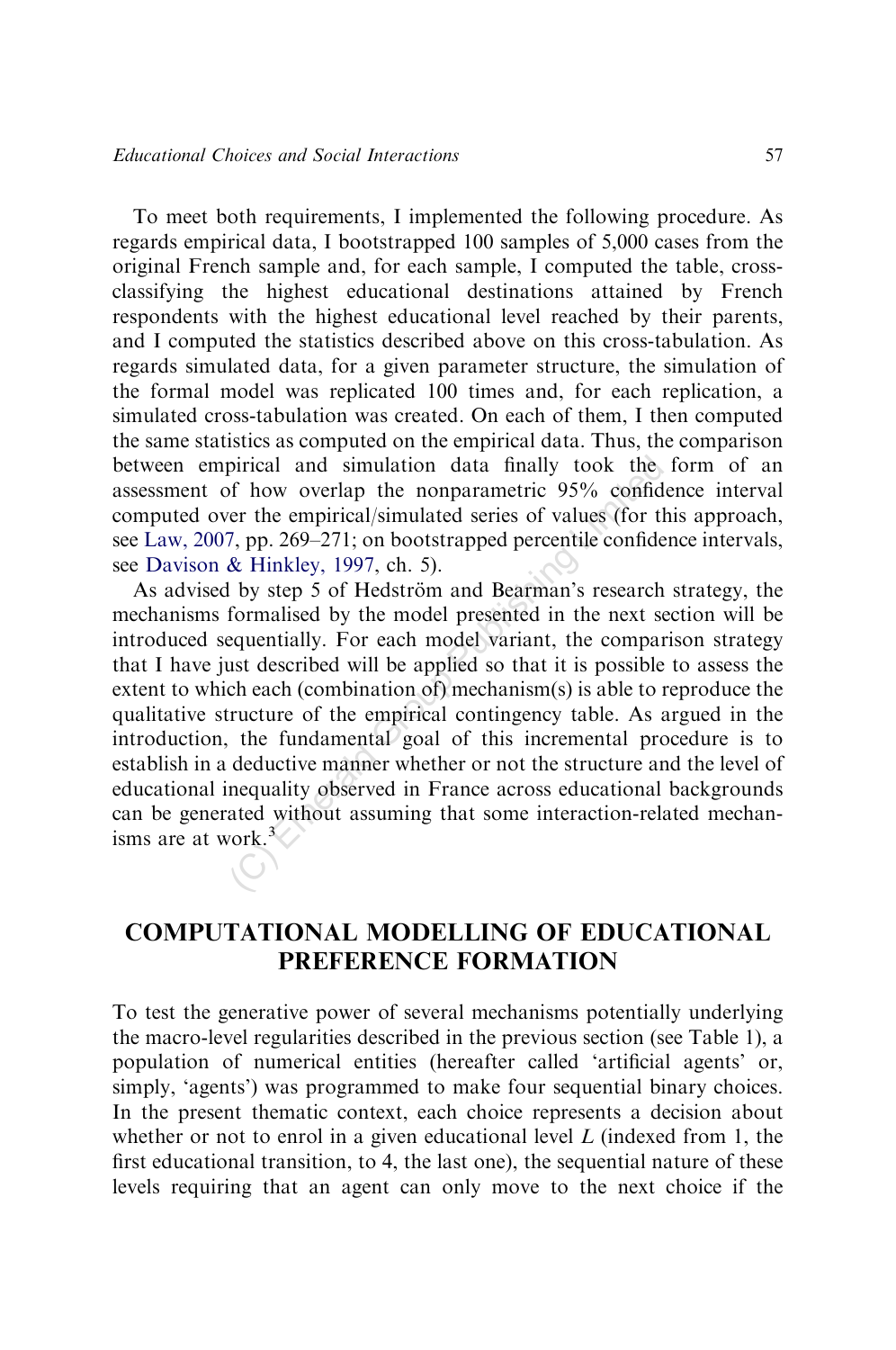previous choice was positive. Since the formal model is intended to explain the relation between the group to which an actor belongs and his/her educational outcome, the artificial agents assumed to mimic the real actors are exogenously attributed to one of five groups  $g$  (indexed from 1, the highest group, to 5, the lowest one). In the present thematic context, the group to which the agent belongs represents his/her educational background. Each artificial group contains as many agents as respondents belonging to a given group in the French empirical sample.

creasing probabilistic function of the strength of  $g_L$  for educational level L (with c being the centre p urve set here to 1.5), so that the larger is  $P_{igL}$ , the f the agent choosing educational level  $L -$  if not, sity As expressed by Eq. (1), the choice that an agent i belonging to group g is supposed to perform at each transition is assumed to be a monotonically but nonlinear increasing probabilistic function of the strength of the agent's preference  $P_{i \neq L}$  for educational level L (with c being the centre parameter of the logistic curve set here to 1.5), so that the larger is  $P_{i\alpha L}$ , the higher the probability of the agent choosing educational level  $L -$  if not, s/he is given the opportunity to evaluate it again (the maximum number of permitted trials being three, see Fig. 1, step 2.2). Framing each decision as a stochastic choice means that the mechanisms relating agents' group to agents' educational preference that I shall postulate are not assumed to give full account of how individuals' educational preferences form.<sup>4</sup>

$$
Pr_{ig}(L = 1|L-1 = 1) = \frac{\exp(P_{igl}-c)}{1+\exp(P_{igl}-c)}, \text{ with } P_{igL} = \text{Eq. (2)} \tag{1}
$$

The analytical core of the formal model is the formation of  $P_{i\sigma L}$ , that is, the preference of agent i belonging to group g for educational level  $L$ . As expressed by Eq. (2), this preference is assumed to depend additively on four basic elements: (1) the agent's ability (A term); (2) the agent's perception of the pay-offs from the educational level compared with the perceived costs of obtaining it (B term); (3) the agent's perception of this benefit/cost balance as a function of his/her ability ( $\varphi$  (A) term); (4) the social influence exerted on the agent by the educational decisions of the agents with which s/he is in contact (SI term) (see Appendix B for a possible generalisation of the model).

$$
P_{igL} = A_{ig} + \phi(A) \times B_{ig} + SI_{igL}
$$
, with  $\phi(A) = Eq. [3]$  and  $SI_{igL} = Eq. [4]$  (2)

Thus, formally, the way in which I have modelled the agent's educational behaviour belongs to the family of binary choice models with social interactions as deeply analysed by Durlauf (1999b, 2001; for a less formal review, see also Rolfe, 2009). The main difference concerns the absence, in my formalisation, of any maximising functions at the agent level, which makes the model analytically less tractable but increases its realism.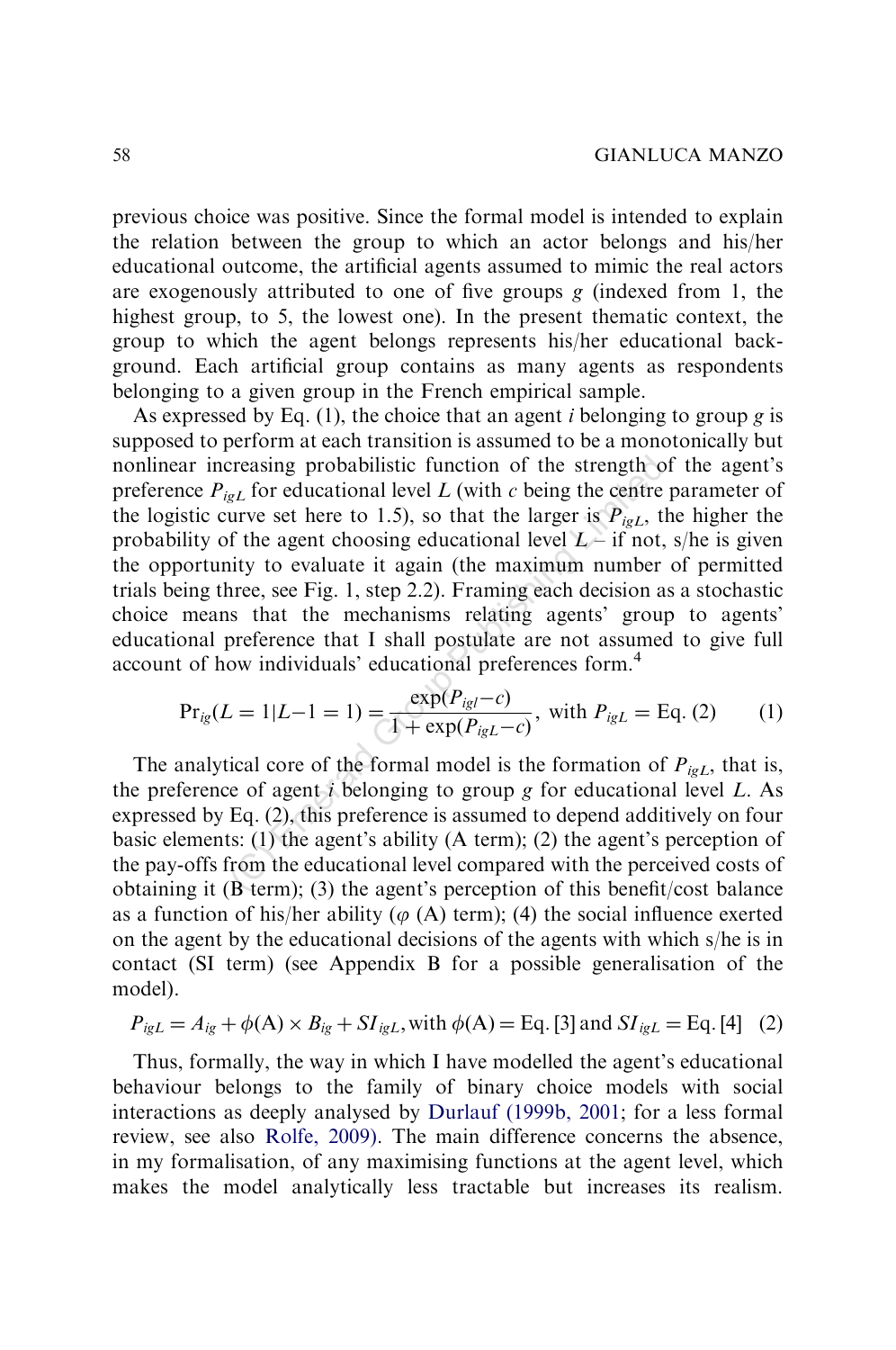Pioneering applications of this class of model can be found in Schelling (1971, 1973), Granovetter (1978), and Granovetter and Soong (1983, 1988).

#### The Ability Term  $(A)$

In psychology (see Herrnstein and Murray's (1994) controversial analysis; but, among others, see also Fischer et al.'s (1996) reaction), in economics (see Gintis, Bowles, & Osborne, 2001, 2002) and in sociology (see Sewell, Hauser, Springer, & Hauser, 2003), the social, biological-based differentiation among individuals' abilities has often been mobilised to account for the relationship between individuals' social backgrounds and their educational outcomes. Empirical evidence suggests that ability systematically varies across social groups, and that this differentiation arises and stabilises very early in an individual's cognitive development (see Duncan & Murnane, 2011, chs. 2–5). No matter how ability is measured, empirical studies show that it powerfully affects educational decisions (see, for instance, Breen & Yaish, 2006; Cheadle, 2008; Need & de Jong, 2000; Jonsson & Erikson, 2000, p. 350; Mastekaasa, 2006; Stocké, 2007, pp. 512, 515).

halo viduals abindes has oten occur moonised to accubet<br>ween individuals' social backgrounds and their mpirical evidence suggests that ability systemati<br>groups, and that this differentiation arises and state individual's In the present model, agent's ability  $A_{i\sigma}$  is assumed to represent any cognitive and personality traits that might matter during an individual's educational career. In order to take account of the above-mentioned empirical evidence about the social differentiation of ability, I follow Breen and Goldthorpe (1997) and assume that the distribution of agents' ability  $A_{ig}$  has common variance  $\sigma_A^2$  across groups of agents but different mean  $A_g$ . Different from Breen and Goldthorpe, however, here this distribution is taken to be log-normal rather than normal (for an overview of log-normal distribution, see Limpert, Stahel, & Abbt, 2001).<sup>5</sup> It is finally assumed that agents' ability is static across the four educational transitions that they must make within the artificial society (on the basis of the empirical evidence available, it is not easy to establish whether ability changes during schooling can reduce the ability gap between social groups: see, for instance, Falch  $\&$ Massih, 2011; Winship & Korenman, 1997).

#### The Benefit Term (B)

According to Eq. (2), the second main factor driving the formation of agents' educational preferences for a given educational level is  $B_{i\varrho}$ , that is, the estimation that agent i belonging to group g makes the net benefit of the education investment.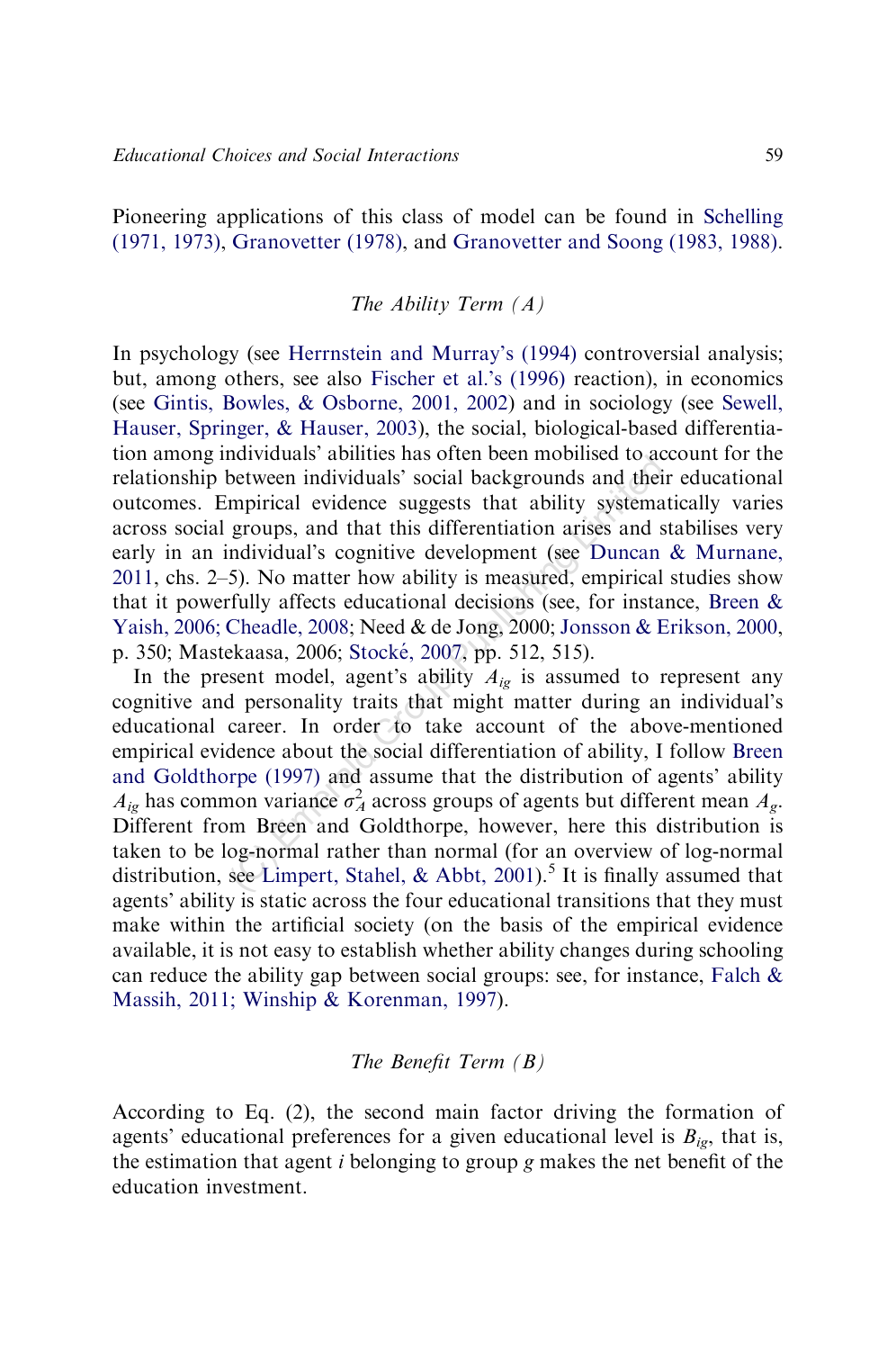Since Keller and Zavalloni's (1964) seminal article, rational-choice explanations of educational decisions have introduced the assumption that individuals' education evaluations depend on their relative positions on the social ladder in order to interpret the puzzling empirical observation that individuals from different social backgrounds tend to make different educational choices even when they have similar abilities (see Boudon, 1974, p. 28). Within this tradition, the quantitative analysis of educational inequalities is now framed in terms of primary ability-driven and secondary choice-driven effects (see Jackson, Erikson, Goldthorpe, & Yaish, 2007; Jackson, 2012). The latter are also supposed to depend on actors' perceptions of the costs of education, perceptions that are assumed to follow equally systematic social variations (see Boudon, 1974, p. 29; Breen & Goldthorpe, 1997).

of the costs of education, perceptions that are<br>y systematic social variations (see Boudon, 1974, p.<br>1997).<br>mpirical point of view, while still unclear the exte<br>ferentiation of education benefits is due to status-n<br>Breen From an empirical point of view, while still unclear the extent to which the social differentiation of education benefits is due to status-maintenance concerns, as Breen and Goldthorpe (1997) assume, and how intensely these concerns and cost perceptions only drive secondary effects (see Gabay-Egozi et al., 2010, and Stocke´, 2007), it is empirically proven that both benefit and cost subjective perceptions of education tend to be more favourable, the higher the group to which the agent belongs (see, for instance, Becker, 2003, pp. 19–21; Need & de Jong, 2000, p. 88; Stocke´, 2007, p. 512).

In order to take this empirical regularity into account, agents' perceived benefits of education  $B_{ig}$  are taken to be log-normally distributed with common variance  $\sigma_B^2$  across groups of agents, but with different mean  $B_{g}$ . For modelling parsimony, however, I do not follow the rational-choice approach in representing benefit and cost perceptions as two distinct quantities to be subtracted from each other (for an explicit representation of this kind, see, for instance, Jonsson & Erikson, 2000, p. 359). In the present model, the parameter  $B_{i\sigma}$  must instead be interpreted as the final ratio established by the agent between his/her benefit and cost perceptions, with a value higher than 1 indicating that the agent's perceived benefits of education outweigh his/her perceived costs.

#### The Multiplicative Term between Ability and Benefit

The  $\varphi$  (A) term of Eq. (2) shows that the role performed by the agent's benefit perceptions of education in the process of educational preference formation is assumed to be more subtle than its simple additive contribution over and above the effect of ability. Agents' abilities and perceived benefits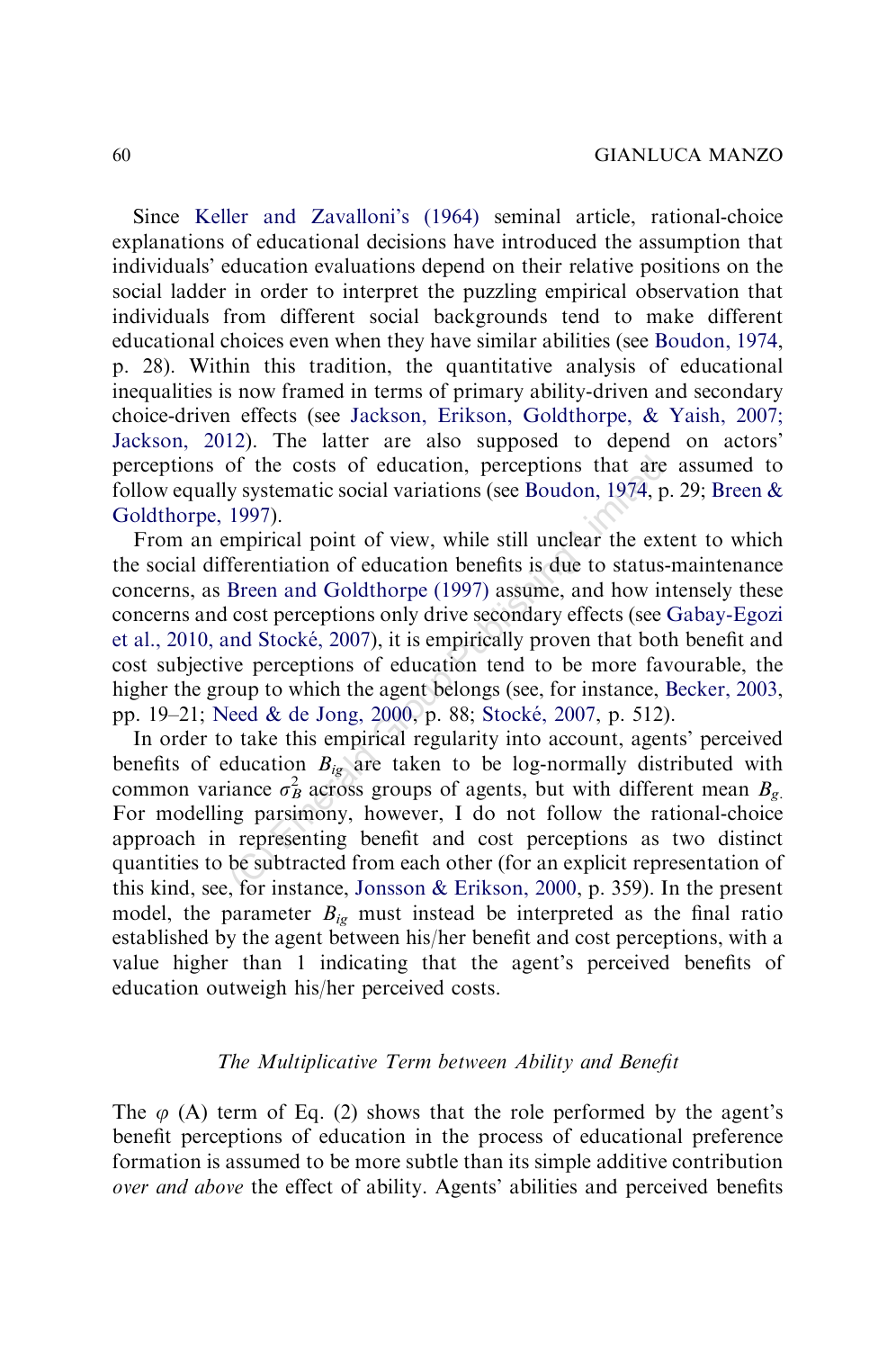are supposed to interact with each other. This assumption comes from Jonsson and Erikson (2000, p. 359), who explicitly hypothesise that actors weigh their perception of the benefits of a given educational level against an estimation of their probability of success at that level (see also Breen, 1999). For the sake of simplicity, I follow Breen and Goldthorpe (1997) in assuming that this estimation can be represented directly in terms of ability (it should be noted, however, that Breen and Goldthorpe posit that 'benefits' and 'ability' affect choices only independently). Stocké's (2008) empirical results suggest that this interaction may play a role in educational decisions.

on. In particular, it is assumed that, when an agen<br>than 0.5 (as clarified later, all agents' variables are<br>1 0 and 1), his/her perception of education benefit<br>an amount inversely proportional to this per<br>directly proport Eq. (3) provides the specific way in which the present model represents this interaction. In particular, it is assumed that, when an agent's ability is lower/higher than 0.5 (as clarified later, all agents' variables are rescaled to vary between 0 and 1), his/her perception of education benefit is reduced/ increased by an amount inversely proportional to this perception but (nonlinearly) directly proportional to his/her ability. Basically, the functional form thus states that, taking 0.5 as the threshold, the lower/ higher the agent's ability, the lower/higher the sanction/prize that modifies his/her initial benefit perception; however, at the same time, that the more positive the initial perception of benefits, the less the agent is sensitive to ability (the specific form also makes it possible to keep the term between 0 and 1, which, for reasons that will be clearer later, is desirable).

if 
$$
A_{ig} \le 0.5
$$
, then  $\phi(A) = B_{ig} \times (B_{ig})^{Alg}$   
if  $A_{ig} > 0.5$ , then  $\phi(A) = B_{ig}^{(1 - Alg)}$  (3)

Andrew and Hauser (2011) have recently cautioned against exaggerating the intensity of the interaction between actors' ability and expectations, their data suggesting that, while students do indeed modify their educational expectations during their school careers as a function of their academically proven ability, they do so only in response to large changes in the latter. Despite its complexity, the functional form of the term  $\varphi(A)$  is able to represent this empirical fact (numerical examples that prove this statement are available upon request).

#### The Social Influence Term (SI)

Eq. (2) shows that there is a third major factor supposed here to drive the formation of an agent's educational preference for a given educational level L: the amount of social influence (SI) exerted on the agent by the artificial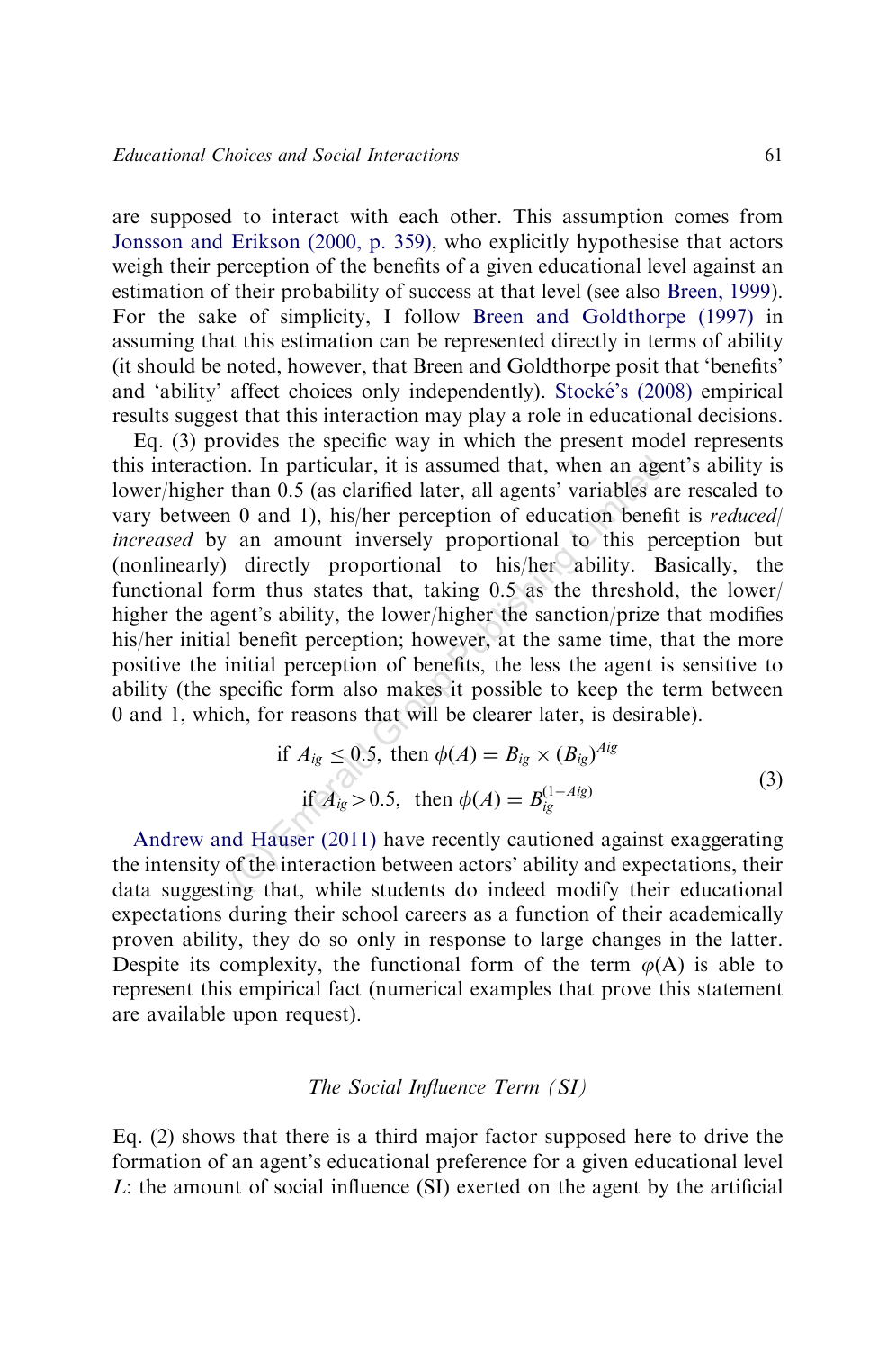agents with whom s/he has direct relationships (hereafter, agent's neighbours, N). In the present context, the agent's neighbours are assumed to be his/her closest friends, those persons who really matter for his/his attitude toward schooling. In particular, as expressed by Eq. (4), this influence is quantified in fractional terms as the number of the agent's direct neighbours who have chosen at instant  $t-1$  the educational level L that the agent is evaluating at time *t divided* by the agent's total number of neighbours.

$$
SI_{igL} = \frac{N_i (L=1)_{t-1}}{N_i}
$$
 (4)

puts an important theoretical element back into a read of educational inequalities. Indeed, while Breen 77) seminal paper makes no mention of network-la potential mechanism generating class differentia is, Boudon's origina This term puts an important theoretical element back into a reason-based explanation of educational inequalities. Indeed, while Breen and Goldthorpe's (1997) seminal paper makes no mention of network-based social influence as a potential mechanism generating class differentials in educational choices, Boudon's original model explicitly admitted it, even though he did not formalise it – 'not choosing a prestigious curriculum may represent a high social cost for a youngster from a middle-class family if most of his friends have chosen it; but choosing the same course may represent a high cost for a lower-class youngster if most of his friends have not', – wrote Boudon (1974, p. 30). Discarding a priori interaction-based reasons of this kind seems unwise because, as actors' (and their parents') networks tend to be socially segregated (see DiPrete, Gelman, McCormick, Teitler, & Zheng, 2011, for a recent survey-based study), higher- and lower-group actors are likely to obtain systematically different feedbacks with respect to schooling from their contacts – a fact that the Wisconsin research tradition has acknowledged since the 1960s (see Haller & Woelfel, 1972; Sewell et al., 2003). To the best of my knowledge, only Morgan (2005, ch. 6) and Jaeger (2007, p. 474) have recently overtly suggested that network-based imitative behaviours should be (re)introduced into a rational-choice explanation of educational choices.

Eq. (4) generalises and formalises this idea. The SI term implies that the higher the proportion of choices for educational level  $L$  within the agent's close relational neighbourhood, the larger the impact on his/her probability of also choosing L. Hence, the SI term explicitly states that social interactions with closest friends matter for educational choices because they trigger 'educational conformism'.

Why should this be so? The basic hypothesis underlying Eq. (4) is that of 'mimetic interactions' (for this concept in economics, see Orléan, 1995): that is to say, interactions in which actors have good reasons to imitate each other (for the concept of 'rational imitation', see Hedström, 1998). Cognitive- and normative-belief changes, as well as opportunity changes,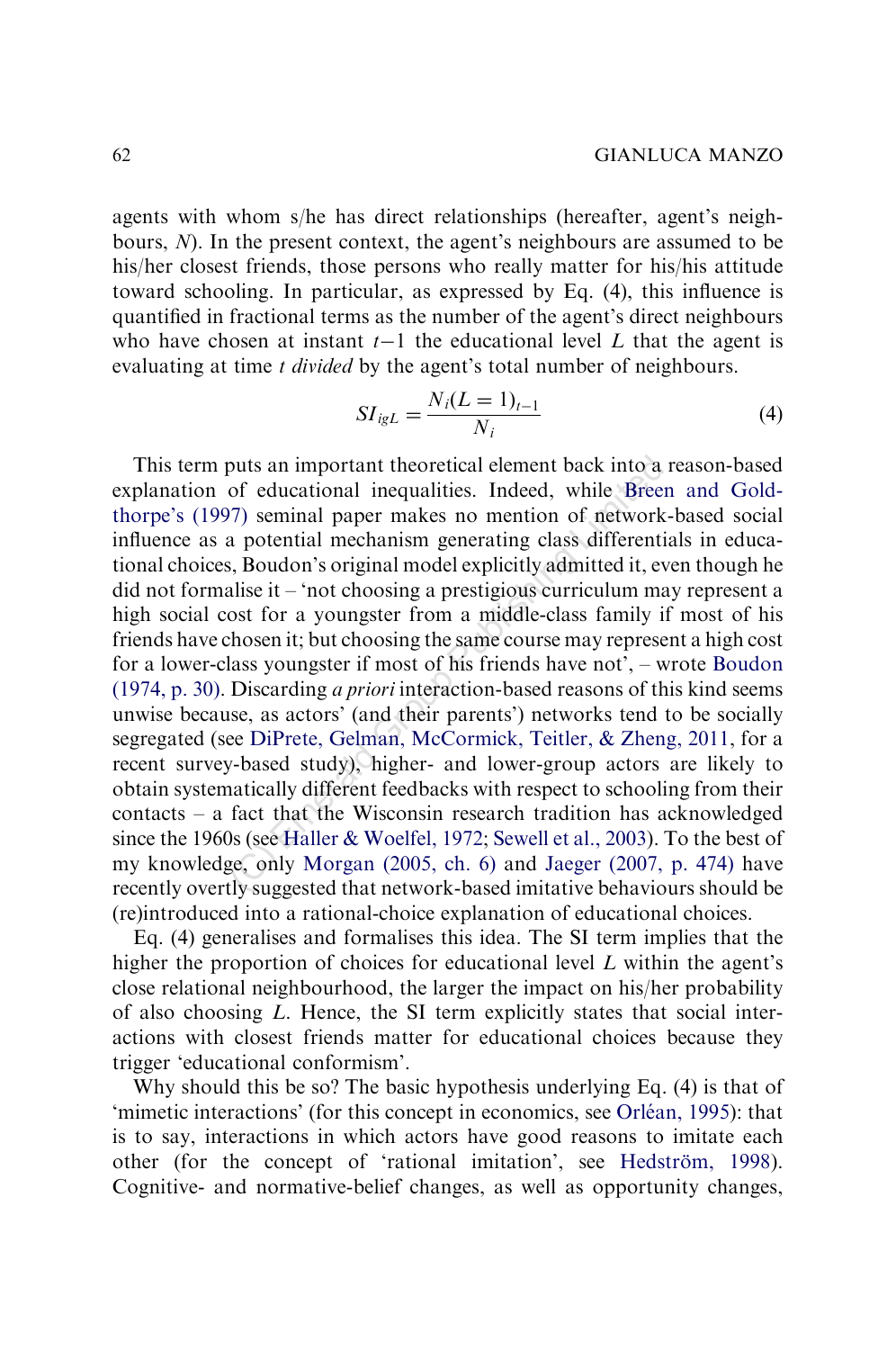may be at work here. On a cognitive level, the larger the proportion of ego's contacts that choose educational level  $L$ , the more cognitive salient educational level L can become for  $ego$ , thus increasing the probability that ego will also choose educational level L (see Harding et al., 2011).<sup>6</sup> On a normative level, the larger the proportion of ego's contacts choosing educational level  $L$ , the higher the probability that *ego* will have to pay psychological costs in terms of individual and social identity if s/he makes a different choice (for a theory of educational choices entirely relying on this mechanism, see, in economics, Akerlof, 1997, and Akerlof & Kranton, 2002). With respect to opportunity, finally, the larger the proportion of  $ego's$ contacts that choose educational level  $L$ , the higher the probability that  $ego$ will gain access to resources – information about the organisation of education, course notes, or material resources like transportation and housing – exploitable during school life if s/he makes a similar choice.

choose educational level *L*, the higher the probabilecess to resources – information about the orga ourse notes, or material resources like transport ploitable during school life if s/he makes a similar ics, the basic in In economics, the basic intuition at the core of the so-called membership theory of inequalities (see Durlauf, 1999a, 2002, 2006) is that when mimetic interactions of this kind are at work among individuals with similar characteristics, individual outcomes depending on these characteristics will be reinforced, thus spreading more quickly and becoming even more resistant to change. In the analysis of economic inequality, the concept of 'poverty trap' refers to this self-reinforcing interaction-based dynamic (see Durlauf & Cohen-Cole, 2004).

To study the extent to which this process may matter for the genesis of educational inequalities, the term SI of Eq. (2), and hence the computation of Eq. (4), will rely on a specific network structure. In particular, each agent of the artificial population that I simulate is embedded in a network of artificial dyadic links whose proportion of in-group links – that is, links with agents belonging to the same group (and therefore with the same educational background) – is a network parameter that can be manipulated. Technically, I build on the structural properties of a 'small-world' topology (see Watts, 2004) to create varying degrees of educational homophily and heterophily within agents' ego-centred networks.<sup>7</sup>

#### The Simulation Algorithm and the Model Calibration Procedure

Fig. 1 summarises the basic set of algorithms that I programmed to deduce by simulation the aggregate distribution of agents' educational choices as a function of the group to which they belong when the educational behaviour of each of them is driven by the formal model expressed by Eqs.  $(1)$ – $(4)$ .<sup>8</sup>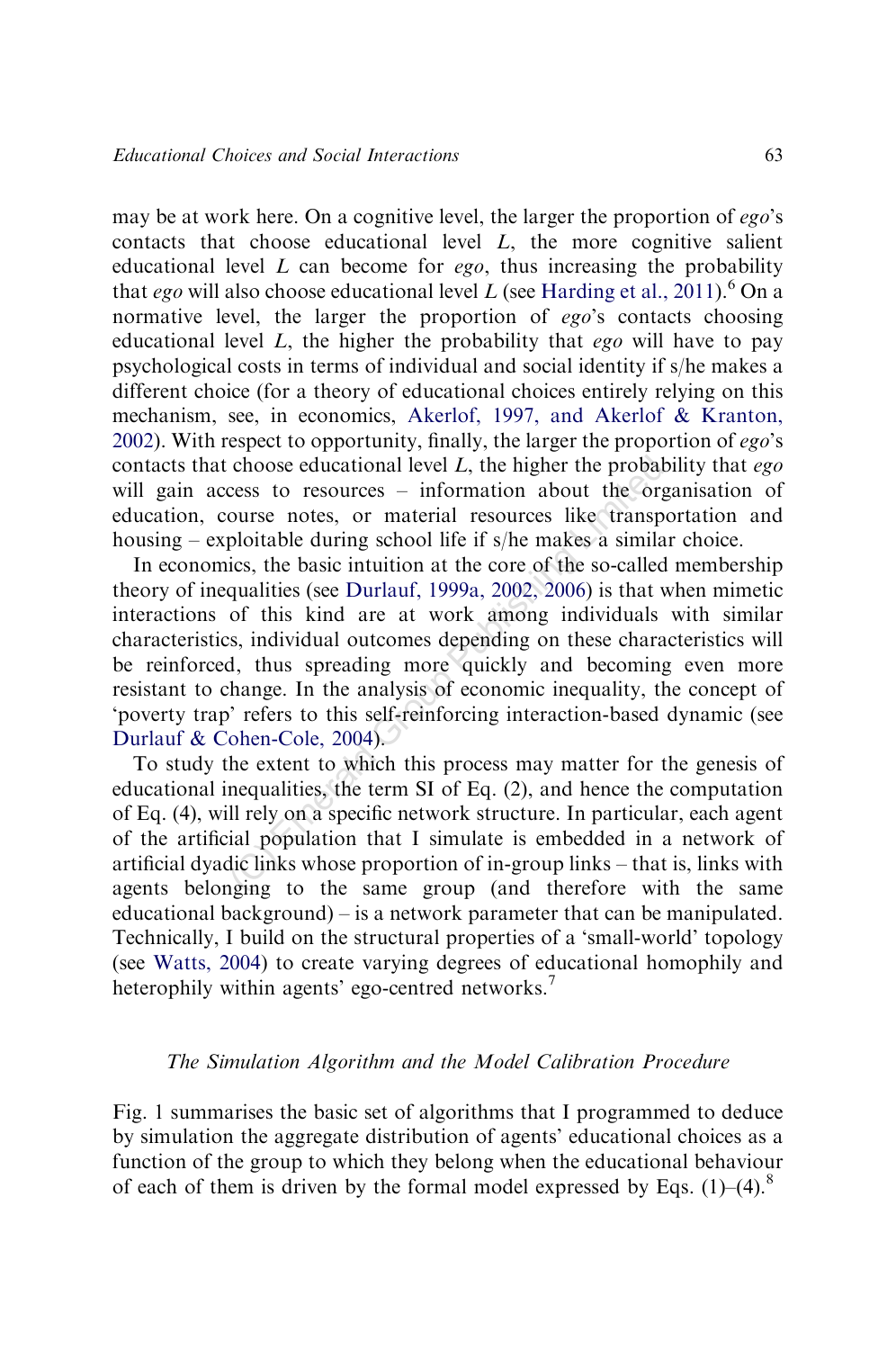The computational sequence depicted in Fig. 1 shows that, after the initialisation stage (steps  $1.1-1.3$ ), the simulation enters a double-step loop in which agents are allowed for 52 iterations to change their mind about whether or not to choose educational level  $L$  (see step 2.1). On the basis of the identity one iteration=one week, this lapse of time was chosen to roughly mimic the year which usually lasts between two enrolling dates in the real educational system. At the end of this intermediate decision time, during which, when the social influence term of Eq. (2) is activated, agents continuously influence each other (see Eq. (4)), the educational choice of each agent is fixed (step 2.2). Only once all the agents have reached a stable educational destination, then, is computation made of the simulated crosstabulation which expresses agents' highest educational choice as a function of the educational group to which they were attributed at the beginning of the simulation (step 2.3).

destination, then, is computation made of the simulation expresses agents' highest educational choice as<br>ional group to which they were attributed at the b<br>n (step 2.3).<br>section 'Data, variables and research strategy', for As said in section 'Data, variables and research strategy', for any specific set of parameter values, steps 1.1–2.3 are replicated 100 times (with 100 different seeds), each of these replications generating a slightly different simulated cross-tabulation. The statistics described in section 'Data, variables and research strategy' were computed on each simulated crosstabulation and compared with the same statistics computed on each of the 100 French empirical cross-tabulations (bootstrapped, it will be recalled, from the French original sample). It should thus be clear that, except for the size of agent groups, the simulation algorithm does not contain any empirical information from the empirical data whose structure the formal model is intended to reproduce. Each simulated cross-tabulation is a purely numerical construction deduced from the behavioural rules contained in Eqs. (1)–(4) under a specific set of parameter values.

As regards determination of these parameter values, I followed the procedure usually referred to in simulation studies as 'model calibration' (see, for instance, Railsback & Grimm, 2012, ch. 20; Stonedahl & Wilensky, 2010). For each specific combination of mechanisms introduced in the simulation, model parameters are stretched to minimise the 'distance' between simulated and empirical cross-tabulations – the 'distance' being quantified here by means of the dissimilarity index, which will be computed as half of the sum of the absolute difference between the simulated value and the observed value in every cell of the table divided by the sum of the frequencies in the table (see Breen, 2004, p. 24). This tuning operation will concern only the means  $A_g$  and  $B_g$  of the log-normal distributions from which agents' ability and perceived benefits are drawn, that is, 10 out of the 16 independent parameters that may be manipulated (see Appendix A,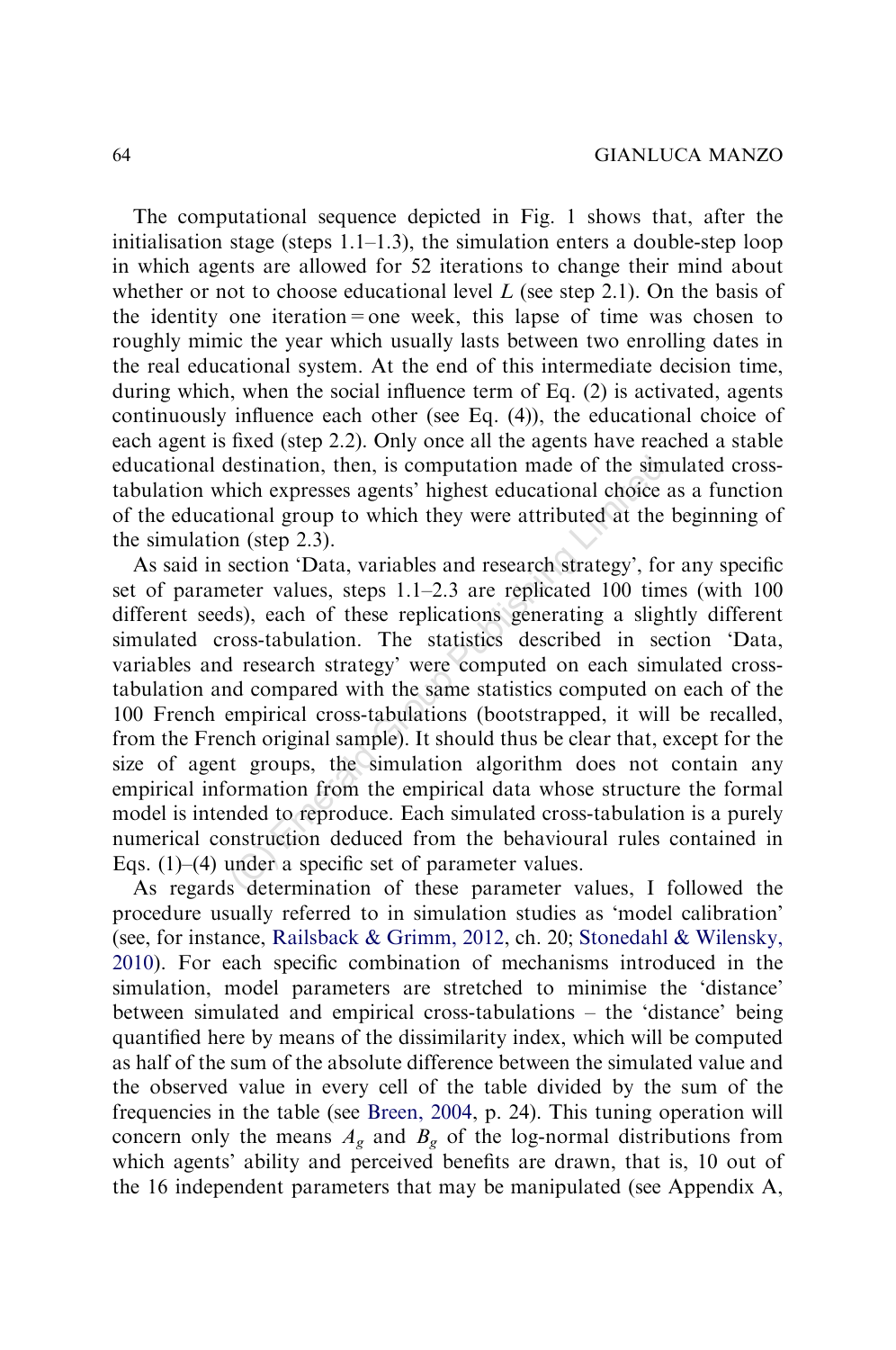| <b>BEGIN</b>                                                                            |
|-----------------------------------------------------------------------------------------|
| <b>1-INITIALIZATION</b>                                                                 |
| 1.1-Initialization of the population                                                    |
| CREATE 5000 Agents;                                                                     |
| ATTRIBUTE agents randomly to one of the following g groups:                             |
| g1=3ab=990, g2=2c=380, g3=2ab=524, g4=1bc=1769, g5=1a=1418;                             |
| 1.2-Initialization of agent's attributes                                                |
| SET agent's state "IN the educational race";                                            |
| SET current educational transition "1=first transition=1bc";                            |
| SET choice for the current educational transition "not chosen";                         |
| SET number of failures at the current educational transition 0;                         |
| IF ability term (A) "on" (see Eq. 2).                                                   |
| SET agent's $A_{ig} \sim Log$ -normal with mean = $A_g$ and variance = $\sigma_A^2$ ;   |
| IF benefit term (B) "on" (see Eq. 2).                                                   |
| SET agent's $B_{ig} \sim Log$ -normal with mean = $B_g$ and variance = $\sigma_B^2$ ;   |
| 1.3-Initialization of agent's network                                                   |
| IF social influence term (SI) "on" (see Eqs. 2 and 4).                                  |
| CREATE a "small-world" network with:                                                    |
| 1/ average degree = $K$ ;                                                               |
| $2/$ probability of out-group links = p;                                                |
| 3/ probability of being linked to an agent belonging to a specific group:               |
| $P_{GSD=1}$ > $P_{GSD=2}$ > $P_{GSD=3}$ > $P_{GSD=4}$ (GSD= group social distance);     |
|                                                                                         |
| 2-MODEL DYNAMIC                                                                         |
| SET iteration 0:                                                                        |
| UNTIL any agent with state "IN the educational race":                                   |
| 2.1-Intermediary Choices<br>REPEAT 52 times:                                            |
| For each agent with state "IN the educational race", sequentially but randomly invoked: |
| COMPUTE educational preference according to equation [2];                               |
| DETERMINE choice for the current educational transition according to equation [1];      |
| SET iteration + 1;                                                                      |
| 2.2-Final Choice                                                                        |
| IF iteration / 52 = integer,                                                            |
| DETERMINE choice for the current educational transition according to equation [1];      |
| IF choice for the current educational transition "not chosen",                          |
| SET number of failures at the current educational transition $+1$ ;                     |
| IF number of failures at the current educational transition > 3,                        |
| SET agent's state "OUT of the educational race";                                        |
| IF choice for the current educational transition "chosen",                              |
| IF current educational transition "4=last transition=3ab.                               |
| SET agent's state "OUT of the educational race";                                        |
| OTHERWISE.                                                                              |
| SET current educational transition "current educational transition + 1";                |
|                                                                                         |
| 2.3-Choice Aggregation                                                                  |
| IF iteration $/$ 52 = integer,                                                          |
| For each educational transition, COMPUTE the number of agents with choice = "chosen";   |
| CROSS-TABULATE agents' education choices by agents' educational group g                 |
| END                                                                                     |
|                                                                                         |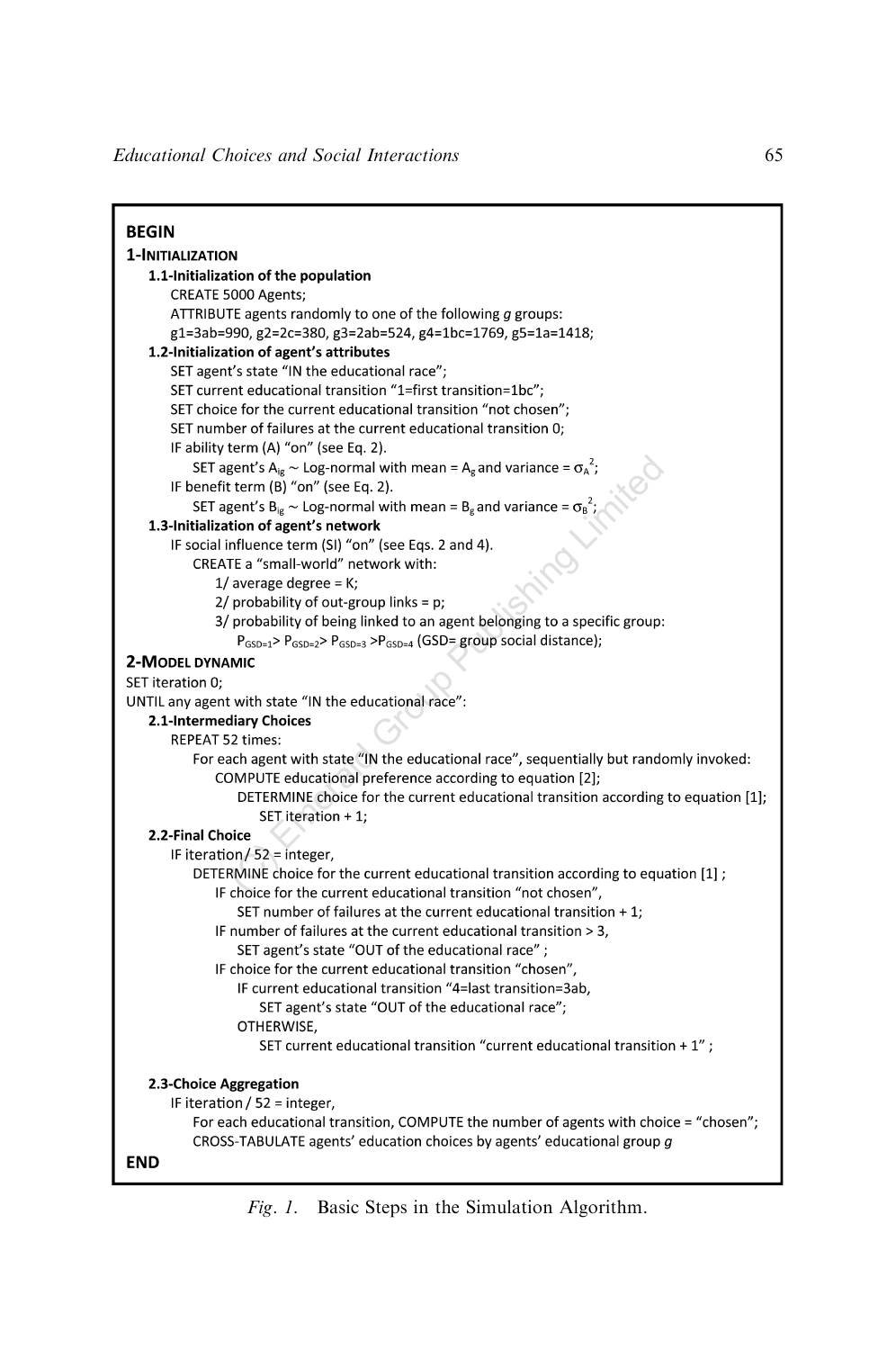Table A.1). It should be pointed out that the result of this parameter stretching operation is not predetermined. Nothing ensures that one will end up with a good match between simulated and empirical data under a qualitatively realistic parameterisation. As stressed by Railsback and Grimm (2012, p. 256), the purpose of such a model calibration procedure is precisely to establish if 'there is something wrong with the model so that it cannot be forced to match observations closely'. Thus, it would be inappropriate to consider the model calibration strategy adopted as tautological.<sup>9</sup>

## COMPUTATIONAL RESULTS, EMPIRICAL DATA AND MODEL DYNAMIC

**UTATIONAL RESULTS, EMPIRICAL 1**<br>**AND MODEL DYNAMIC**<br>d in section 'Data, variables and research strategy';<br>cific explanatory contribution of the micro- and net<br>formalised by Eq. (2), the agent-based model was s<br>these mecha As anticipated in section 'Data, variables and research strategy', in order to assess the specific explanatory contribution of the micro- and network-based mechanisms formalised by Eq. (2), the agent-based model was simulated by introducing these mechanisms sequentially. To be noted in this regard is that, before the agent's educational preference was computed according to Eq. (2), each term entering the equation was rescaled to range between 0 and 1. This procedure ensures that the differences that might be observed between the simulations of two model variants reflect the net effect of the mechanism introduced rather than the differences in the range of values taken by the numerical variables used to express the mechanisms. As regards the order of mechanism introduction, quantitative studies on educational inequalities suggest the following (see, in particular, Stocké, 2008):

- 1. In order to assess how intensely ability distribution across agent groups segregates their educational choices, the model was first simulated with agents' educational choices driven by ability only (i.e. term A of Eq. (2));
- 2. In order to establish whether the distribution of subjectively perceived benefits of education segregates educational choices across agent groups over and above ability distribution, the model was then simulated with agents' educational choices driven by ability coupled with perceived benefits (i.e. terms A and B of Eq. (2));
- 3. In order to determine the extent to which the interaction between ability and perceived benefits contributes to segregating educational choices more than when these two factors work independently, the model was simulated thirdly with agents' educational choices driven by ability, perceived benefits and the multiplicative term between the two (i.e. when the term  $\varphi(A)$ , see Eq. (3), is present);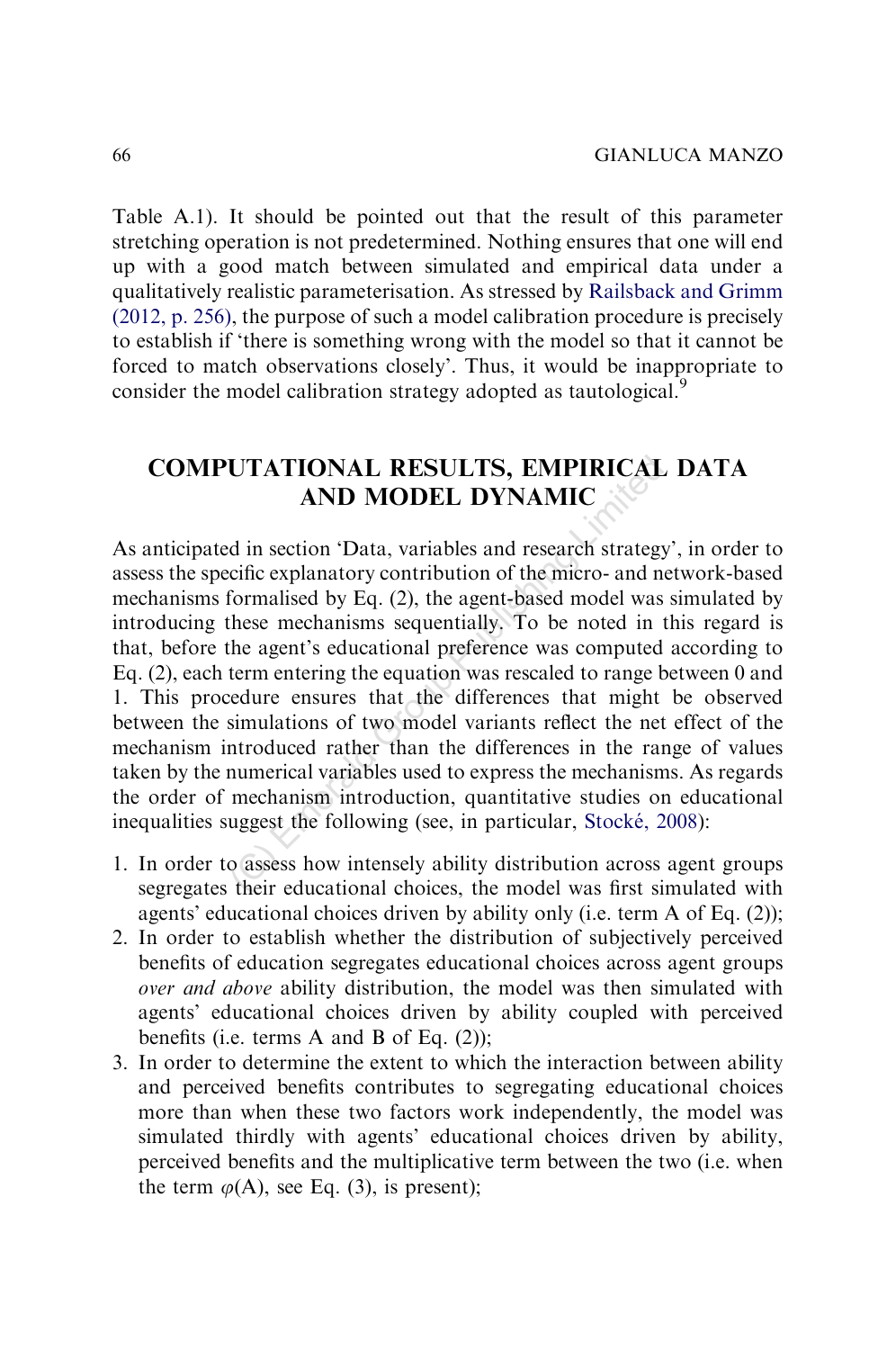4. In order to evaluate whether or not dyadic interactions between agents have any specific inequality effect *over and above* the three previous mechanisms, the model was finally simulated in its complete form, that is to say with agents' educational choices driven by ability, perceived benefits, the multiplicative term between the two and the term expressing the network-based social influences as formalised by Eq. (4).

Table 2 reports the set of statistics (see section 'Data, variables and research strategy') computed on the distribution of simulated crosstabulations (whose average is reported in Appendix A, Table A.2) generated under the four model variants (the last row in Table 2 refers to the model discussed in Appendix B).

ur model variants (the last row in Table 2 refers to<br>Appendix B).<br>
Ahmark, let us first consider a model in which r<br>
postulated is at work (see Table 2b). Unsurprising<br>
nequalities across agent groups is present, no<br>
arise As a benchmark, let us first consider a model in which none of the mechanisms postulated is at work (see Table 2b). Unsurprisingly, since no source of inequalities across agent groups is present, no educational stratification arises. For instance, the average generalised odds ratio ('agor') expressing the overall level of educational fluidity fluctuates around 1 across replications, meaning that no agent group has a competitive educational advantage at any educational level. The specific numerical structure of the simulated educational outflows is also easy to explain (see Appendix A, Table A.2b). When none of the mechanisms postulated is at work, by construction the educational preference of each agent, no matter what group s/he belongs to, amounts to 0, which implies that each agent has a very low probability of choosing a given educational level (namely, about 0.18). The sequential nature of the four educational choices to be made, coupled with the fact that the agent can go through each educational transition no more than three times (see Fig. 1, step 2.2), automatically explains that, on average, about 55% of each agent group is not able to make the first transition. As testified by the value of the dissimilarity index ('di'), this simulated distribution is extremely far from the distribution observed in the empirical data.

When the agent's educational choices are driven only by his/her ability, a substantial improvement towards realism is accomplished (see Table 2c). If agents' abilities are differentiated across agent groups – in particular, the higher the group, the higher, on average, the agents' ability (see Appendix A, Fig. A.1, solid line) – ability differentiation is sufficient to generate some amount of stratification of educational choices across agents' educational backgrounds. For instance, agents belonging to the highest group attain the highest educational level between two and three times more frequently than do agents belonging to the lowest group (see Table 2c, column 'hlgr').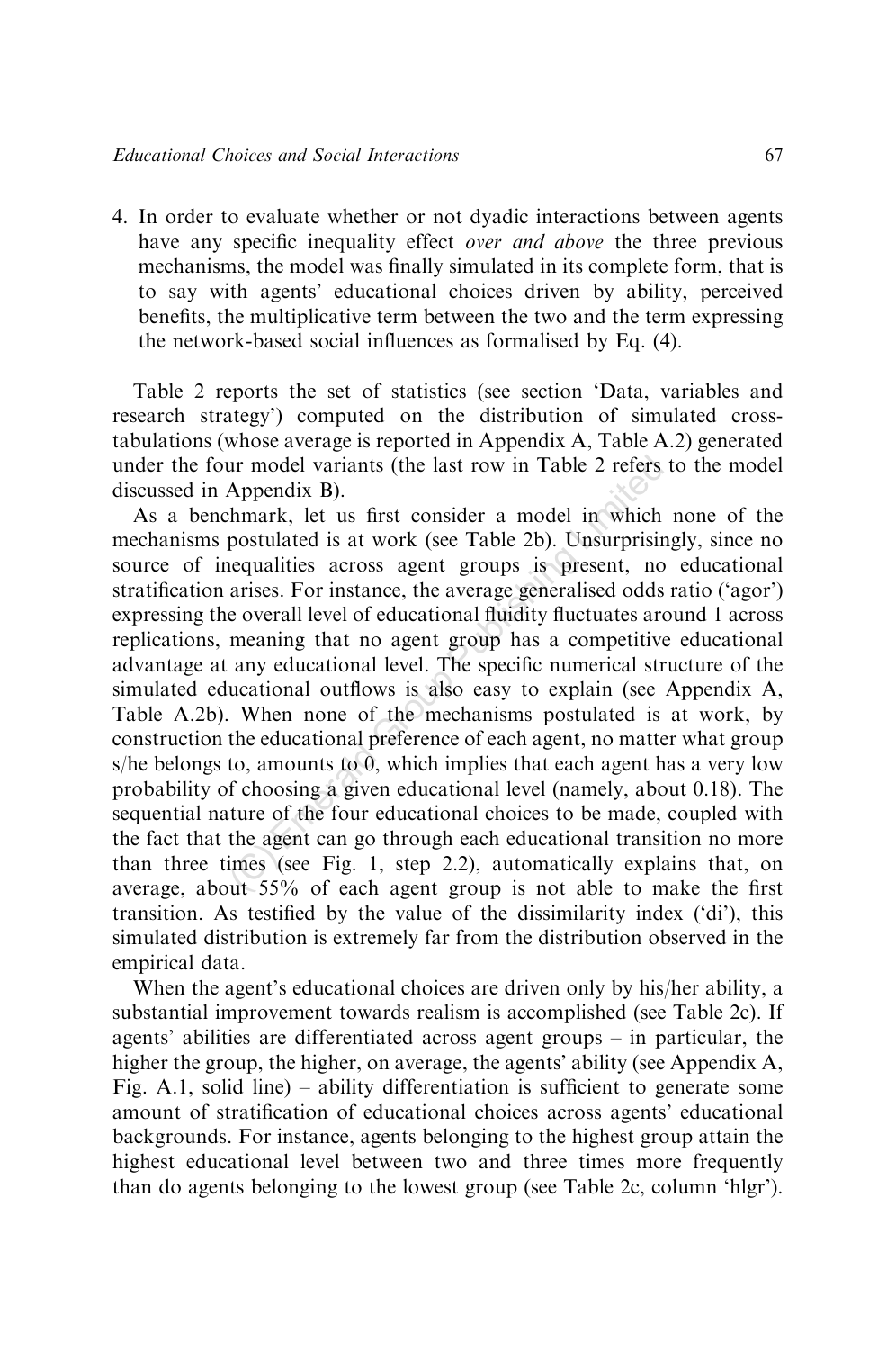| IP                                              | <b>UMP</b>                                                                                              | <b>HLGR</b>   | <b>AGOR</b>   | <b>HGGOR</b>   | LGGOR          | DI              |
|-------------------------------------------------|---------------------------------------------------------------------------------------------------------|---------------|---------------|----------------|----------------|-----------------|
| 37.46-40.44                                     | (a) Empirical French Data (bootstrapped cross-tabulations)<br>44.44-47.21                               | $6.38 - 8.86$ | $1.61 - 1.79$ | $5.38 - 8.13$  | $8.23 - 12.00$ | NA.             |
| 25.56-27.65                                     | (b) 'Straw Man' Model: All Mechanisms Are Absent<br>$20.18 - 22.43$                                     | $0.63 - 1.51$ | $1 - 1.02$    | $0.7 - 1.36$   | $0.83 - 1.15$  | $42 - 44.18$    |
| (c) Model Variant 1: Ability<br>$26.45 - 28.18$ | 35.39 - 37.44                                                                                           | $2.07 - 3.05$ | $1.03 - 1.05$ | $1.17 - 1.56$  | $1.64 - 2.08$  | $24.57 - 26.72$ |
| 32.09-34.14                                     | (d) Model Variant 2: 'Model Variant 1' + Perceived Benefits<br>38.51-41.75                              | 5.14-7.81     | $1.17 - 1.25$ | $2.76 - 3.89$  | $2.69 - 3.53$  | 15.89-18.17     |
| $33.68 - 35.6$                                  | (e) Model Variant 3: 'Model Variant $2' +$ Ability/Benefits Interaction<br>38.23-41.34                  | $5.97 - 8.96$ | $1.22 - 1.32$ | $3.42 - 5.4$   | $2.77 - 3.74$  | $14.81 - 17.17$ |
| 34.22-36.32                                     | (f) Model Variant 4: 'Model Variant $3'$ + Social Influence<br>43.09 - 46.65                            | $6.86 - 9$    | $1.3 - 1.48$  | $5.44 - 10.09$ | $3.27 - 4.28$  | $11.04 - 13.28$ |
| 31.89 - 34.37                                   | (g) Model Variant 5: 'Model Variant $4$ ' + Inflation Spiral Mechanisms (see Appendix B)<br>50.44-54.28 | $5.17 - 6.54$ | $1.28 - 1.44$ | $5.22 - 9.53$  | $3.16 - 4.15$  | 13.89-16.38     |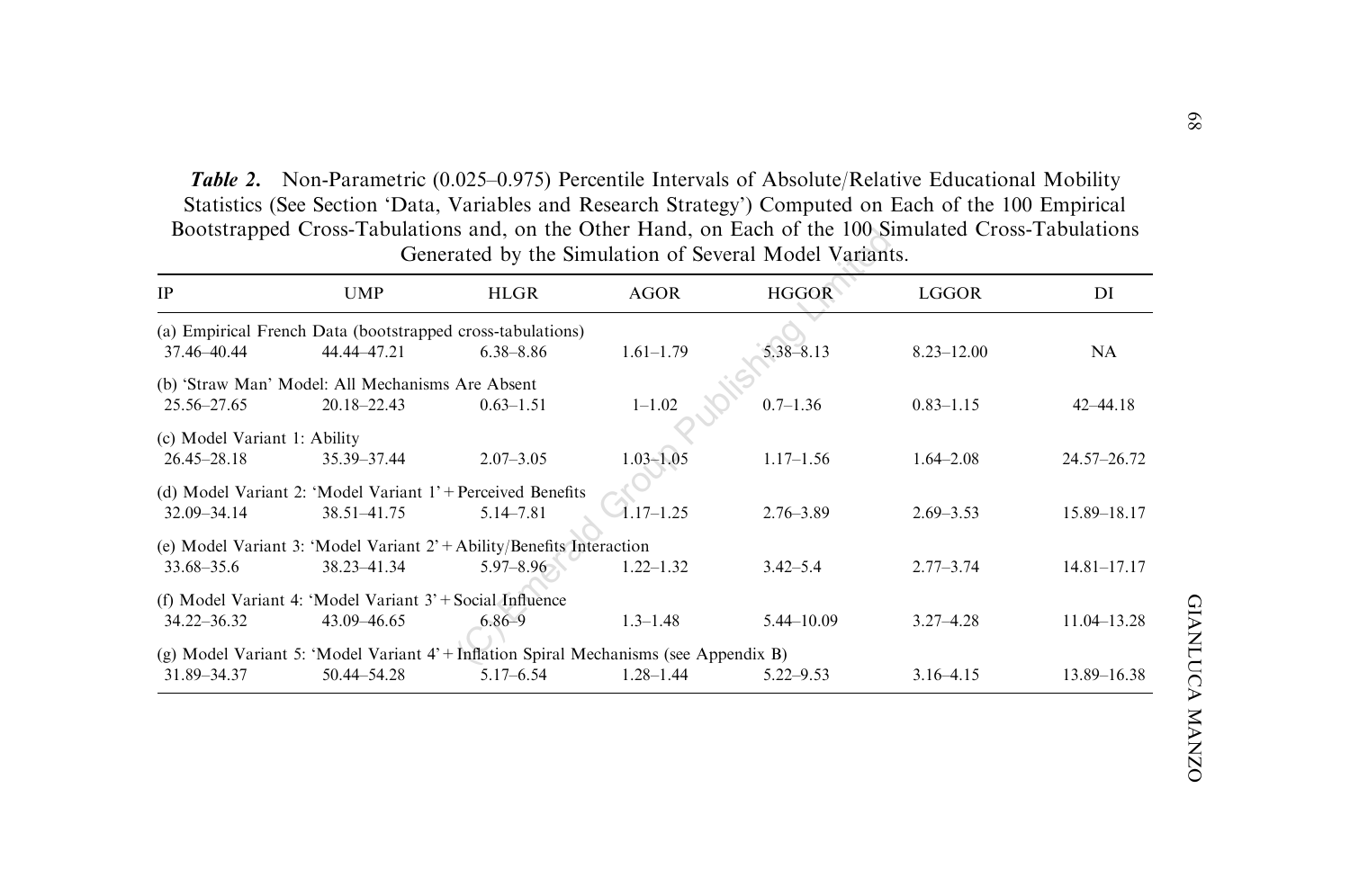This value, like those of all other statistics computed on the simulated data, however, is far lower than the value computed for the empirical data. As testified by the value of the dissimilarity index ('di'), the overall distribution of educational choices across group of agents is still quite distant from the French actual distribution.

el produces a deeper stratification of educatio<br>that generated by the model with agents' behav<br>ly. The percentage of agents undertaking the highes<br>thin the highest group compared to the lowest gr<br>larger (compare Tables 2c The model variant containing both ability and perceived benefits makes it possible to get closer to the empirical data. When both ability and benefit perceptions are systematically differentiated across agent groups – in particular, the higher the group, the higher, on average, the agent's ability/ benefit perceptions (see Appendix A, Fig. A.1, dotted lines) – the simulation of the model produces a deeper stratification of educational choices compared to that generated by the model with agents' behaviour driven by ability only. The percentage of agents undertaking the highest education transition within the highest group compared to the lowest group is now considerable larger (compare Tables 2c and 2d, column 'hlgr'). Statistics expressing the relative positions of the highest and lowest groups of agents ('hggor' and 'lggor', respectively) also present higher values than in the previous scenario, indicating that systematic differentiation of benefit perceptions across agent groups contributes to deeply segregating educational choices among these groups.

This is an important theoretical result. Indeed, in line with Breen and Goldthorpe's (1997) hypothesis, the simulation demonstrates in a rigorously deductive way that a bottom-up dynamic in which educational choices are driven by socially differentiated perceptions of education benefits is able to accentuate group differentials in educational choices over and above 'primary effects' – controlled for here by including the differentiation of agents' ability in the simulation. As a meaningful numerical example – if one extracts agent-level data from the simulation being commented on here, and if one considers agents from the highest and the lowest groups with strictly comparable ability, namely, those whose ability ranges between 0.2 and  $0.4 - it would appear that, when differentiated benefit perceptions are$ present, despite the same level of ability, the median educational level attained by agents from the highest group is the second or the third one (in 71 out of the 100 replications of the simulation), whereas the median educational level reached by agents belonging to the lowest educational level is the first one (in 94 out of 100 replications).

That said, the simulation of the model variant including ability and benefit perceptions also shows that, given the effect of ability, the inequality effect of socially differentiated perceptions of educational benefits is not sufficient to differentiate agents' educational choices as much as they are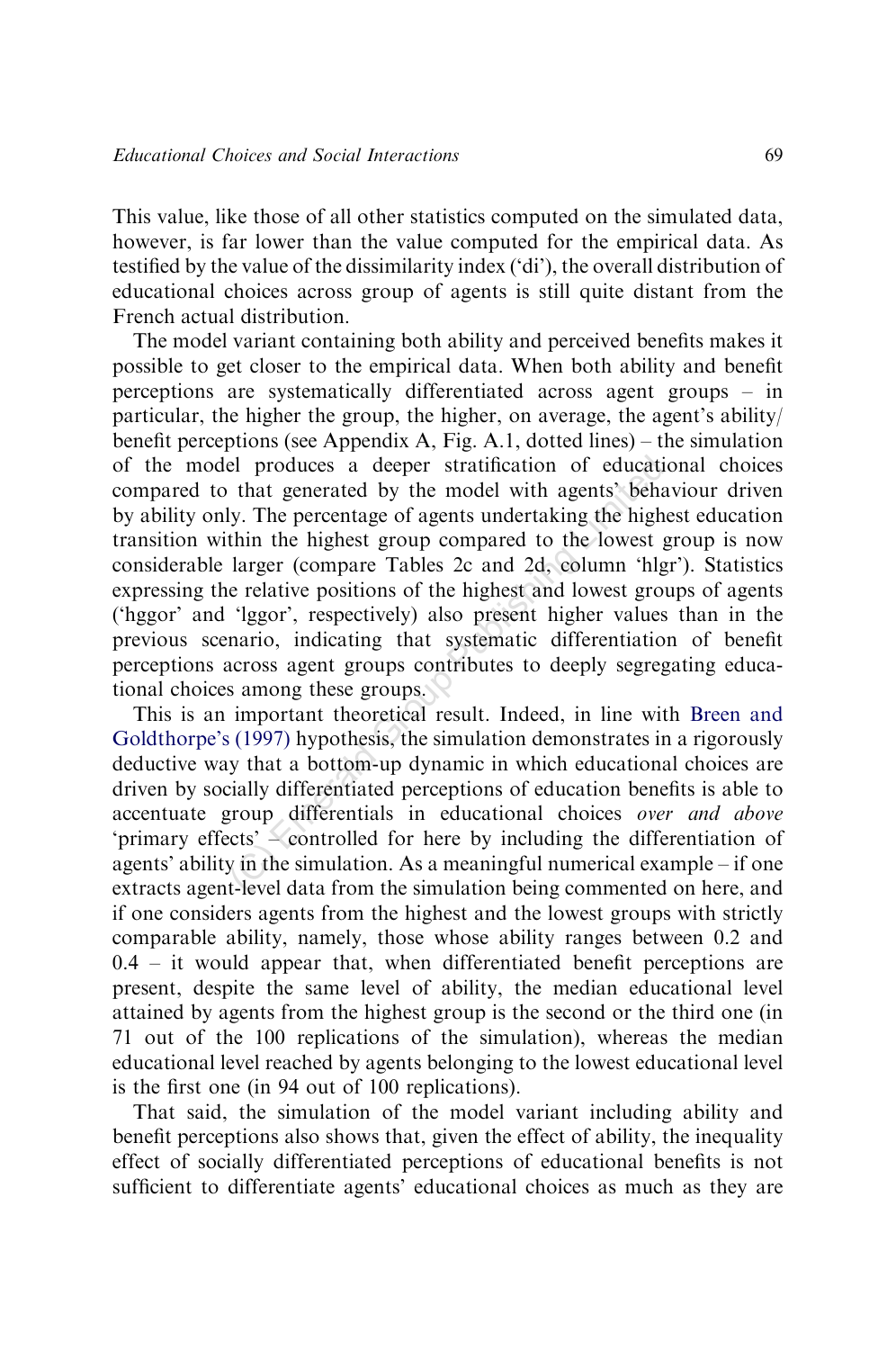differentiated within the French empirical data. Indeed, the dissimilarity index ('di') tells us that between about 16% and 18% of cases are still misclassified by the simulated model.

This gap is not substantially reduced when, given the ability and benefit differentiation across agent groups allowed in the previous model variant, the model is simulated by including the multiplicative term between agents' ability and perceptions of education benefits (see Eq. (3)). The Mathieu effect implied by this term – on average, agents with higher ability will also tend to have more positive perceptions of education benefit so that the two factors tend to reinforce each other – accentuates the stratification of educational choices among groups a little bit more. For instance, the overall competitive advantage of the highest agent group is larger than in the model in which ability and benefit perception act as independent mechanisms (see Table 2e, column 'hggor'). However, the value of all other statistics remains virtually unchanged, and the overall fit of the simulated cross-tabulations to the empirical data is only marginally improved – the range of the dissimilarity index largely overlaps with the range obtained under the previous model variant.

hoices among groups a little bit more. For instance<br>dvantage of the highest agent group is larger than i<br>ity and benefit perception act as independent mech<br>umn 'hggor'). However, the value of all other statis<br>hanged, and By contrast, a noticeable fit improvement appears when the last mechanism hypothesised is introduced, that is, the network-based interdependences among agents' educational choices (see Eq. (4)). As regards network parameterisation, the following choices were made: (1) each agent has, on average, four direct friends; (2) only 10% of all links present in the system relate agents belonging to different educational backgrounds; (3) these inter-group links are mainly of a short-distance type – that is, about 60% of inter-group links put in contact agents with educational backgrounds at distance 1 (meaning with agents from the group just above/below them). These choices aim to mimic characteristics of empirical social networks, namely, that the number of closest friends substantially affecting specific behaviours tends to be relatively small (for instance, McPherson, Smith-Lovin, & Brashears, 2006 found a size ranging between 2 and 3 for confident discussions networks; Christakis & Fowler, 2007, found a friendship average degree of around 1 with range from 0 to 8, see also Fowler & Christakis, 2008; Snjiders & Steglich, 2013, state that friendship networks usually exhibit average degrees between 3 and 4), and, on the other hand, that both 'strong' and 'weak' friendship ties are overwhelmingly homophilic (on education-based mate selection, see Blossfeld, 2009, and Skopek, Schulz, & Blossfeld, 2011, for on-line dating settings; on the social segregation of 'weak' ties, see DiPrete et al., 2011; on homophily more generally, see McPherson, Smith-Lovin, & Cook, 2001).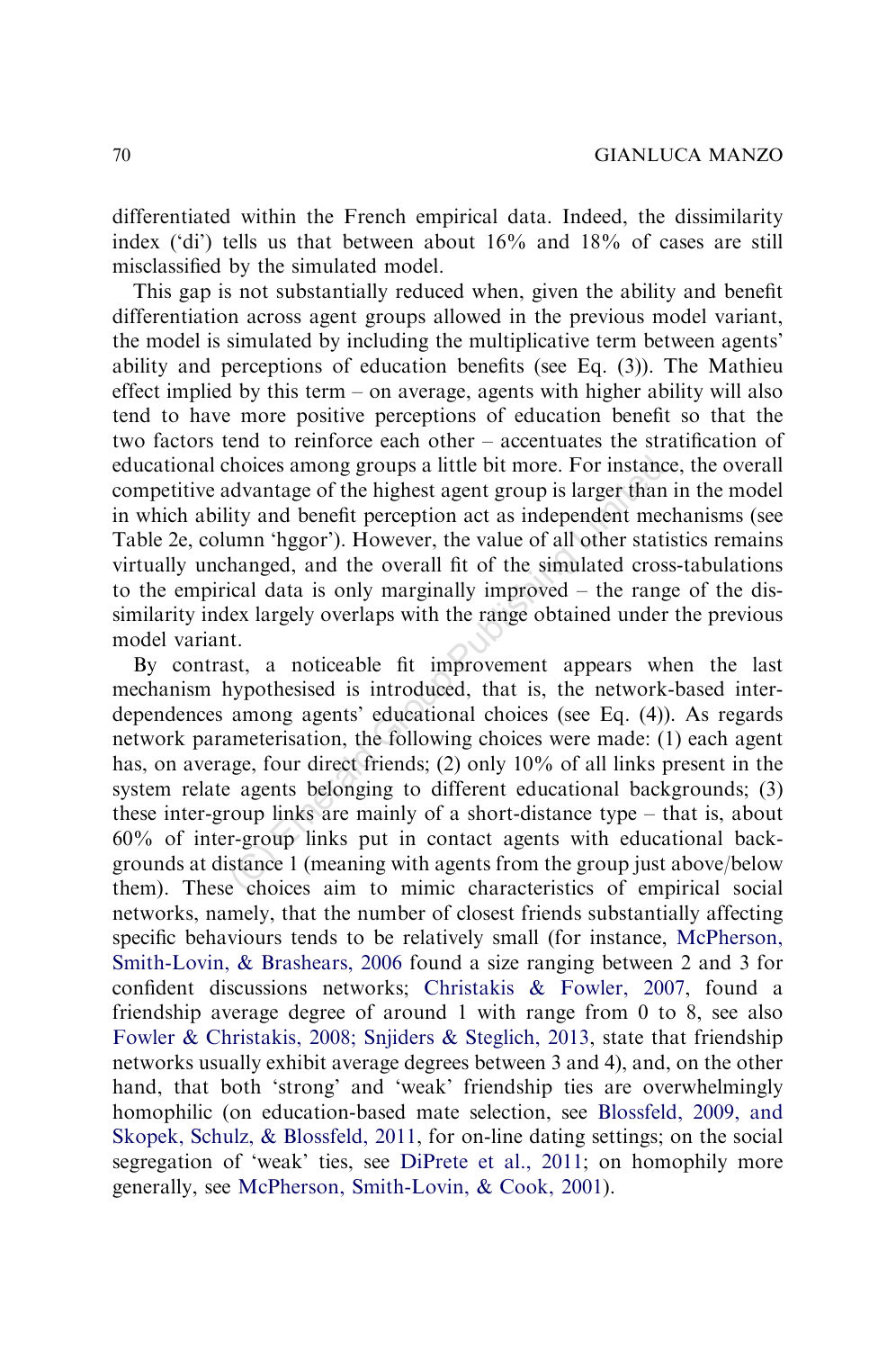Under this parameterisation (alternative ones will be studied in the next section), the introduction of the network-based social influence mechanism leads to aggregate results that are very much in line with empirical observations (notably, 3 out of 6 statistics almost completely overlap with their empirical counterparts). In particular, the presence of local dyadic interactions between agents increases the percentage of educationally immobile agents, the overall intensity of inequality of educational opportunity, and, quite remarkably, the competitive educational advantage of the highest agent group (see Table 2f, columns 'ip', 'agor' and 'hggor', respectively). These indicators are especially important because they testify to the capacity of the network-based mechanism to segregate educational choices to a larger extent than the three previous 'atomistic' model variants were able to do, thus bringing the simulated educational stratification closer to the strong level of inequality exhibited by the actual French data.

In order to see the net effect of local dyadic interactions among agents more directly, let us re-run the simulation under discussion with exactly the same distributions of agents' ability and benefit perceptions (see Appendix A, Fig. A.1, dashed lines) but turning off the social influence term. Fig. 2 reports the result of this counterfactual by focusing on the



Fig. 2. Percentages of Agents Attaining the Highest Educational Level within the Five Agent Groups Averaged over 100 Replications of the Model (Bars Give the Values within Which Fall 95% of the Model Replications) When the Social Influence Term (SI) is Turned Off/On.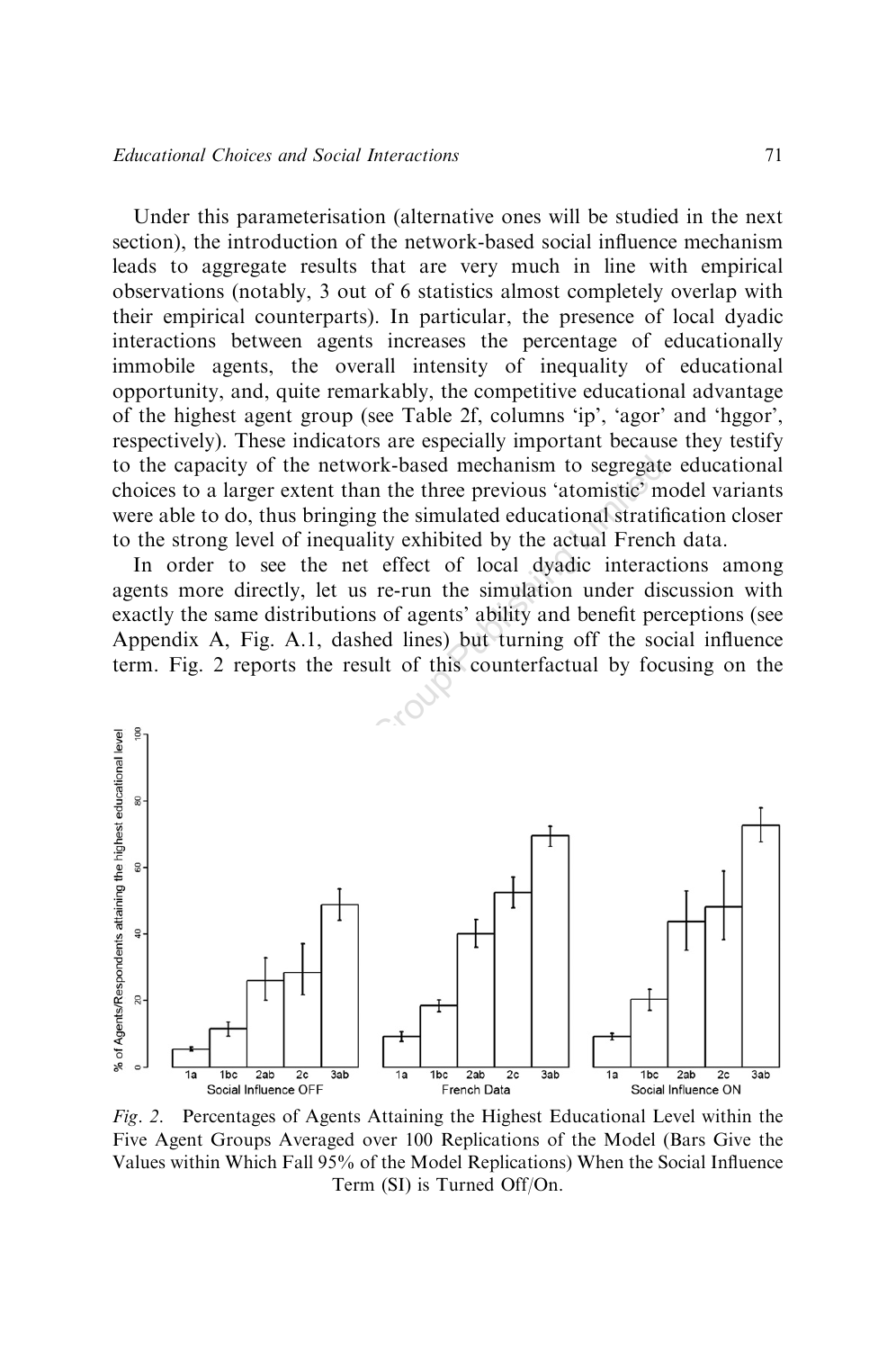percentages of agents attaining the highest educational level within each of the five groups of agents.

Three facts appear. First, the differentiation of educational choices across agent groups is much more pronounced when the social influence term is present. Given that the differentiation of ability and benefit across groups is exactly the same under the two experimental conditions, this means that network-based interdependences among agents' educational choices have the capacity to progressively amplify the initial differentiation of ability and benefit perceptions. Second, this segregating effect of local dyadic interactions operates much more intensely, the higher the agent's group. Finally, no matter what group is considered, the empirical percentages observed in the French data fall within the range of the simulated percentages only when the social influence term is turned on, thereby suggesting that the actual deep stratification of educational choices cannot be fully explained by postulating only a socially differentiated structure of ability and perceived benefits.

Fig. 3 clarifies the source of this segregating effect sustained by local dyadic interactions between agents. For each educational level that agents must choose, the graphs report the proportion of agents' neighbours who



Fig. 3. Average Proportion of Agents' Neighbours Who Chose the Educational Level that the Agent is Evaluating at Instant  $t$  (Proportions Are Averaged over 100) Replications; Variability Across Replications Is Omitted to Make Graphs More Readable).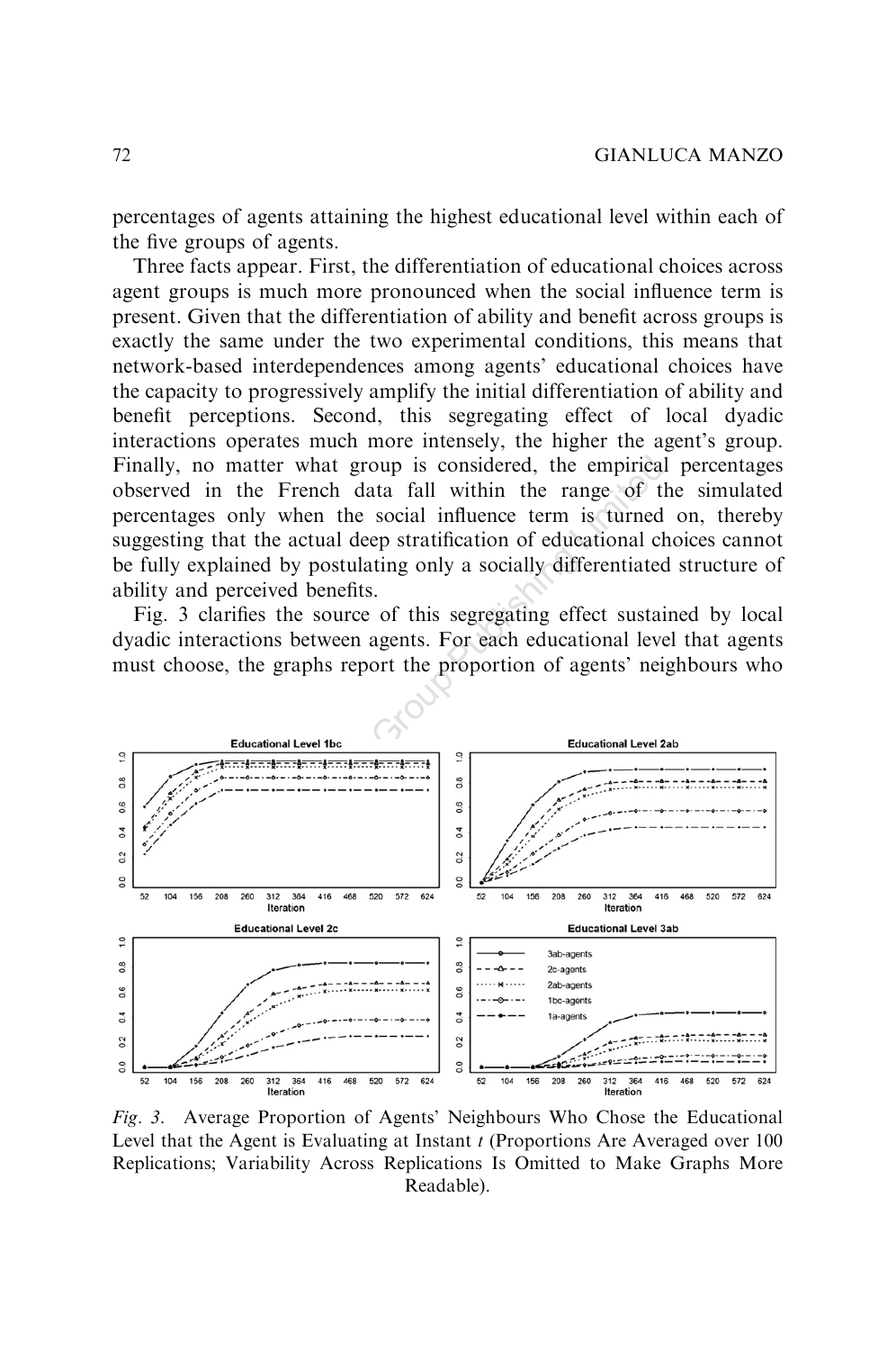chose the educational level. To understand the model dynamic, this is the most appropriate piece of information because it is in this that the social influence term basically consists (see Eq. (4)).

The curves show that, as a consequence of the initial differentiation of ability and perceived benefits, the higher the agent's group, the richer his/her local neighbourhood in terms of contacts making a positive choice – which holds at each transition. When one considers that, under the present network parameterisation, agents tend to be linked mainly with agents having similar ability and benefit perceptions, it is clearly apparent that, at each transition, stronger support from the agent's neighbours will thus benefit precisely those agents who already have higher starting values on ability and perceptions of education benefits. As a result, the initial differentiation of ability and perceived benefits is dynamically deepened and widened by means of a cumulative process (see Merton, 1968, pp. 606, 610), in which the amplification mechanism (see Boudon, 1979, pp. 156–157) – the social multiplier if one prefers (see Durlauf, 2006; Durlauf & Cohen-Cole, 2004) – is based here on the socially segregated composition of agents' egocentred dyadic networks.

sely those agents who already have higher starting<br>perceptions of education benefits. As a result,<br>n of ability and perceived benefits is dynamically de<br>neans of a cumulative process (see Merton, 1968, pr<br>amplification mec While, as argued, the presence of this amplifying process fuelled by local dyadic interactions between agents is necessary to get closer to the actual cross-sectional educational stratification observed in France, to conclude it should be acknowledged that the simulated data generated under the full model do not fit perfectly with the empirical observations. Between about 11% and 13% of cases are still misclassified even when dynamic networkbased interdependences among agents' educational choices are included in the simulation (see Table 2f, column 'di'). A careful comparison of the simulated and empirical cross-tabulations shows that this gap is mainly due to the fact that the current model parameterisation tends to allow too many agents belonging to the lowest educational group to go beyond the first educational transition while not leading enough agents belonging to the middle groups beyond the same point (see Appendix A, compare Tables A.2a and A.2f). Among the statistics computed on the simulated data, this under/overproduction is reflected by the value of the generalised odds ratio summarising the relative position of the lowest group of agents. Compared to the empirical value, the simulated one, although it is the best among the four model variants simulated, is still not high enough, which suggests that the full model is too 'generous' with respect to agents belonging to the lowest group.

To correct for this problem, it would suffice to introduce an additional differentiation in agents' abilities and/or perceived benefits with the aim of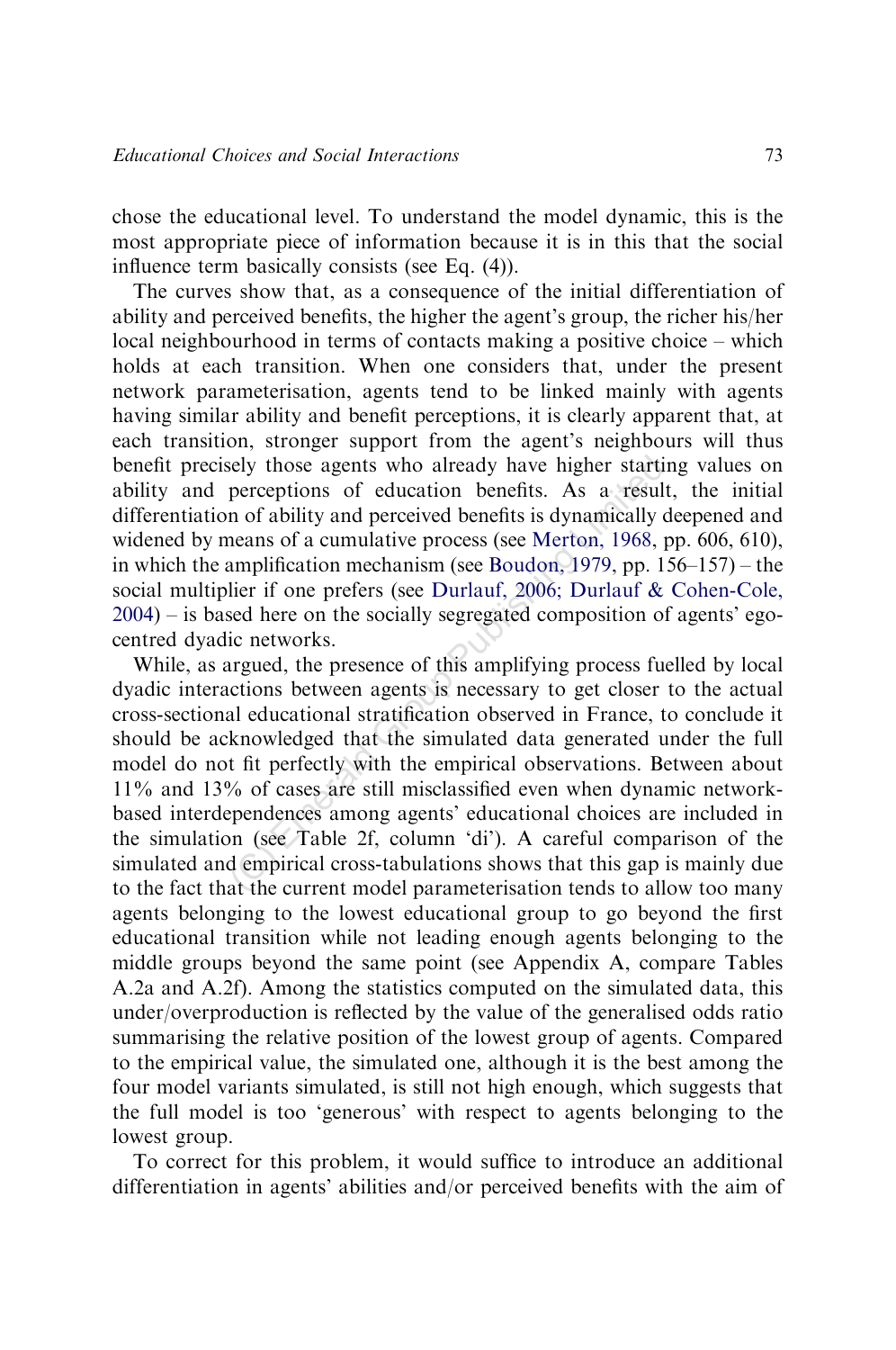quite remarkable given the relatively limited<br>hat have been manipulated. In particular, abilit<br>assumed to be differentiated only across groups of<br>lucational levels. This means that the formal mod<br>pproximate all the qualit representing the existence of specific barriers/advantages at some educational transition for some group of agents. While one may find theoretical/ empirical justifications for such modifications, I will not follow this strategy for two reasons. On the one hand, this strategy would imply that the mechanisms postulated are believed to be the only ones at work, which is a position that I would not endorse. Conceptualising additional substantive mechanisms may thus be a strategy to reduce the gap between simulated and empirical data that is more reasonable than introducing fine-tuning post-hoc modifications of the existing mechanisms (on this point, see Appendix B). On the other hand, the proximity reached between simulated and empirical data seems quite remarkable given the relatively limited number of parameters that have been manipulated. In particular, ability/perceived benefits were assumed to be differentiated only across groups of agents but not across educational levels. This means that the formal model proposed was able to approximate all the qualitative features of an empirical complex structure contained in a  $5 \times 5$  cross-tabulation by manipulating only 10 parameters out of the 16 independent parameters that might have been manipulated (see Appendix A, Table A.1). In terms of model parsimony, this is a significant result.

# SENSITIVITY ANALYSIS OF THE SOCIAL INFLUENCE MECHANISM

By means of computer simulations, the previous section aimed to prove that a network-based social influence mechanism must be postulated so as to match closely the stratification of educational choices across educational backgrounds observed in the French data. In particular, the amplifying process triggered by this mechanism is necessary to reproduce the large gap at the highest educational levels between the lowest and the highest social groups. This result was produced under a specific network parameterisation (see Appendix A, Table A.1), which, as said above, attempted to mimic some basic empirical regularities of real friendship networks. The present section assesses the robustness of this result against alternative network parameterisations.

In this respect, the first parameter manipulation to be performed concerns the average degree of the network in which agents are embedded. Fig. 4 focuses on the percentage of agents attaining the highest educational level within each group and plots it as a function of increasing average network degrees, 4 being the value adopted in the simulation previously performed to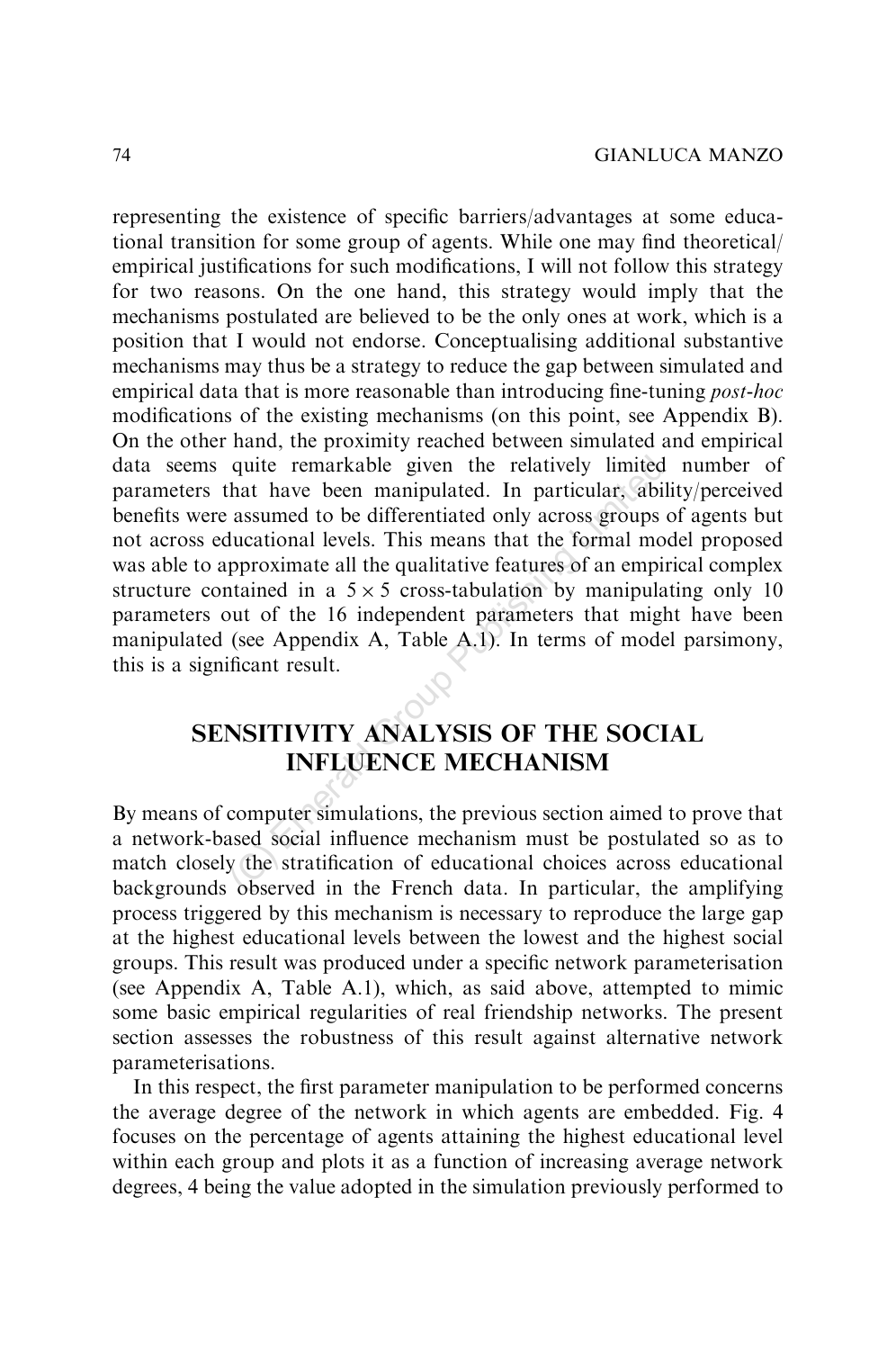

Fig. 4. Percentages of Agents Attaining the Highest Educational Level within Each of the Five Groups of Agents Averaged over 100 Replications of the Model under Different Values of the Parameter  $K$ , that is the Average Number of Neighbours with Whom Each Agent is in Contact (Bars Give the Values within Which Fall 95% of the Model Replications).

The Figure 2 and the agent's 'strong' and 'the agent's (1973, 1983) distinction of Neighbors per Agent and Average Number of Neighbors per Agent<br>
Average Number of Neighbors per Agent<br>
croups of Agents Attaining the Highes approximate the French educational stratification. As the low probability of inter-group link formation is unchanged, this parameter manipulation thus mainly amounts to progressively increasing the number of direct contacts that each agent establishes within his/her own group. In terms of Granovetter's (1973, 1983) distinction between 'strong' and 'weak' ties, it is mainly the amount of the agent's 'strong' in-group ties that it is made variable here.

The main result is that the model's aggregate behaviour is remarkably stable, and hence robust to the modification of the average number of contacts that each agent is allowed to establish (mainly) within the group to which s/he belongs. The curves show that, no matter what group of agents is considered, the only significant difference observed is between the situations in which no contact at all exists – this is simply the model without the social influence term – and those where a few neighbours are allowed to influence the agent's educational choices. Even extremely high (and unrealistic  $-$  it is becoming well known that relevant contacts are relatively limited even within web-based social networks and exchanges: see Easley  $\&$  Kleinberg, 2010, pp. 54–58; Skopek et al., 2011, p. 185) network degrees leave the percentage of agents attaining the highest educational level virtually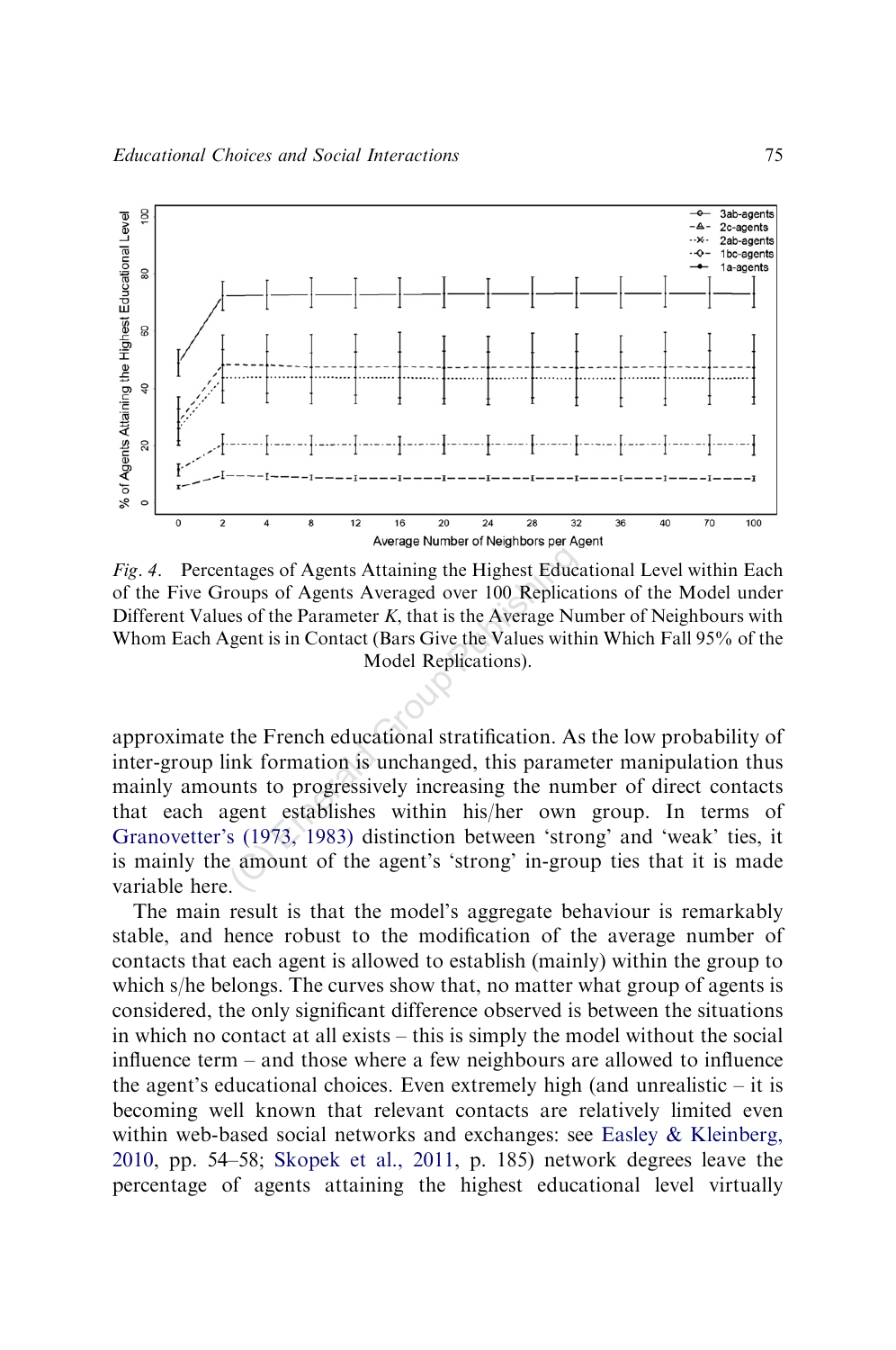unchanged. Thus, in the present model, 'strong' in-group ties do not necessarily have undesirable effects. On the contrary, when there are few of them, they sustain agents' educational choices; when they are too numerous, at worst, they do not significantly change agents' behaviour.

The way in which the network-based social influence mechanism is formalised here explains this result (see Eq. (4)). In fact, the fractional form of this term implies that, for a given distribution of agents' ability and perceived benefits, increasing the size of the agent's neighbourhood will not affect his/her educational choices because numerical changes in the numerator, that is, the number of contacts choosing the educational level that the agent is evaluating, will be neutralised by similar size changes in the denominator, that is, the total number of the agent's neighbours. Under increasing neighbourhood sizes, when anything else is unchanged in the model parameter setting, both quantities tend to increase to a similar extent, thus producing virtually no effect at the aggregate level (the analysis that numerically proves this statement is available upon request).<sup>10</sup>

t is evaluating, will be neutralised by similar size ch, that is, the total number of the agent's neighborighbourhood sizes, when anything else is unchanceter setting, both quantities tend to increase to a sing virtually n Substantially, this result suggests that if, in the reality, actors were influenced by the proportion of their contacts making a certain choice rather than by their absolute number, being exposed to a large fraction of contacts may have, at aggregate level, similar effects as being exposed to a few neighbours. In the case of educational choices, this seems realistic. If local dyadic interactions matter, as assumed earlier, because interacting with others enables actors to share cognitive and material resources as well as to establish contact with specific identity models, a given actor may share, say, car, housing, course notes and normative models with a few fellow students but, because of time and cognitive limitations, not with tens of them. If so, only a relatively small size of the actor's friendship network will be really effective.

All other things being equal, modifying the agents' probability, and hence the amount of the inter-group links, should generate more visible effects. In this case, in fact, for a given number of neighbours, more or fewer contacts with agents outside an agent's group should imply a modification of the educational composition of the agent's neighbourhood. The social influence exerted on the agent should thus be qualitatively different, and this should impact to some extent on the agent's educational choices.

Fig. 5 focuses on the percentage of agents attaining the highest educational level within each group and plots it as a function of values of the probability of establishing contacts outside an agent's group ranging from 0 to 1, which amounts to moving progressively from five disconnected regular networks where the probability of inter-group linkage is 0 – under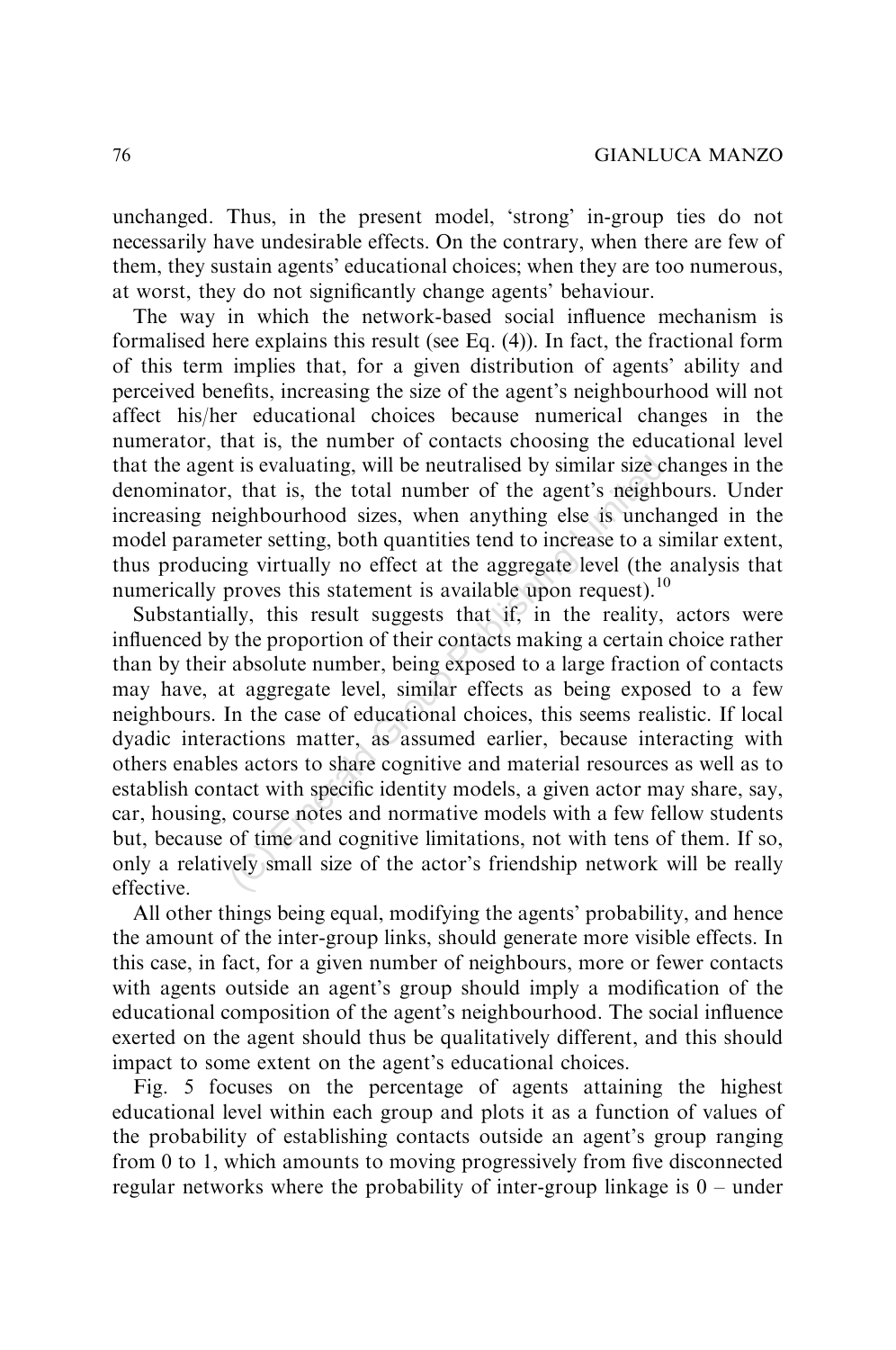

 $\frac{1}{1}$ <br>  $\frac{1}{1}$ <br>  $\frac{1}{1}$ <br>  $\frac{1}{1}$ <br>  $\frac{1}{1}$ <br>  $\frac{1}{1}$ <br>  $\frac{1}{1}$ <br>  $\frac{1}{1}$ <br>  $\frac{1}{1}$ <br>  $\frac{1}{1}$ <br>  $\frac{1}{1}$ <br>  $\frac{1}{1}$ <br>  $\frac{1}{1}$ <br>  $\frac{1}{1}$ <br>  $\frac{1}{1}$ <br>  $\frac{1}{1}$ <br>  $\frac{1}{1}$ <br>  $\frac{1}{1}$ <br>  $\frac{1}{1}$ <br>  $\frac{1}{1}$ <br> Fig. 5. Percentages of Agents Attaining the Highest Educational Level within the Five Groups of Agents Averaged over 100 Replications of the Model Under Different Values of the Parameter  $p$ , that is the Probability that an Agent's In-Group Link is Disconnected and Rewired to an Agent Belonging to a Different Group (Bars Give the Values within Which Fall 95% of the Model Replications). The Small Right-Corner Graph Plots the Average Generalised Odds Ratio Computed on the Simulated Cross-Tabulations – the Closer the Coefficient to 1, the Less Inequality of Educational Opportunity is Present in the Table (Central Points and Bars Have the Same Interpretation as Above). To Be Noted Is that the Average Network Degree Is Kept at 4, that is the Value Adopted to Approximate the French Educational Stratification.

this condition, agents only have in-group links – to a single random network where the probability of inter-group linkage is 1 – here agents only have out-group links (for the case of a one-group population, see Watts, 1999, pp. 503–509). In terms of Granovetter's (1973, 1983) distinction between 'strong' and 'weak' ties, this experimental setting thus amounts to manipulating the agent's proportion of 'weak' out-group ties.

Two main results ensue. On the one hand, for a large range of increasing heterophily level around the low value adopted to approximate the actual French educational stratification, that is, 0.1, the aggregate behaviour of the model is virtually insensitive to changes in the probability of creating intergroup links. Similarly to what was observed with respect to modifications of the average network, the results presented in the previous section are thus quite robust to alternative network parameterisations. On the other hand, if one considers the entire range of the probability of inter-group link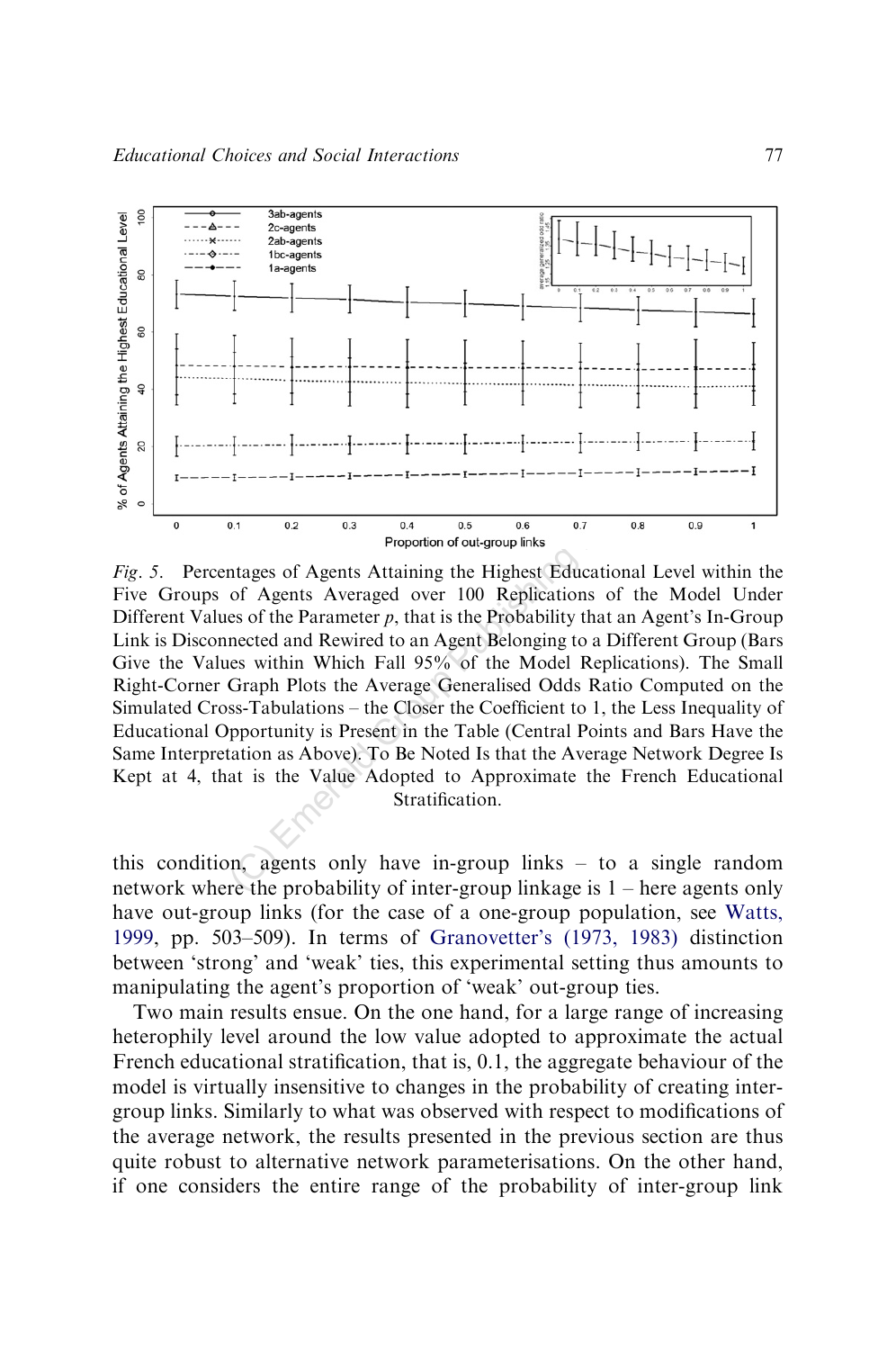formation – thus including in the analysis a quite unrealistic level of heterophily, values higher than 0.5 meaning that out-group links tend to become more frequent than in-group links – the curves plotted in Fig. 5 show that the gap between highest and lowest groups at the highest educational transition tends to be reduced.

its a decreasing tendency, suggesting that the overal<br>educational opportunity is reduced by allowing age<br>a an increasing number of agents with educational b<br>m their own. In the present model, in line with G<br>ment, 'weak tie The upper right-corner subplot in Fig. 5 testifies that this effect is not localised to the distribution of choices at the highest educational level. It shows, in fact, that if one computes the average generalised odds ratio on the simulated cross-tabulations generated under increasing levels of egocentred network heterophily, then the value of this synthetic coefficient clearly exhibits a decreasing tendency, suggesting that the overall amount of inequality of educational opportunity is reduced by allowing agents to make contacts with an increasing number of agents with educational backgrounds different from their own. In the present model, in line with Granovetter's original argument, 'weak ties' thus generate desirable consequences at the aggregate level, namely, more educational fluidity. However, contrary to the idea that 'weak ties' tend to generate positive effects in general, closer inspection of the curves plotted in Fig. 5 shows that, while the lowest group agents tend more frequently to reach the highest educational level when the proportion of inter-group links increases, the contrary holds for the highest group agents, while the in-between agent groups do not exhibit any particular trend.<sup>11</sup>

This asymmetry arises from the way in which the network linking agents is created within the artificial society studied here. On the one hand, as shown by Eq. (4), dyadic links are not weighted, which implies that the educational choice of an upper-group agent matters for the educational choice of a lower-group agent exactly to the same extent as the choice of the latter matters for the choice of the former. On the other hand, since the network-building algorithm requires the network degree to be kept constant, each inter-group link that has been created replaces one in-group link (see footnote 7). Under these conditions, when the out-group links tend to put into contact agents (mainly) belonging to groups at a one-step distance (see Appendix A, Table A.1), agents at the very bottom of the group hierarchy will benefit from being more and more in contact with agents just above them, who tend to make slightly more positive choices than they do. Agents in the middle of the group hierarchy will be stretched by counterbalancing tendencies, agents above them making slightly more positive choices whose positive influences will be neutralised by agents below them making educational choices slightly less positive than theirs. The educational outcomes of highest group agents can instead only become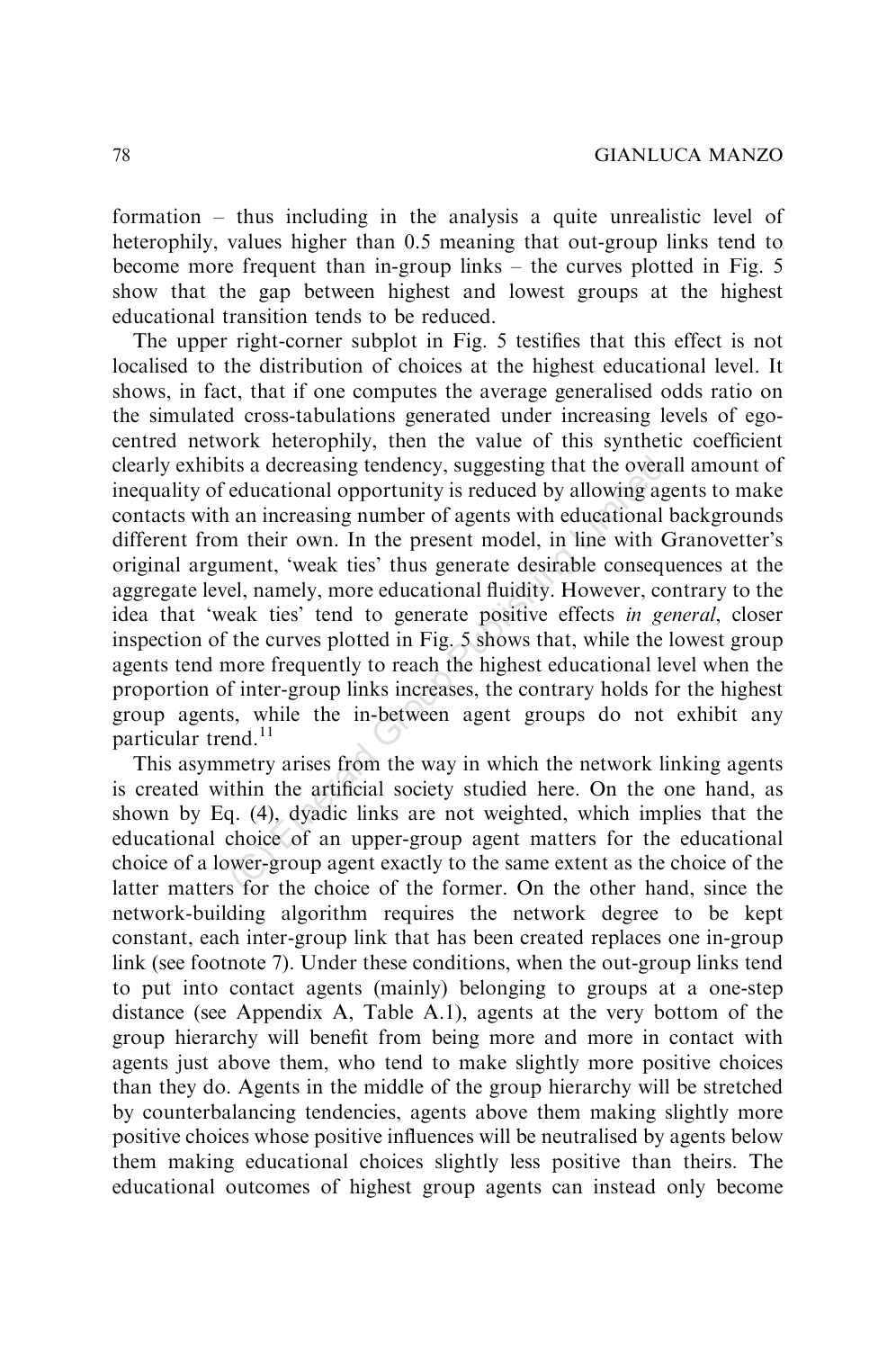worse, their neighbourhood becoming progressively filled with agents below them who make less positive educational choices than they do.

This result thus illustrates, in the context of a theoretical model of a specific relevant social behaviour, that is, educational choices, the counterintuitive results obtained by Centola, Eguiluz, and Macy (2007) and Centola and Macy (2007) using strictly comparable network topology, who demonstrated that the 'strength of weak ties' does not hold in general. Under certain conditions, namely when, for some or other reason, a given behaviour is 'costly, risky or controversial', the support of those in the best position to make the choice – that is, in the present case, agents with the same educational background – is crucial for adopting the behaviour. When heterophily increases beyond a certain level, within the artificial society studied here, highest groups agents can no longer profit from relational proximity with agents with a similar capacity to make costly educational choices, thus losing part of their competitive advantage at the highest educational transition.

### DISCUSSION

onal background – is crucial for adopting the behave-<br>ncreases beyond a certain level, within the artificant<br>highest groups agents can no longer profit from<br>th agents with a similar capacity to make costly<br>soling part of t Section 'Computational modelling of educational preference formation' developed a generative formal model of the macro-level structure of educational inequality which frames educational choices as the result of both subjective ability/benefit evaluations and peer-group pressures, thus enriching rational-choice explanations of educational choices in sociology through theoretical insights deriving from heterodox theoretical perspectives in economics of inequality and of education.

By means of agent-based computational simulations, the macro-level consequences of this model have been tested against French empirical data. By introducing the hypothesised mechanisms sequentially and by quantifying the proximity between the simulated and the empirical educational stratifications for each combination of mechanisms, section 'Computational results, empirical data and model dynamic' has deductively proved that ability and subjective perceptions of education benefits, no matter how intensely differentiated across agent groups, are not sufficient on their own to generate the actual stratification of educational choices across educational backgrounds existing in France at the beginning of the twenty-first century. By computational counterfactual manipulations, it has been proved that network-based interdependences among educational choices contribute, over and above the differentiation of ability and of benefit perceptions, to the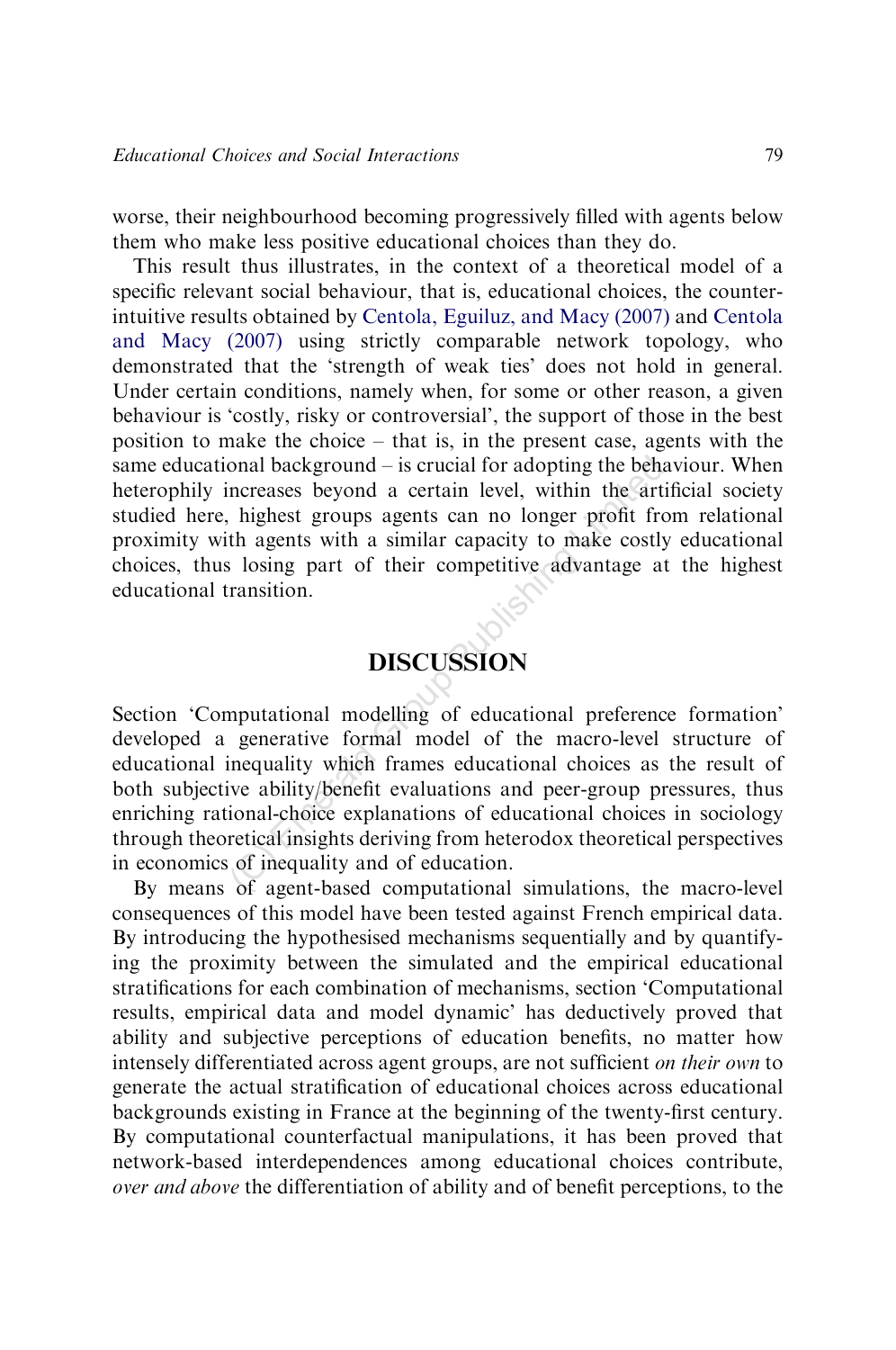genesis of educational stratification by reinforcing, hence accentuating, the segregation of the educational choices that agents make on the basis of purely private ability/benefit calculations.

index value compared to the baseline model in wh<br>sm hypothesised was at work; (2) the differe<br>enefit perceptions across agent groups is the set<br>or, leading to an around 9 additional percer<br>the dissimilarity index compared It should now be emphasised that the results presented in section 'Computational results, empirical data and model dynamic' (see Table 1) allow, although imperfectly, assessment of the relative generative power of each of the mechanisms postulated. In particular, close inspection of the variations of the dissimilarity index across the model variants that have been simulated suggests that (1) the differentiation of ability across agent groups leads to the largest reduction, that is, around 17 percentage points, in the dissimilarity index value compared to the baseline model in which none of the mechanism hypothesised was at work; (2) the differentiation of education benefit perceptions across agent groups is the second most powerful factor, leading to an around 9 additional percentage-points reduction of the dissimilarity index compared to the ability-based model variant; (3) the network-based social influence mechanism comes in the third position, yielding around 4 more additional percentage-points in the dissimilarity index reduction compared to the model variant in which ability, benefit and the multiplicative term between these two factors were at work – the multiplicative term between ability and benefit coming last with only about 1 percentage-point of dissimilarity index reduction.

Although the paper has demonstrated that the network-based social influence mechanism is necessary to match the empirical data closely, it does not lead to the conclusion that all social interactions matter. Quite the contrary, the 'explanatory' hierarchy established on the basis of the dissimilarity index reduction is very much in line with statistically based empirical studies on educational inequalities which suggest that, while ability/cognitive skills systematically exhibit very high predictive power (see, for instance, Gabay-Egozi et al., 2010; Stocké, 2007), peer effects, when statistically significant, tend to be relatively weak (for an overall assessment, see, for instance, Breen & Jonsson, 2005, p. 229). In this respect, the main contribution of the present simulation-based study is its demonstration that, although their quantitatively average net effect might be modest, dyadic social interactions should not be discarded on a theoretical level because, without them, the actual level of educational inequality could not be accounted for. While the network-based social influence mechanism cannot generate on its own educational choice differentials across social backgrounds, the analyses reported here prove that it is necessary to assume that the mechanism is at work to account for the actual deep social segregation of educational choices across social groups, especially when the gap between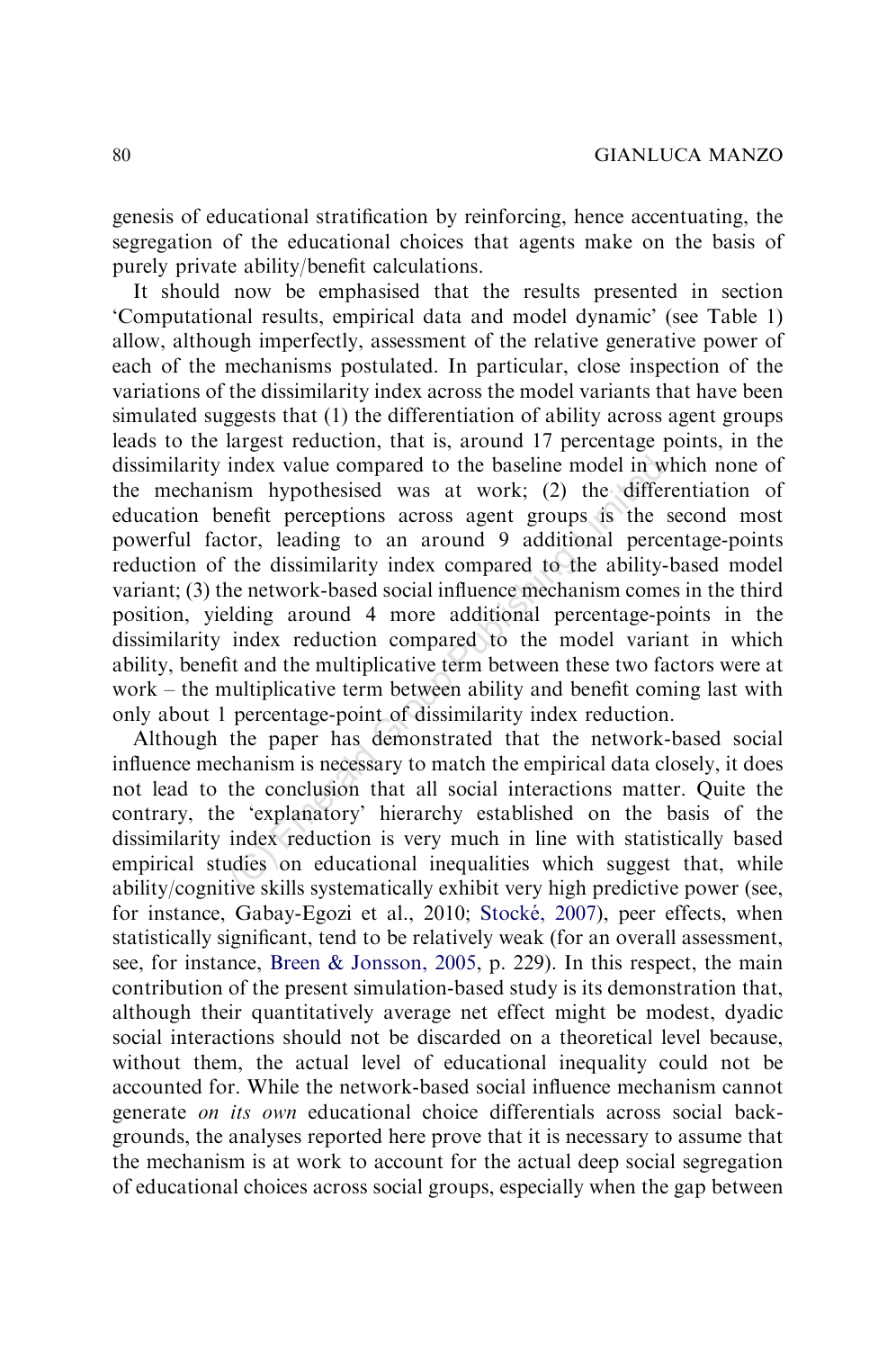highest and lowest social groups at the highest educational levels is considered.

Section 'Sensitivity analysis of the social influence mechanism' has shown that this result is robust over a wide range of different, but still realistic, network parameterisations, with respect to both the local density of the network in which agents are embedded and the amount of heterophily allowed within the network. However, it is important to be aware of the specific way in which the network-based social influence mechanism has been conceptualised here.

In this regard, the following simplifications warrant especial attention. First of all, the network linking artificial agents is assumed to be static during the simulation – the educational states of agents' neighbours thus dynamically change but the set of neighbours does not. Second, each tie is assumed to be symmetric and is not weighted – dyadic influences are thus systematically bidirectional and of equal intensity. Third, agents' sensitivity to neighbours' educational choices is not modelled – agents are thus homogenous with respect to how they react to social influence. Finally, the agent's network does not contain any spatial/geographical dimension.

the network linking artificial agents is assumed<br>mulation – the educational states of agents' neigh<br>change but the set of neighbours does not. Second<br>be symmetric and is not weighted – dyadic influency<br>bidirectional and o Without a doubt, enriching the model with more conceptually refined solutions on each of these aspects would lead to stimulating theoretical insights. Assuming, for instance, that friendship networks evolve during an agent's school career – that is, allowing lower-group agents who succeed to become progressively more frequently in contact with higher-group agents – would be an interesting theoretical development. Introducing asymmetric and weighted ties – that is, assuming that a higher-group agent is less affected by the choice of a lower-group neighbour than the latter is affected by the choice of the former – would make the model more realistic. Embedding friendship networks in spatial neighbourhoods – that is, limiting the probability that geographically distant agents interact with each other – would also increase the model's applicability. My expectation, however, is that unless the first modification is given an unrealistically high (numerical) power, these modifications can only strengthen the main result produced by the model studied here: that is, network-based interdependences among educational choices tend to reinforce and accentuate the differentiation across social groups in individuals' ability- and benefit-based calculations, thus helping to explain the actual high level of social segregation of educational choices.

Moreover, it should not be overlooked that additional hypotheses, no matter how theoretically realistic they may appear, imply more parameter values to be initialised, which, from the standpoint of an empirically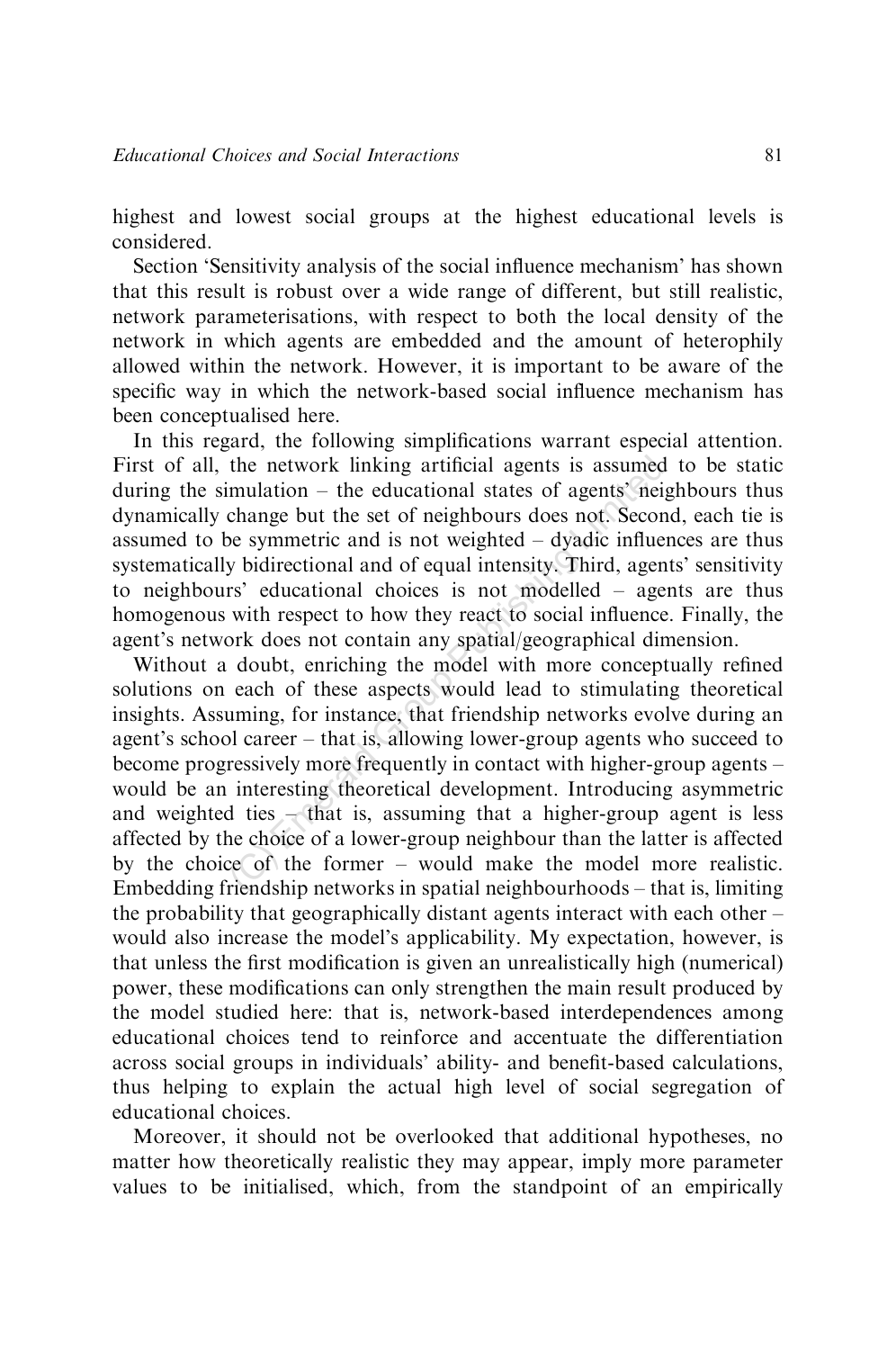oriented variant of the simulation methodology, means in turn more empirical data to be collected in the hope of eventually being able to parameterise the model by means of real-world data.

2006, chs. 1–2), I believe that it would be highly ap<br>
<sup>7</sup> ability and education benefit perceptions on t<br>
e individual survey data. This, I maintain, is the<br>
for the present work. Besides providing a full ex<br>
cally calibr This, in my opinion, is the main limitation of the present study. While the macro-level consequences of each variant of the formal model have been systematically matched against aggregate individual-level survey data, the parameter values on which each micro-level mechanism relies only come from arbitrarily chosen numerical values. Although these choices can be justified, and although their aggregate consequences have been proved to be realistic, so proving the generative sufficiency of the mechanisms at hand (see Epstein, 2006, chs. 1–2), I believe that it would be highly appreciable to input agents' ability and education benefit perceptions on the basis of representative individual survey data. This, I maintain, is the further step most needed for the present work. Besides providing a full example of a truly empirically calibrated agent-based model (on this concept, see Hedström, 2005, ch. 6), introducing such micro-level empirical bases into model parameters would also enable more solid assessment of the relative explanatory power of the theoretical mechanisms that the model assumes to be at work. After all, this is probably what formal modelling – here in its agent-based computational variant – is fundamentally meant to do: point out relevant parameters for which richer and more detailed empirical information is needed (see Breen, 2009; White, 2000).

# **CONCLUSION**

Overall, although imperfect, the formal model at the centre of the paper and the research strategy adopted to study it seem to open promising avenues for future research. On a theoretical level, the model has the interest of linking the macro-level structure of educational inequalities with the way in which group belonging biases the heterogeneity of actors in ability, preferences and social contacts: a factor that has been under-investigated within the sociological rational-choice approach to educational choices. The article thus suggests an explanatory factor that may also help to enhance understanding of the long-term evolution of educational inequalities. As pointed out by Breen et al. (2010, pp. 1515–1516), in fact, studies of educational inequalities now need to explain the mix of temporal reduction and stability of class differentials in educational attainment. Paying closer attention to friendship networks may help. As suggested by Blossfeld and Timm (2003a), educational homogamy induces network segregation. There are strong theoretical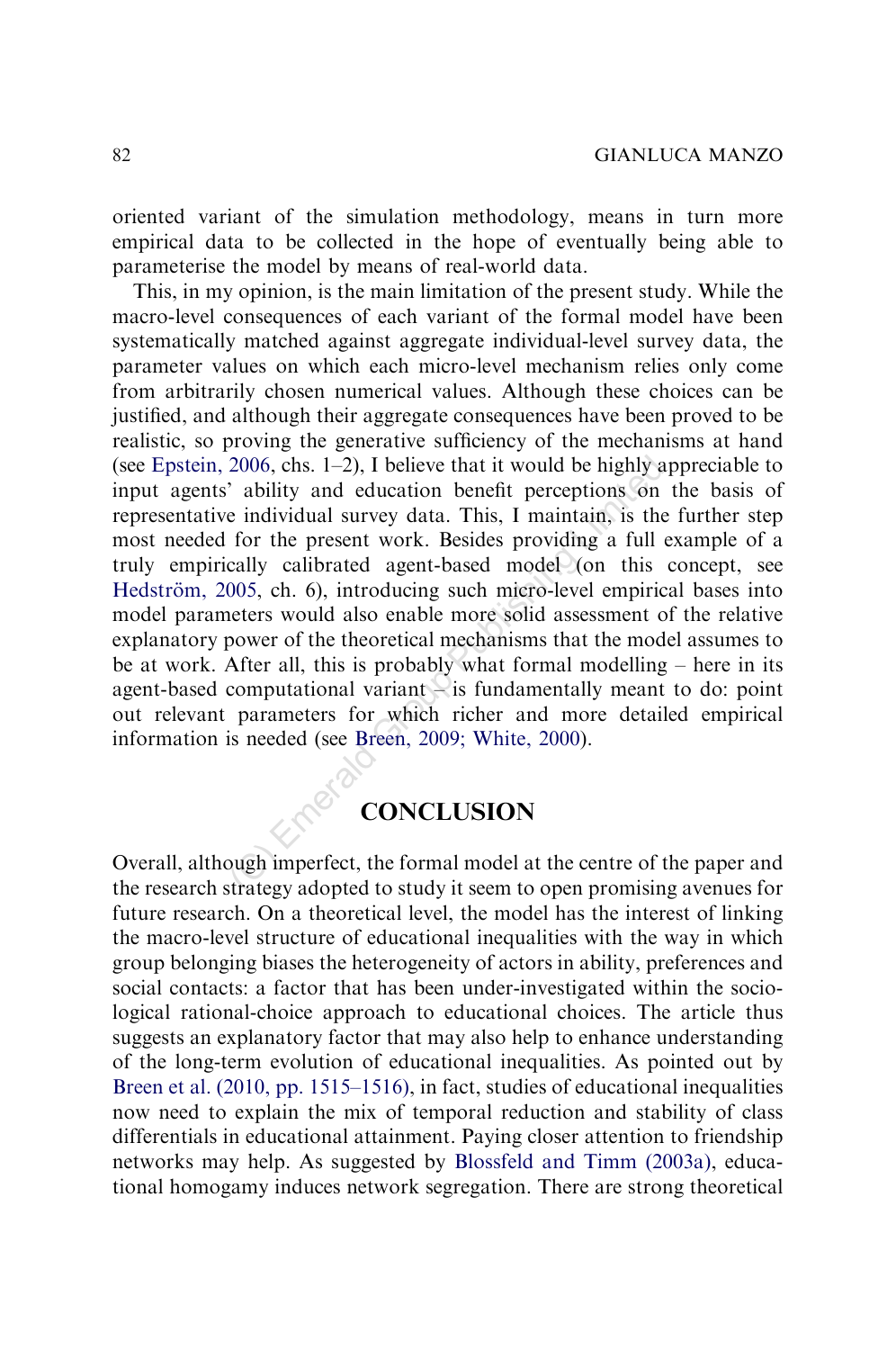nophily may counterbalance (or attenuate) the equal<br>n potentially converging benefit and cost percoss social classes, as well as the effects of educatic<br>ucing performance gaps across social groups. On<br>the paper's contribut reasons to expect that the expansion of educational systems, and hence increasing duration in school, leads to a high level of educational homogamy across cohorts (for some confirmatory empirical evidence, see Blossfeld  $& Timm, 2003b$ . As a consequence, one may expect in turn that social segregation in friendship network at best does not change and, at worst, increases across generations (some signs of an increasing network homogeneity along several socio-demographic traits, including education, were discovered by McPherson et al., 2006, pp. 361–362, 371). Network homophily may thus contribute to explaining the observed mix of change and stability of educational inequality in that stable or even increasing levels of social homophily may counterbalance (or attenuate) the equalising effects of long-term potentially converging benefit and cost perceptions of education across social classes, as well as the effects of educational policies aimed at reducing performance gaps across social groups. On a methodological level, the paper's contribution seems to be twofold. On the one hand, it contributes to the literature on neighbourhood effects by suggesting that agent-based computational simulations can be fruitfully exploited to analyse formal models containing network-based mechanisms. On the other hand, it reinforces the presence of this technique within the sociology of stratification and social mobility and proves that agent-based models are powerful tools with which to design complex sets of hypotheses linking structures, actors and networks, and to test the macro-level consequences of these hypotheses. This test having been performed against empirical data, the paper also suggests the interest of reinforcing an interface among formal theoretical modelling, the quantitative analysis of empirical data and computational techniques – a research strategy which is still too rarely followed in the quantitative analysis of social stratification (for a notable exception, see Bruch & Mare, 2006). Thus, despite the limitations explicitly discussed in the previous section, I would be more inclined to keep on cooking rather than abandon this multi-faceted research strategy.

#### ACKNOWLEDGEMENTS

Preparatory work for this article was presented at the Sociology Seminar Series (Nuffield College, University of Oxford), at the GSADI Ph.D. Seminar Series (Universitat Autònoma de Barcelona), at the Analytical-Quantitative Sociology Seminar (University of Oslo) and at the Sociology Colloquium Series (MZES, University of Mannheim). I am very grateful to the participants at these seminars for their comments and suggestions. Carlo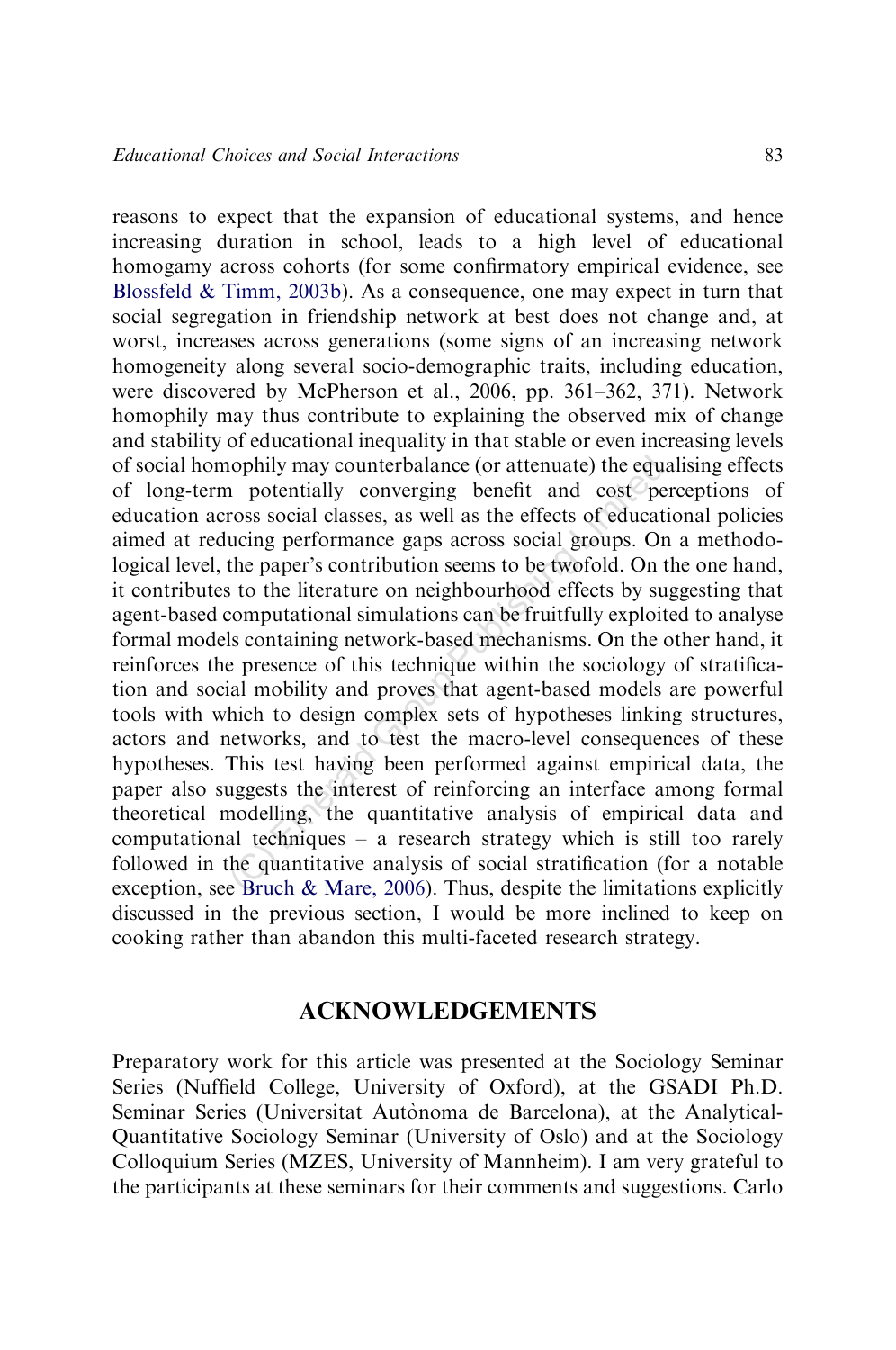Barone is the person who has influenced me most in writing the final version of the article: I would like to thank him for the time he devoted to questioning my conception of simulation and of educational choices. I have also greatly benefited from discussing the article with Clemens Kroneberg, as well as from responding to Andreas Wimmer, Flaminio Squazzoni, Pablo Jensen and Torkild Lyngstad, who carefully commented on a previous version of the manuscript. The comments of two anonymous referees have also been of invaluable help, as well as Gunn Birkelund's regular encouragements. I am greatly indebted to Louis-Andre´ Vallet for providing me with his SAS syntax to recode French educational and occupational information into the Casmin schema. I obtained the French dataset from the Reseau Quetelet, which I thank for its efficiency. Last but not least, I wish to express my gratitude to Adrian Belton for revising my English. The usual disclaimers apply.

# NOTES

(mt) into the Casmin schema. I obtained the French data<br>elet, which I thank for its efficiency. Last but not lea<br>gratitude to Adrian Belton for revising my English<br>pply.<br>NOTES<br>ent paper extends Manzo (2009) in several resp 1. The present paper extends Manzo (2009) in several respects: (1) the formal model presented in section 'Computational modelling of educational preference formation' is designed to generate new, and more recent, empirical data; (2) the explanandum is different, in that these data concern the statistical association between individuals' educations and the educations of their parents, rather than the statistical association between individuals' educations and the social class of their parents; (3) the formal model is extended to represent five social groups instead of four; (4) the formal model is implemented in NetLogo instead of Java (whose original code was due to Frédéric Amblard). Compared to Manzo  $(2011)$ , the paper takes some additional steps further: (1) the formal model is now a truly probabilistic model; (2) the formal model is now able to accommodate a representation of the effect of ability on educational choices; (3) the number of parameters adopted to represent actors' subjective benefits and costs is dramatically reduced from 100 to 10; (4) the simulated agents' scheduling has been greatly simplified, all agents being now sequentially updated at each iteration.

2. Cobalti (1989) proposed using generalized odds ratios as measures of association to describe the relative aspect of social mobility in easily interpretable terms. He later extended this proposal to analysis of the inequality of educational opportunities (see Cobalti, 1992, pp. 139–142). Formally, generalized odds ratios are simply the geometric means of all the 'basic sets' forming a given cross-tabulation (see Goodman, 1969). As demonstrated by Kaufman and Schervish (1987, p. 233), there is a direct link between log-linear models and generalized odds ratios: for a two-way cross-tabulation, the generalized odds ratios for a given cell can be computed by raising the corresponding multiplicative parameter of the saturated model at power  $(l \times c)/(l-1 \times c-1)$ , where l and c are the number of the table's rows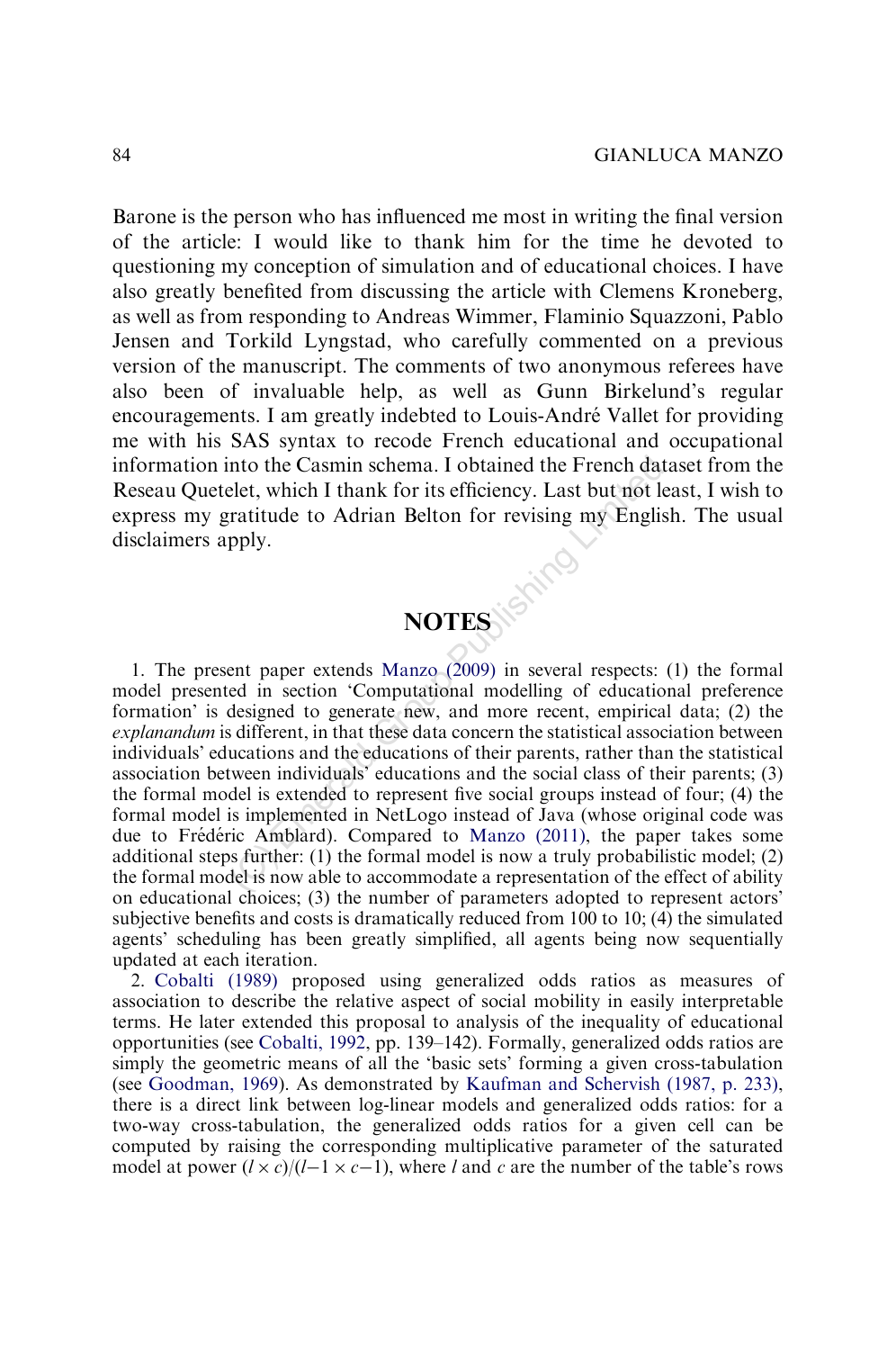and columns. I built on this relation to compute the coefficients reported in Table 2. Log-linear model estimations were performed with the functions 'loglm' and 'gnm' (for the 'uniform difference' model, see footnote 2) contained in the 'MASS' and 'gnm' R packages, respectively.

tional levels by their parents' education and sex. The r<br>able upon request) clearly suggested that almost all the<br>ducational attainments was due to their educational t<br>association' model, in fact, absorbs more than 99% of 3. By exclusively focusing on the aggregate cross-tabulation between individuals' educational background and their educational achievement (see Pfeffer, 2008), I am following the numerous empirical analyses of social and educational mobility that have proved that the basic structure of the cross-sectional association between the two variables is largely invariant across several otherwise important socio-demographic factors, mainly sex and geographical areas of residence. I myself tested this hypothesis for the French data that I focus on here by performing a log-linear analysis of the three-way cross-tabulations of respondents' highest educational levels by their parents' education and sex. The results of this analysis (available upon request) clearly suggested that almost all the variation of respondents' educational attainments was due to their educational backgrounds. The 'constant association' model, in fact, absorbs more than 99% of the residuals produced by the baseline model – here the 'conditional independence' model, which unrealistically postulates that respondents' education only co-varies with gender. By contrast, the 'uniform difference' model (Xie, 1992), which posits that the educational–origin–destination association differs between men and women by a multiplicative factor  $\beta$ , only adds about 0.01% to the variance explained by the 'constant association' model, and the dissimilarity index is virtually unchanged (for a recent review of these statistical models, see Breen, 2004, ch. 2). Thus, the extent of the variations of educational outflows and opportunities across genders does not seem large enough to justify the introduction of specific hypotheses linking families' educational strategies to offspring's sex into the explanatory formal model that I discuss in the next section (for a recent comparative analysis of gender differences in educational inequality which would justify this simplification, see Breen et al., 2009).

4. The choice of  $c=1.5$  is due to the fact that the model contains three terms (see Eq. 2), each of which will range between 0 and 1, so that the theoretical minimum value for  $P_{i_{\sigma}L}$  will be 0, whereas the maximum will be 3. Centring the logistic on 1.5 rather than leaving it centred on 0 thus allows the three terms to fall within a large range of the x-axis, thereby avoiding high probabilities of making the choice even when no mechanisms are present (i.e. when, by construction,  $P_{i \rho L}=0$ ).

5. Despite the frequent use of the normal distribution to approximate the distribution of ability, it is long-standing argument in economics that 'there is little reason to assume that ability is in fact normally distributed' (see Mayer, 1960; more recently, see Koerselman, 2011). From a descriptive point of view, assuming a lognormal distribution allows better account to be taken of the frequently observed skewed form of the distribution of ability. From a numerical point of view, this choice also avoids the problem of negative values of ability for which a clear substantive interpretation is not immediately apparent.

6. This interaction-based exposure effect has proven to be relevant for such diverse choices as whether or not to commit suicide (Hedström, Liu,  $\&$  Nordvik, 2008), whether or not to get divorced ( $\AA$ bêrg, 2009), whether or not to pay taxes (Hedström & Ibarra, 2010).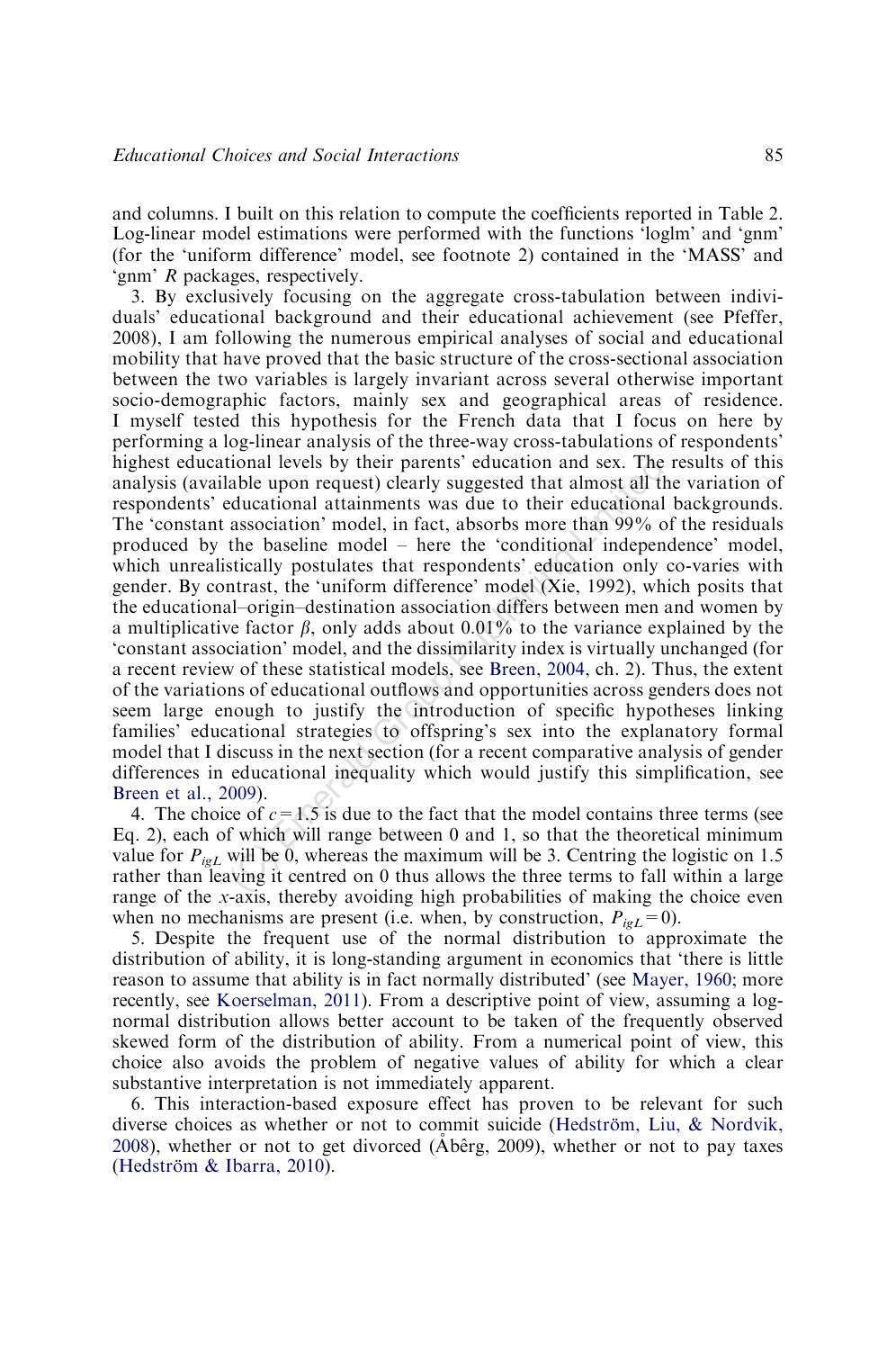3 are realized. The rationale behind this choice is the relative impact on the outcome of interest (educatical density of the network or of the fraction of long ties (t e Centola & Macy, 2007, p. 711) – this experimental 7. To create the artificial network, the specific algorithm that I adopted extends the algorithm proposed by Watts and Strogatz (1998; see also Watts, 1999, pp. 503– 506, 524) to the situation where several groups of agents are present and the rewiring process must consequently apply to the creation of links among groups. It can be summarized as follows: (1) first, a regular network of symmetric and non-weighted links is created within each of the five group of agents, each of the agent having  $K$ links; (2) then, each link is considered and, with probability  $p$ , is rewired outside the agent's group; (3) finally, the educational group of the potential out-group neighbour is determined according to the following probabilistic criterion: the more distant the focal agent's and potential neighbour's educational backgrounds, the lower the probability that a link between the two agents will be created. Note that  $K$ , the average number of links among agents set in step 1 is kept constant when rewiring steps 2 and 3 are realized. The rationale behind this choice is that it enables evaluation of the relative impact on the outcome of interest (educational choices, here) of the local density of the network or of the fraction of long ties (the out-group links, here) (see Centola & Macy, 2007, p. 711) – this experimental manipulation will be performed in section ''Sensitivity analysis of the social influence mechanism''. Note also that I adopt the simplest concept of distance among agents' educational backgrounds, namely the absolute value of the difference between educational group indexes (ranging from 1, the most advantaged educational background, to 5, the most disadvantaged one).

8. The program is written in NetLogo 5.0 (see Tisue & Wilensky, 2004a, b). Currently, Railsback and Grimm (2012) constitute the best introduction to Netlogo as a programming language for agent-based model building. To appreciate the power Netlogo has achieved, compare Lytinen and Railsback (2012) to Railsback, Lytinen, & Jackson (2006).

9. From a logical point of view, this parameter tuning operation is equivalent to what is done in statistical modelling when, given some identification constraints, one looks for parameter values which minimize the distance between fitted and observed values. As correctly pointed out by Snijders and Steglich (2013), however, unlike statistical modelling, agent-based modelling is not meant for causal inference. As a consequence, parameter search procedures in agent-based modelling do not need to rely on assumptions about variable and error distributions because parameters are not supposed to provide efficient and robust estimations of average effects generalized to the population, but only to express theoretically meaningful and realistic relations among (some of the) variables on which algorithms rely.

10. It should be noted that this numerical phenomenon implied by the fractional form of the social influence term adopted here is part of a deeper phenomenon related to the two ways in which threshold effects more generally can be formalized. As pointed out by Centola and Macy (2007, p. 711), 'fractional' thresholds, that is thresholds based on the proportion of an agent's neighbours doing something instead of the absolute number of neighbours, implies that both 'adopters' and 'nonadopters' influence the agent's behaviour. Under the 'fractional' threshold, when the agent's neighbourhood size increases, it is thus also possible that, if the fraction of adopters is limited, the amount of influence undergone by the focal agent decreases instead of increasing because the fraction of 'nonadopters' will weigh more. Although tiny, a trace of this counterintuitive effect is present in Fig. 4, namely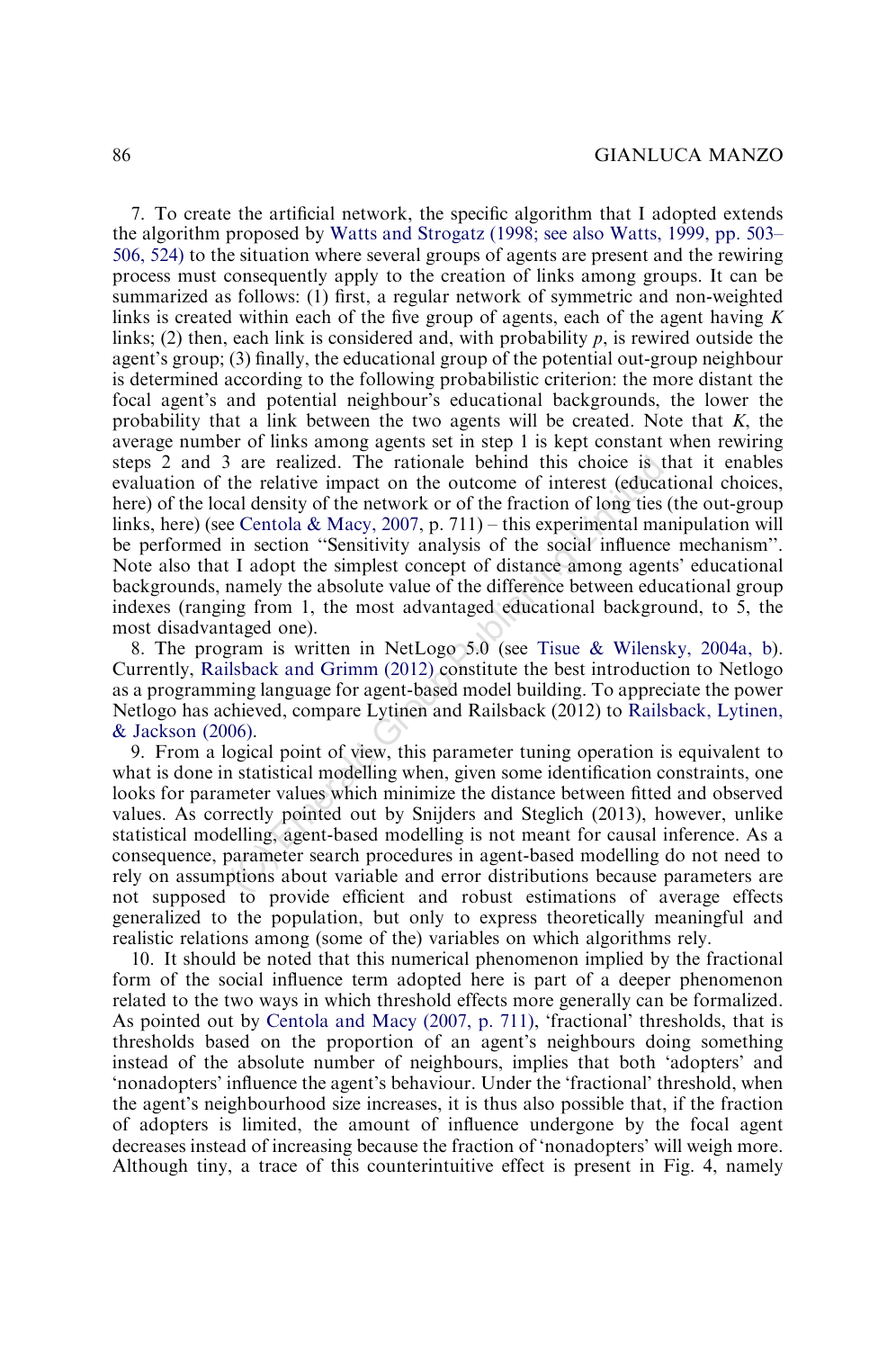among agents belonging to the lowest group for whom, given their average level of ability/perceived benefits, highest educational choices are not so frequent. For them, a slight decreasing trend is visible as the average number of agents with whom they are in contact increases. Given variability across replications, however, it would not be justified to exaggerate the importance of this effect in the present model.

e paper, in that the majority of out-group links would in<br>mally socially distant agents rather than between agent<br>to 1 (results are available upon request).<br>**REFERENCES**<br>(a) The contagiousness of divorce. In P. Hedström & 11. All the trends described would be even more marked if one simulated the model under increasing values of the inter-group link probability but applying an alternative, although far less realistic, configuration of these links on the basis of which the more distant the focal agent's and potential neighbour's educational backgrounds, the higher the probability that the out-group link will be created (such a modification amounts to manipulating parameters  $PG_{GSD}$ , see Appendix A, Table A.1). This configuration is thus the exact contrary of the one I have adopted throughout the paper, in that the majority of out-group links would in this case be between maximally socially distant agents rather than between agents at a social distance equal to 1 (results are available upon request).

# REFERENCES

- Åberg, Y. (2009). The contagiousness of divorce. In P. Hedström & P. Bearman (Eds.), The Oxford handbook of analytical sociology (pp. 342–364). Oxford: Oxford University Press.
- Agirdag, O., Van Houtte, M., & Avermaet, P. V. (2011). Why does the ethnic and socioeconomic composition of schools influence math achievement? The role of sense of futility and futility culture. European Sociological Review. doi:10.1093/esr/jcq070.
- Akerlof, G. (1997). Social distance and social decisions. *Econometrica*, 65(5), 1005–1027.
- Akerlof, G. E., & Kranton, R. E. (2002). Identity and schooling: Some lessons for the economics of education. Journal of Economic Literature, 40(4), 1167-1201.
- Albouy, V., & Wanecq, T. (2003). Les inégalités sociales d'accès aux grandes écoles. Economie et Statistique, 361, 27–52.
- Andrew, M., & Hauser, R. M. (2011). Adoption? Adaptation? Evaluating the formation of educational expectations. Social Forces, 90(2), 497–520.
- Ballarino, G., & Bernardi, F. (2001). Uso di dati time-budget per lo studio delle risorse familiari: Capitale sociale e culturale dei genitori dei bambini in eta` scolare in Italia. Quaderni di Sociologia, 2, 7–36.
- Becker, R. (2003). Educational expansion and persistent inequality of education. Utilizing subjective expected utility theory to explain increasing participation rates in upper secondary school in the federal republic of Germany. European Sociological Review, 19(1), 1–24.
- Blossfeld, H.-P. (2009). Educational assortative marriage in comparative perspective. Annual Review of Sociology, 35, 513–530.
- Blossfeld, H.-P., & Timm, A. (2003a). Educational systems as marriage markets in modern societies: A conceptual framework. In H.-P. Blossfeld & A. Timm (Eds.), Who marries whom? Educational systems as marriage markets in modern societies (pp. 9–18). Dordrecht: Kluwer Academic Publishers.
- Blossfeld, H.-P., & Timm, A. (2003b). Assortative mating in cross-national comparison: A summary of results and conclusions. In H.-P. Blossfeld & A. Timm (Eds.),  $Who$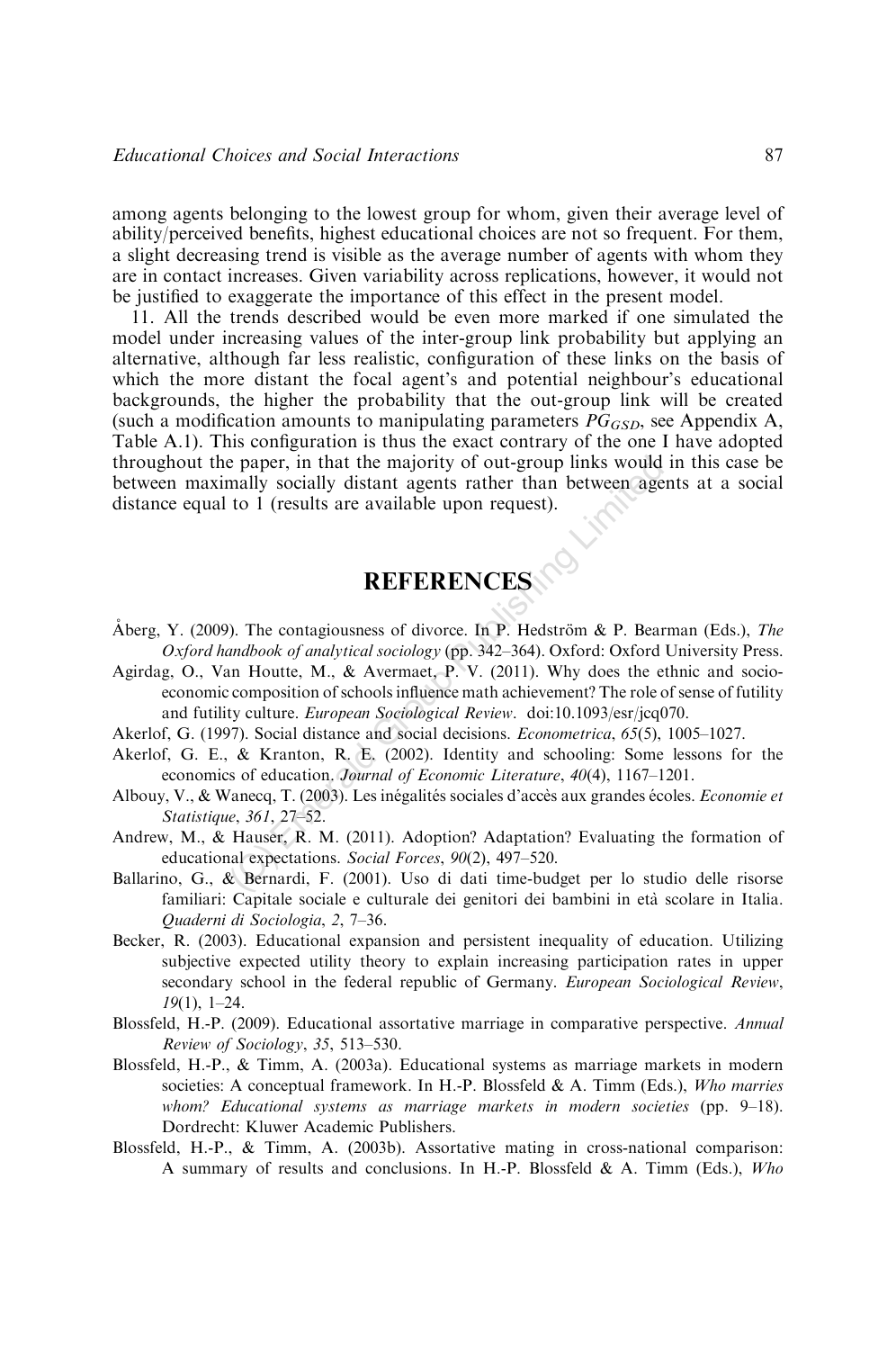marries whom? Educational systems as marriage markets in modern societies (pp. 331– 342). Dordrecht: Kluwer Academic Publishers.

- Borrill, P., & Tesfatsion, L. (2010). Agent-based modeling: The right mathematics for the social sciences? Working Paper No. 10023. Iowa State University, Department of Economics.
- Boudon, R. (1974). Education, opportunity, and social inequality. New York: Wiley & Sons.

Boudon, R. (1979). La logique du social. Paris: Presses Universitaires de France.

- Brännström, L. (2008). Making their mark: The effects of neighbourhood and upper secondary school on educational achievement. European Sociological Review, 24(4), 463-478.
- Brauns, H., & Steinman, S. (1997). Educational reforms in France, West-Germany, the United Kingdom and Hungary: Updating the Casmin educational classification. Working Papers 21. Mannheim.
- Breen, R. (1999). Beliefs, rational choice and Bayesian learning. Rationality and Society, 11(4), 463–480.
- Breen, R. (Ed.). (2004). Social mobility in Europe. Oxford: Oxford University Press.
- Breen, R. (2009). Formal theory in the social sciences. In P. Hedström & B. Wittrock (Eds.), Frontiers of sociology (pp. 209–230). Leiden: Brill.
- Breen, R., & Goldthorpe, J. (1997). Explaining educational differentials: Towards a formal rational choice theory. Rationality and Society, 9(3), 275–305.
- Breen, R., & Jonsson, J. O. (2005). Inequality of opportunity in comparative perspective: Recent research on educational attainment and social mobility. Annual Review of Sociology, 31, 223–243.
- Breen, R., Luijkx, R., Müller, W., & Pollak, R. (2009). Nonpersistent inequality in educational attainment: Evidence from eight European countries. American Journal of Sociology, 114(5), 1475–1521.
- Breen, R., Luijkx, R., Muller, W., & Pollak, R. (2010). Long-term trends in educational inequality in Europe: Class inequalities and gender differences. European Sociological Review, 26(1), 31–48.
- 1. Beliefs, rational choice and Bayesian learning. *Rationality and* (2004). *Social mobility in Europe*. Oxford: Oxford University P<br>
1. Formal theory in the social sciences. In P. Hedström & B. We of sociology (pp. 209– Breen, R., & Yaish, M. (2006). Testing the Breen-Goldthorpe model of educational decision making. In L. Stephen, D. B. Morgan, D. Grusky & G. S. Fields (Eds.), Frontiers in social and economic mobility. Stanford, CA: Stanford University Press.
- Bruch, E., & Mare, R. (2006). Neighborhood choice and neighborhood change. American Journal of Sociology, 112(3), 667–709.
- Burke, M. A., & Heiland, F. (2006). The strength of social interactions and obesity among women. In F. C. Billari, T. Fent, A. Prskawetz & J. Scheffran (Eds.), Agent-based computational modelling (pp. 117–137). Heidelberg: Physica-Verlag HD.
- Centola, D., Eguiluz, V. M., & Macy, M. W. (2007). Cascade dynamics of complex propagation. Physica A, 374, 449–456.
- Centola, D., & Macy, M. W. (2007). Complex contagions and the weakness of long ties. American Journal of Sociology, 113(3), 702–734.
- Cheadle, J. E. (2008). Educational investment, family context, and children's math and reading growth from kindergarten through third grade. Sociology of Education, 81(1), 1–31.
- Christakis, N. A., & Fowler, J. H. (2007). The spread of obesity in a large social network over 32 years. New England Journal of Medicine, 357(4), 370–379.
- Cobalti, A. (1989). A relative mobility table. A modest proposal. Quality and Quantity, 23(2), 205–220.
- Cobalti, A. (1992). Origine sociale e livello di istruzione: Un modello. Polis, 6(1), 117–145.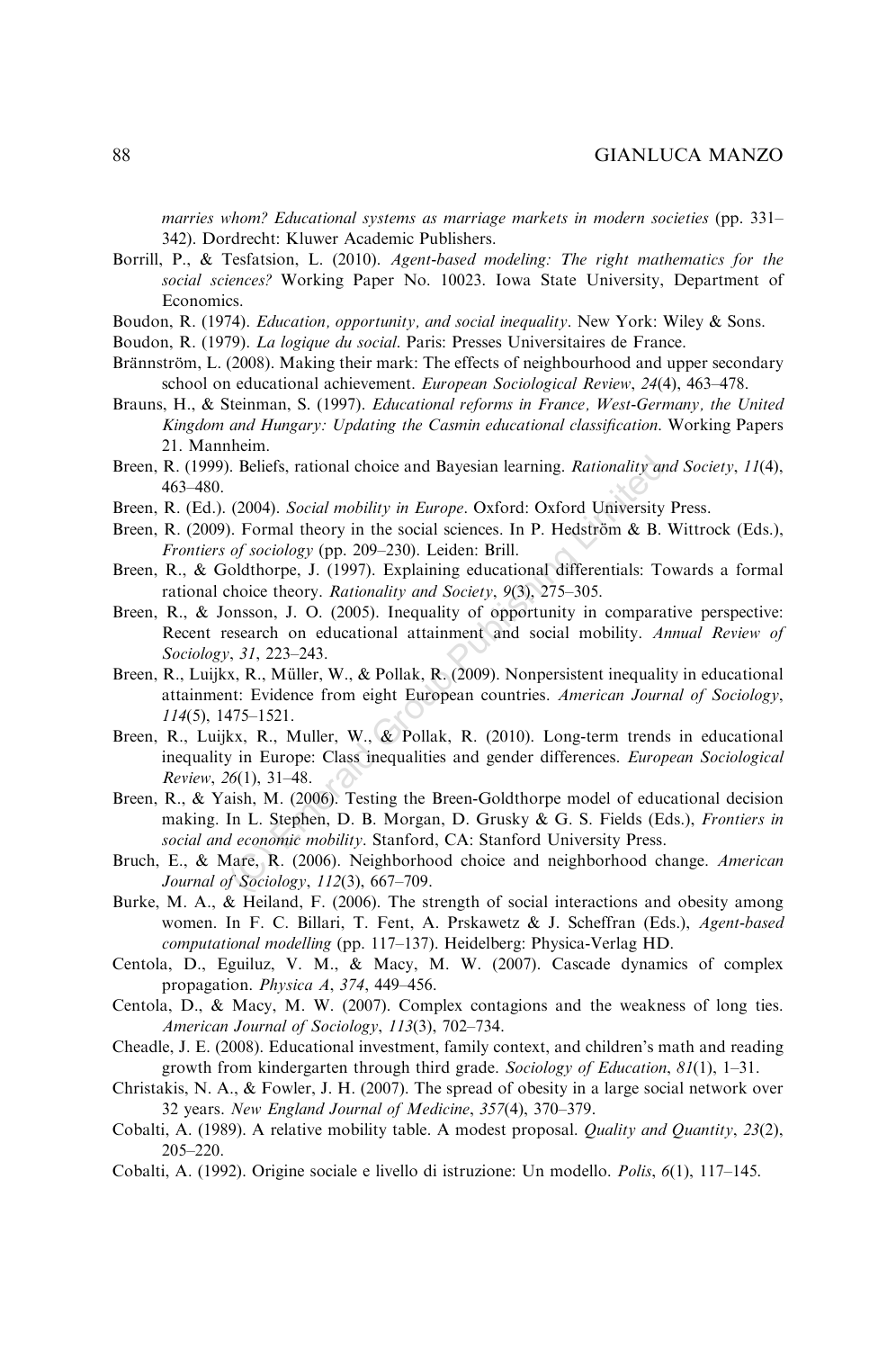- Cohen-Cole, E., & Zanella, G. (2008). Unpacking social interactions. Economic Inquiry, 46(1), 19–24.
- Collins, R. (1979). The credential society. New York: Academic Press.
- Davies, R., Heinesen, E., & Holm, A. (2002). The relative risk aversion hypothesis of educational choice. Journal of Population Economics, 15(4), 683-713.
- Davison, A., & Hinkley, D. (1997). Bootstrap methods and their application. Cambridge: Cambridge University Press.
- DiPrete, T. A., Gelman, A., McCormick, T., Teitler, J., & Zheng, T. (2011). Segregation in social networks based on acquaintanceship and trust. American Journal of Sociology, 116(4), 1234–1283.
- Duncan, G. J., & Murnane, R. (2011). Whither opportunity? Rising inequality, schools, and children's life chances. New York: Russell Sage.
- Durlauf, S. (1999a). The memberships theory of inequality: Ideas and implications. In E. Brezis  $\&$ P. Temin (Eds.), Elites, minorities, and economic growth. Amsterdam: North Holland.
- Durlauf, S. (1999b). How statistical mechanics contribute to study of science. Proceedings of the National Academy of Sciences, 96(19), 10582–10584.
- Durlauf, S. (2001). A framework for the study of individual behaviour and social interactions. Sociological Methodology, 31(1), 47–87.
- Durlauf, S. (2002). The memberships theory of poverty: The role of group affiliations in determining socioeconomic outcomes. In S. Danziger & R. Haveman (Eds.), Understanding poverty in America. Cambridge: Harvard University Press.
- Durlauf, S. (2006). Groups, social influences, and inequality: A memberships theory perspective on poverty traps. In S. Bowles, S. Durlauf & K. Hoff (Eds.), Poverty traps. Princeton, NJ: Princeton University Press.
- Durlauf, S., & Cohen-Cole, E. (2004). Social interactions models. In K. Lempf-Leonard (Ed.), Encyclopedia of social measurement. Academic Press.
- Durlauf, S. N., & Ioannides, Y. M. M. (2010). Social interactions. Annual Review of Economics, 2, 451–478.
- 9a). The memberships theory of inequality: Ideas and implications (Eds.), *Elites, minorities, and economic growth*. Amsterdam: No<br>9b). How statistical mechanics contribute to study of science. *Prodecal Methodology*, 31( Duru-Bellat, M., Kieffer, A., & Reimer, D. (2011). Les inégalités d'accès à l'enseignement supérieur: Le rôle des filières et des spécialités. Une Comparaison entre l'Allemagne de l'Ouest et la France, Économie et Statistique (433–434), 3–22.
- Easley, D., & Kleinberg, J. (2010). Networks, crowds, and markets: Reasoning about a highly connected world. Cambridge: Cambridge University Press.
- Epstein, J. (2006). Generative social science: Studies in agent-based computational modeling. Princeton, NJ: Princeton University Press.
- Erikson, R., & Goldthorpe, J. (1992). The constant flux: A study of class mobility in industrial society. Oxford: Clarendon Press.
- Falch, T., & Massih, S. S. (2011). The effect of education on cognitive ability. *Economic Inquiry*, 49(3), 838–856.
- Fekjær, S. N., & Birkelund, G. (2007). Does the ethnic composition of upper secondary schools influence educational achievement and attainment? A multilevel analysis of the Norwegian case. European Sociological Review, 23(3), 309–323.
- Fischer, C. S., Hout, M., Jankowski, M. S., Lucas, S. R., Swidler, A., & Vos, K. (1996). Inequality by design: Cracking the bell curve myth. Princeton, NJ: Princeton University Press.
- Fowler, J. H., & Christakis, N. A. (2008). The dynamic spread of happiness in a large social network: Longitudinal analysis over 20 years in the Framingham heart study. British Medical Journal, 337, a2338.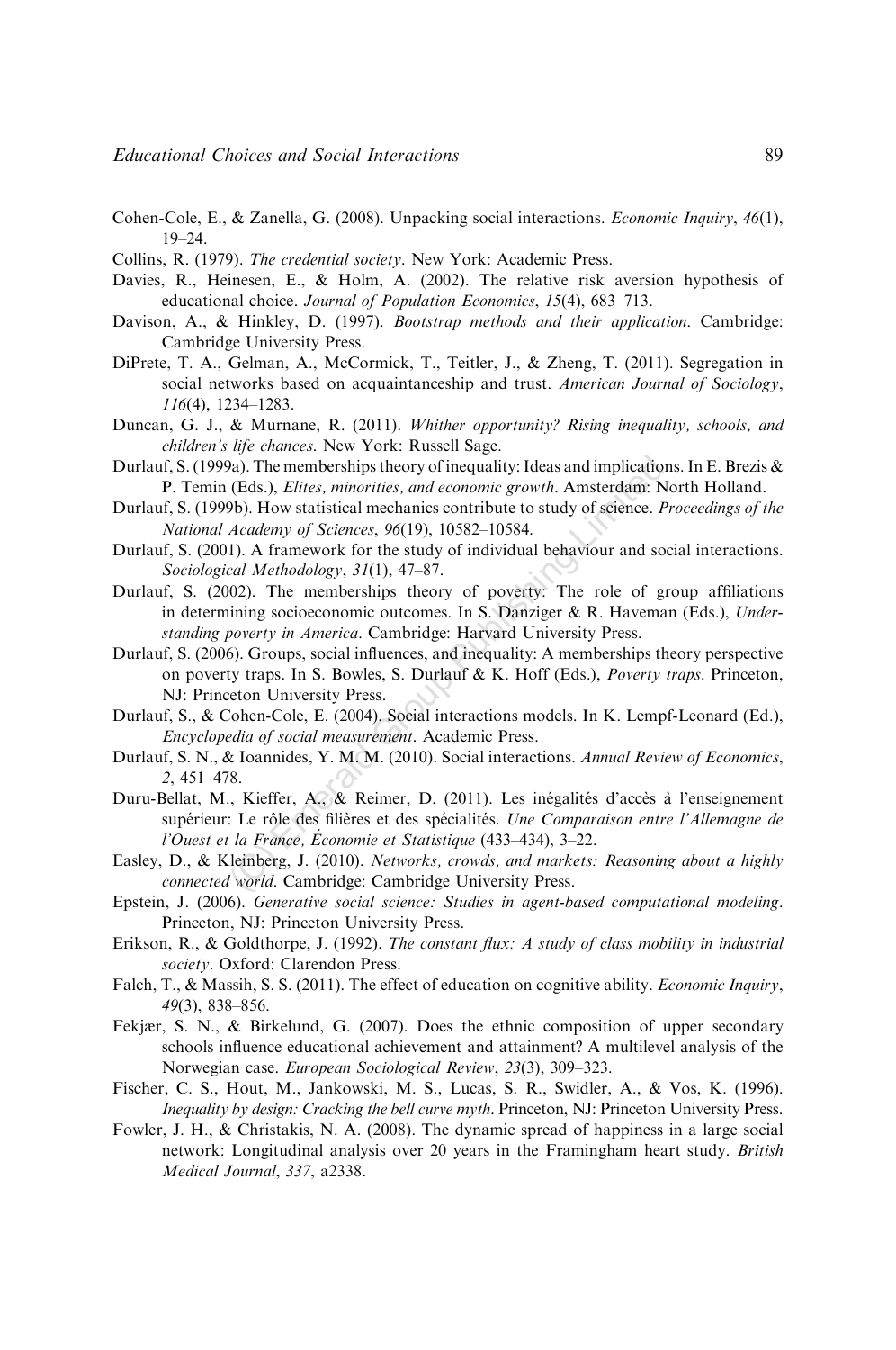- Gabay-Egozi, L., Shavit, Y., & Yaish, M. (2010). Curricular choice: A test of a rational choice model of education. European Sociological Review, 26(4), 447–463.
- Gambetta, D. (1987). Where they pushed or did they jump? Individual decision mechanisms in education. Cambridge: Cambridge University Press.
- Gintis, H., & Bowles, S. (2002). Intergenerational inequality. Journal of Economic Perspectives,  $16(3)$ ,  $3-30$ .
- Gintis, H., Bowles, S., & Osborne, M. (2001). Incentive-enhancing preferences: Personality, behavior, and earnings. American Economic Review, 91(2), 155–158.
- Goldthorpe, J. (2001). Causation, statistics, and sociology. *European Sociological Review*, 17(1), 1–20.
- Goldthorpe, J. H. (1996). Class analysis and the reorientation of class theory: The case of persisting differentials in education attainment. The British Journal of Sociology, 47(3), 481–505.
- Goodman, L. A. (1969). How to ransack social mobility tables and other kinds of cross classification tables. American Journal of Sociology, 75(1), 1–40.
- Goux, D., & Maurin, E. (2007). Close neighbours matter: Neighbourhood effects on early performance at school. The Economic Journal, 117(523), 1193–1215.
- Granovetter,M. (1973). The strength of weak ties. American Journal of Sociology, 78(6), 1360–1380.
- Granovetter, M. (1978). Threshold models of collective behavior. American Journal of Sociology, 83(6), 1420–1443.
- Granovetter, M. (1983). The strength of weak ties: A network theory revisited. Sociological Theory, 1, 201–233.
- Granovetter, M. (1988). Threshold models of diversity: Chinese restaurants, residential segregation and the spiral of silence. Sociological Methodology, 18, 69-104.
- Granovetter, M., & Soong, R. (1983). Threshold models of diffusion and collective behavior. Journal of Mathematical Sociology, 9, 165–179.
- Haller, A. O., & Woelfel, J. (1972). Significant others and their expectations: Concepts and instruments to measure interpersonal influence on status aspirations. Rural Sociology, 37(4), 591–622.
- A. (1969). How to ransack social mobility tables and other lion tables. *American Journal of Sociology*, 75(1), 1–40. <br>Iaurin, E. (2007). Close neighbours matter: Neighbourhood ence at school. *The Economic Journal*, 117( Harding, D., Gennetian, L., Winship, C., Sanbonmatsu, L., & Kling, J. (2011). Unpacking neighborhood influences on education outcomes: Setting the stage for future research. In G. J. Duncan & R. Murnane (Eds.), Whither opportunity? Rising inequality, schools, and children's life chances (pp. 277–299). New York: Russell Sage.
- Hedstrom, P. (1998). Rational imitation. In P. Hedstrom & R. Swedberg (Eds.), Social mechanisms. An analytical approach to social theory. Cambridge: Cambridge University Press.
- Hedstrom, P. (2005). Dissecting the social: On the principles of analytical sociology. Cambridge: Cambridge University Press.
- Hedström, P., & Bearman, P. (2009). What is analytical sociology all about? An introductory essay. In P. Hedström & P. Bearman (Eds.), The Oxford handbook of analytical sociology (pp. 3–24). Oxford: Oxford University Press.
- Hedström, P.,  $\&$  Ibarra, R. (2010). On the contagiousness of non-contagious behavior: The case of tax avoidance and tax evasion. In H. Joas  $\&$  B. Klein (Eds.), The benefit of broad horizons: Intellectual and institutional preconditions for a global social science (pp. 315–336). Leiden: Brill.
- Hedström, P., Liu, K.-Y., & Nordvik, M. (2008). Interaction domains and suicides: A population-based panel study of suicides in the Stockholm metropolitan area, 1991–1999. Social Forces, 87(2), 713–740.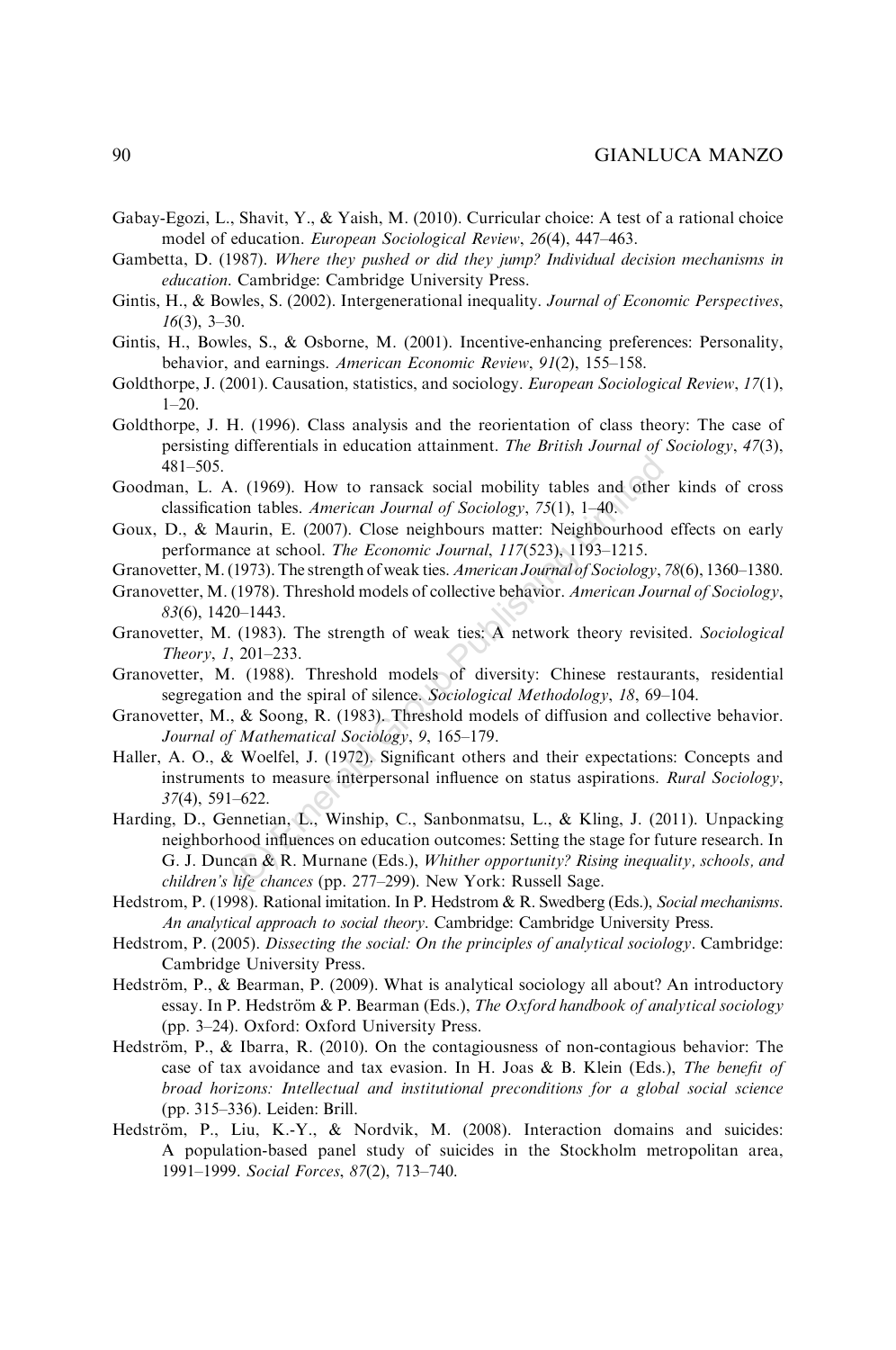- Herrnstein, R. J., & Murray, C. (1994). The bell curve: Intelligence and class structure in America life. New York: Free Press.
- Hillmert, S., & Jacob, M. (2003). Social inequality in higher education. Is vocational training a pathway leading to or away from university? European Sociological Review, 19(3), 319–334.
- Holm, A., & Jaeger, M. M. (2008). Does relative risk aversion explain educational inequality? A dynamic choice approach. Research in Social Stratification and Mobility, 26(3), 199–219.
- Ichou, M., & Vallet, L.-A. (2011). Do all roads lead to inequality? Trends in French upper secondary school analysed with four longitudinal surveys. Oxford Review of Education, 37(2), 167–194.
- Jackson, M. (Ed.). (2012). Determined to succeed? Performance, choice and education. Stanford, CA: Stanford University Press.
- ford University Press.<br>
kson, R., Goldthorpe, J. H., & Yaish, M. (2007). Primary and set<br>
differentials in educational attainment: The transition to A-Le<br>
and Wales. Acta Sociologica, 50(3), 211–229.<br>
0007). Economic and Jackson, M., Erikson, R., Goldthorpe, J. H., & Yaish, M. (2007). Primary and secondary effects in class differentials in educational attainment: The transition to A-Level courses in England and Wales. Acta Sociologica, 50(3), 211–229.
- Jaeger, M. M. (2007). Economic and social returns to educational choices. Extending the utility function. Rationality and Society, 19(4), 451-483.
- Jonsson, J. O., & Erikson, R. (2000). Understanding educational inequality: The Swedish experience. L'Année Sociologique, 50(2), 345–382.
- Kaufman, R. L., & Schervish, P. G. (1987). Variations on a theme. More uses of odds ratios to interpret log-linear parameters. Sociological Methods and Research, 16(2), 218–255.
- Keller, S., & Zavalloni, M. (1964). Ambition and social class: A respecification. Social Forces, 43(1), 58–70.
- Koerselman, K. (2011). Bias from the use of mean-based methods on test scores, Swedish Institute for Social Research (SOFI). Working Paper 1/2011. Stockholm University.
- Kroneberg, C., & Kalter, F. (2012). Rational choice theory and empirical research. Methodological and theoretical contributions in Europe. Annual Review of Sociology, 38, 73–92.
- Law, A. M. (2007). Simulation modeling and analysis. New York: McGraw-Hill.
- Limpert, E., Stahel, W. A., & Abbt, M. (2001). Log-normal distributions across the sciences: Keys and clues. Bio Science, 51(5), 341–352.
- Lucchini, M., Della Stella, S., & Pisati, M. (2010). The weight of the genetic and environmental dimensions in the inter-generational transmission of educational success. European Sociological Review. doi:10.1093/esr/jcr067.
- Lytinen, S. L., & Railsback, S. F. (2012). The evolution of agent-based simulation platforms: A review of NetLogo 5.0 and ReLogo. Proceedings of the fourth international symposium on agent-based modeling and simulation (21st European Meeting on Cybernetics and Systems Research [EMCSR 2012]). Vienna, Austria, April 2012.
- Manski, C. (1993a). Identification of endogenous social effects: The reflection problem. Review of Economic Studies, 60(3), 531–542.
- Manski, C. (1993b). Identification problems in social sciences. Sociological Methodology, 23, 1–56.
- Manski, C. (2000). Economic analysis of social interaction. Journal of Economic Perspectives, 14(3), 115–136.
- Manzo, G. (2006). Generative mechanisms and multivariate statistical analysis. Modeling educational opportunity inequality by Multi-Matrix Log-Linear topological model: Contributions and limits. Quality and Quantity, 40(5), 721–758.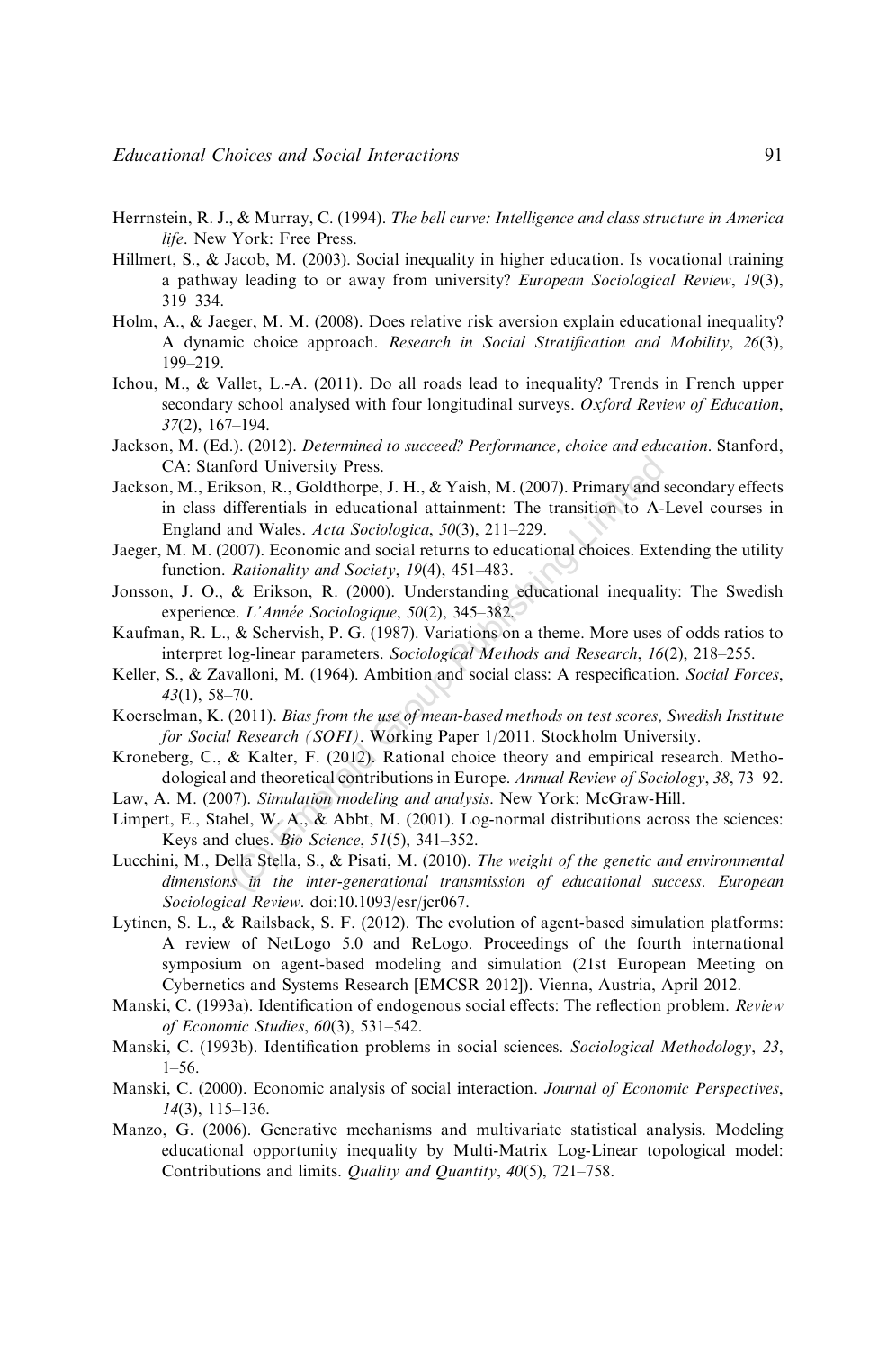- Manzo, G. (2007). Variables, mechanisms, and simulations: Can the three methods be synthesized? A critical analysis of the literature. Revue Française de Sociologie – An Annual English Selection, 48(Suppl.), 35–71.
- Manzo, G. (2009). La spirale des inégalités. Choix scolaires en France et en Italie au XX siècle. Paris: Presses de l'Université Paris-Sorbonne.
- Manzo, G. (2010). Analytical sociology and its critics. European Journal of Sociology, 51(1), 129–170.
- Manzo, G. (2011). Educational choices and educational traps. Towards an integration between computational and statistical modelling in the sociology of social stratification. GEMASS Working Papers, GeWop 2011, no. 1.
- Mastekaasa, A. (2006). Educational transitions at graduate level: Social origins and enrolment in PhD programmes in Norway. Acta Sociologica, 49(4), 437–453.
- Mayer, T. (1960). The distribution of ability and earnings. The Review of Economics and Statistics, 42(2), 189–195.
- McPherson, J., Smith-Lovin, L., & Cook, J. (2001). Birds of a feather: Homophily in social networks. Annual Review of Sociology, 27, 415–444.
- (a). The distribution of ability and earnings. *The Review of*  $\lambda$  42(2), 189–195.<br>
Smith-Lovin, L., & Cook, J. (2001). Birds of a feather: Homo<br> *Annual Review of Sociology*, 27, 415–444.<br>
Smith-Lovin, L., & Brashears, McPherson, M., Smith-Lovin, L., & Brashears, M. E. (2006). Social isolation in America: Changes in core discussion networks over two decades. American Sociological Review, 71, 353–375.
- Merton, R. K. (1968). The Matthew effect in science. The reward and communication systems of science are considered. Science, 159(810), 55–63.
- Morgan, S. L. (2005). On the edge of commitment: Educational attainment and race in the united states. Stanford, CA: Stanford University Press.
- Mouw, T. (2006). Estimating the causal effect of social capital: A review of recent research. Annual Review of Sociology, 32, 79–102.
- Müller, W., & Karle, W. (1993). Social selection in educational systems in Europe. *European* Sociological Review, 9(1), 1–23.
- Müller, W., Lüttinger, P., König, W., & Karle, W. (1989). Class and education in industrial nations. International Journal of Sociology, 19(3), 3–39.
- Need, A., & de Jong, U. (2000). Educational differentials in the Netherlands: Testing rational choice theory. Rationality and Society, 13, 71–98.
- Orle´an, A. (1995). Bayesian interactions and collective dynamics of opinion: Herd behavior and mimetic contagion. Journal of Economic Behavior and Organization, 28(2), 257–274.
- Pfeffer, F. T. (2008). Persistent inequality in educational attainment and its institutional context. European Sociological Review, 24(5), 543–565.
- Raftery, A. E., & Hout, M. (1993). Maximally maintained inequality: Expansion, reform and opportunity in Irish education, 1921–1975. Sociology of Education, 66, 41–62.
- Railsback, S. F., & Grimm, V. (2012). Agent-based and individual-based modeling: A practical introduction. Princeton, CA: Princeton University Press.
- Railsback, S. F., Lytinen, S. L., & Jackson, S. K. (2006). Agent-based simulation platforms: Review and development recommendations. Simulation, 82, 609–623.
- Reynolds, J. R., & Johnson, M. K. (2011). Change in the stratification of educational expectations and their realization. Social Forces, 90(1), 85–110.
- Rolfe, M. (2009). Conditional choice. In P. Hedström & P. Bearman (Eds.), The Oxford handbook of analytical sociology (pp. 419-447). Oxford: Oxford University Press.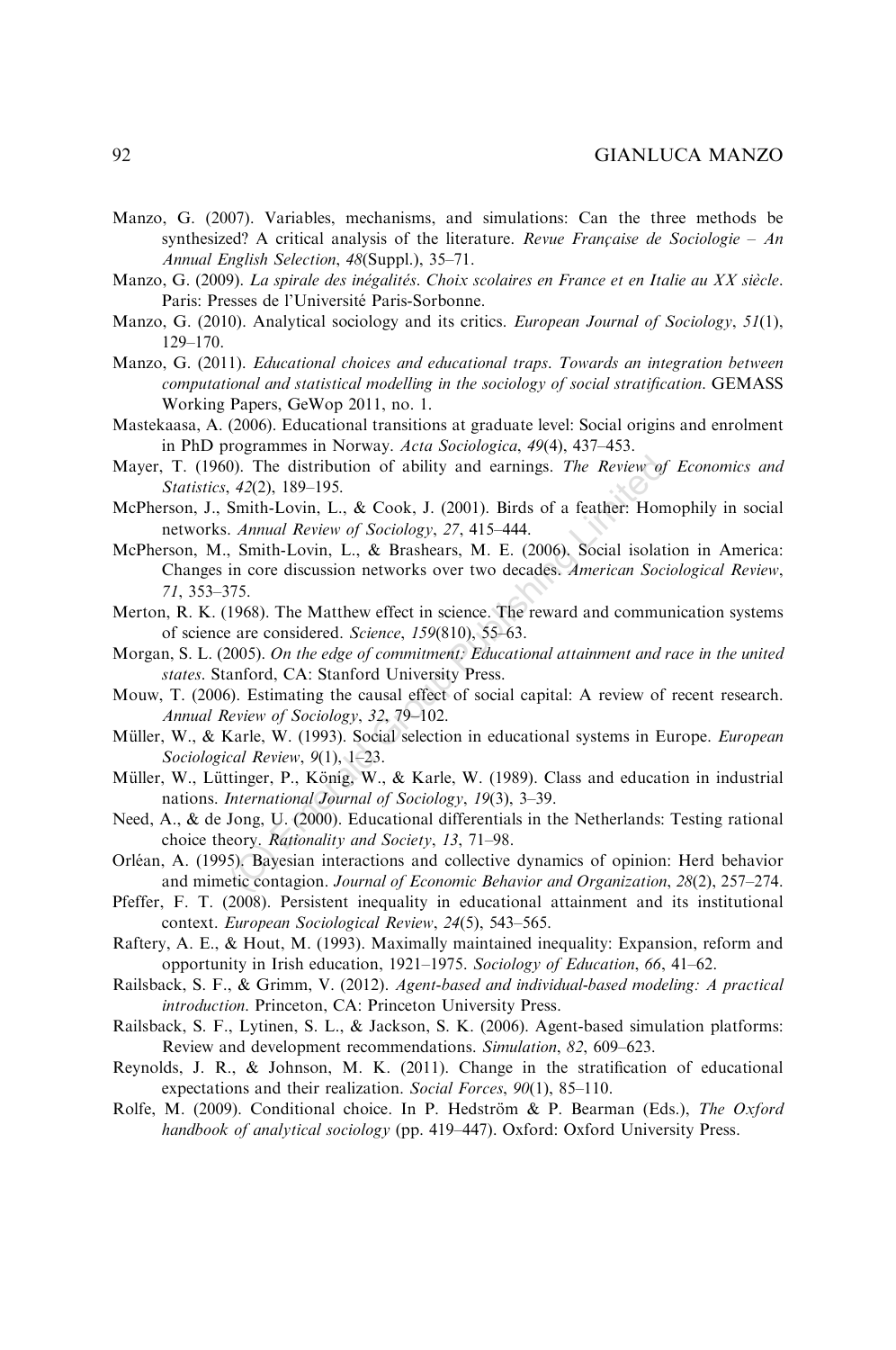- Sampson, R., Morenoff, J. D., & Gannon-Rowley, T. (2002). Assessing neighbourhood effects: Social processes and new directions in research. Annual Review of Sociology, 28, 443–478.
- Schelling, T. C. (1971). Dynamic models of segregation. Journal of Mathematical Sociology, 1, 143–186.
- Schelling, T. C. (1973). Hockey helmets, concealed weapons and daylight saving. A study of binary choices with externalities. Journal of Conflict Resolution, 17(3), 381-428.
- Schizzerotto, A. (1997). Perché in Italia ci sono pochi diplomati e pochi laureati? Vincoli strutturali e decisioni razionali degli attori come cause della contenuta espansione della scolarità superiore. Polis, 11(3), 345–365.
- Selz, M., & Vallet, L.-A. (2006). La démocratisation de l'enseignement et son paradoxe apparent (pp. Données Sociales, La Société Française, INSEE, Paris.
- Sewell, W. H., Hauser, R. M., Springer, K. W., & Hauser, T. S. (2003). As we age: A review of the Wisconsin longitudinal study, 1957–2001. Research in Social Stratification and Mobility, 20, 3–111.
- Shalizi, C. R., & Thomas, A. C. (2011). Homophily and contagion are generically confounded in observational social network studies. Sociological Methods and Research, 40(3), 211–239.
- Shavit, Y., & Blossfeld, H.-P. (Eds.). (1993). Boulder, CO. Westview Press.
- Shoam, Y., & Leyton-Brown, K. (2009). Multiagent systems: Algorithmic, game-theoretic, and logical foundations. Cambridge: Cambridge University Press.
- Skopek, J., Schulz, F., & Blossfeld, H.-P. (2011). Who contacts whom? Educational homophily in online mate selection. European Sociological Review, 27(2), 180–195.
- Snjiders, T. A. B., & Steglich, C. E. G. (2013, forthcoming). Representing micro-macro linkages by actor-based dynamic networks models, Sociological Methods and Research.
- Sobel, M. E. (2006). Spatial concentration and social stratification: Does the clustering of disadvantage 'Beget' bad outcomes? In S. Bowles, S. N. Durlauf & K. Hoff (Eds.), Poverty traps (pp. 204–229). New York: Russell Sage Foundation.
- Iauser, R. M., Springer, K. W., & Hauser, T. S. (2003). As we ay<br>onsin longitudinal study, 1957–2001. *Research in Social Str*<br>20, 3–111. Thomas, A. C. (2011). Homophily and contagion are generically<br>onal social network st Stocké, V. (2007). Explaining educational decision and effects of families social class position: An empirical test of the Breen–Goldthorpe model of educational attainment. European Sociological Review, 23(4), 505–519.
- Stocké, V. (2008). Educational decisions as rational choice? Testing the Erikson-Jonsson model. Working Papers 504, Universität Mannheim.
- Stonedahl, F., & Wilensky, U. (2010). Evolutionary robustness checking in the artificial Anasazi model. Proceedings of the AAAI fall symposium on complex adaptive systems: Resilience, robustness, and evolvability. November 11–13, 2010. Arlington, VA.
- Thélot, C., & Vallet, L.-A. (2000). La réduction des inégalités sociales devant l'école depuis le début du siècle. Économie et Statistique, 334, 3-32.
- Tisue, S., & Wilensky, U. (2004a). NetLogo: Design and implementation of a multi-agent modeling environment. Evanston, IL, Center for Connected Learning and Computer-Based Modeling, Northwestern University. <http://ccl.northwestern.edu/papers/>
- Tisue, S., & Wilensky, U. (2004b). NetLogo: A simple environment for modeling complexity. Evanston, IL, Center for Connected Learning and Computer-Based Modeling, Northwestern University. <http://ccl.northwestern.edu/papers/>
- Vallet, L. A., & Selz, M. (2007). Evolution historique de l'inégalité des chances devant l'école: Des méthodes et des résultats revisités. Education & Formation, 74, 65–74.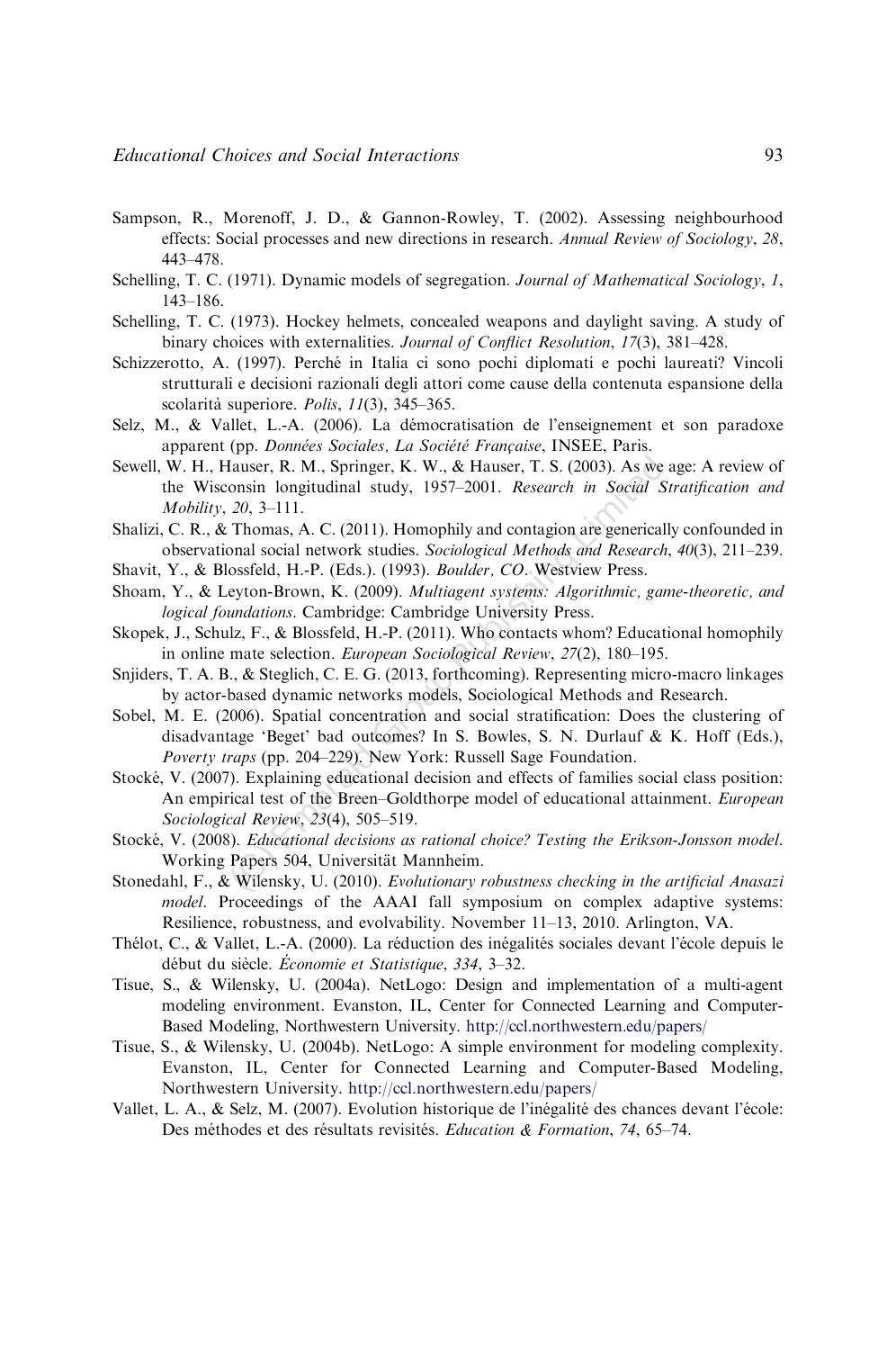- Van de Werfhorst, H. G. (2009). Credential inflation and educational strategies: A comparison of the United States and the Netherlands. Research in Social Stratification and Mobility, 27, 269–284.
- Van de Werfhorst, H. G., & Hofstede, S. (2007). Cultural capital or relative risk aversion? Two mechanisms for educational inequality compared. The British Journal of Sociology, 58, 391–415.
- VanderWeele, T. J. (2011). Sensitivity analysis for contagion effects in social networks. Sociological Methods & Research, 40(2), 240–255.
- Watts, D. J. (1999). Networks, dynamics, and the Small-World phenomenon. American Journal of Sociology, 105(2), 493–527.
- Watts, D. J. (2004). The new science of networks. Annual Review of Sociology, 30, 243–270.
- Watts, D. J., & Strogatz, S. H. (1998). Collective dynamics of 'Small-world' networks. Nature, 393, 440–442.
- White, H. (2000). Parameterize: Notes on mathematical modeling for sociology. Sociological Theory, 18(3), 505–509.
- Winship, C., & Korenman, S. (1997). Does staying in school make you smarter? The effect of education on IQ in the bell curve. In B. Devlin, S. E. Fienberg, D. P. Resnick & K. Roeder (Eds.). Intelligence, genes and success: Scientists respond to the Bell curve (pp. 215–234, ch. 10). Springer-Verlag.
- Wooldridge, M. (2009). An introduction to multi agent systems. John Wiley and Sons, Ltd.
- on Kingrald Group Xie, Y. (1992). The log-multiplicative layer effect model for comparing mobility tables. American Sociological Review, 57(3), 380–395.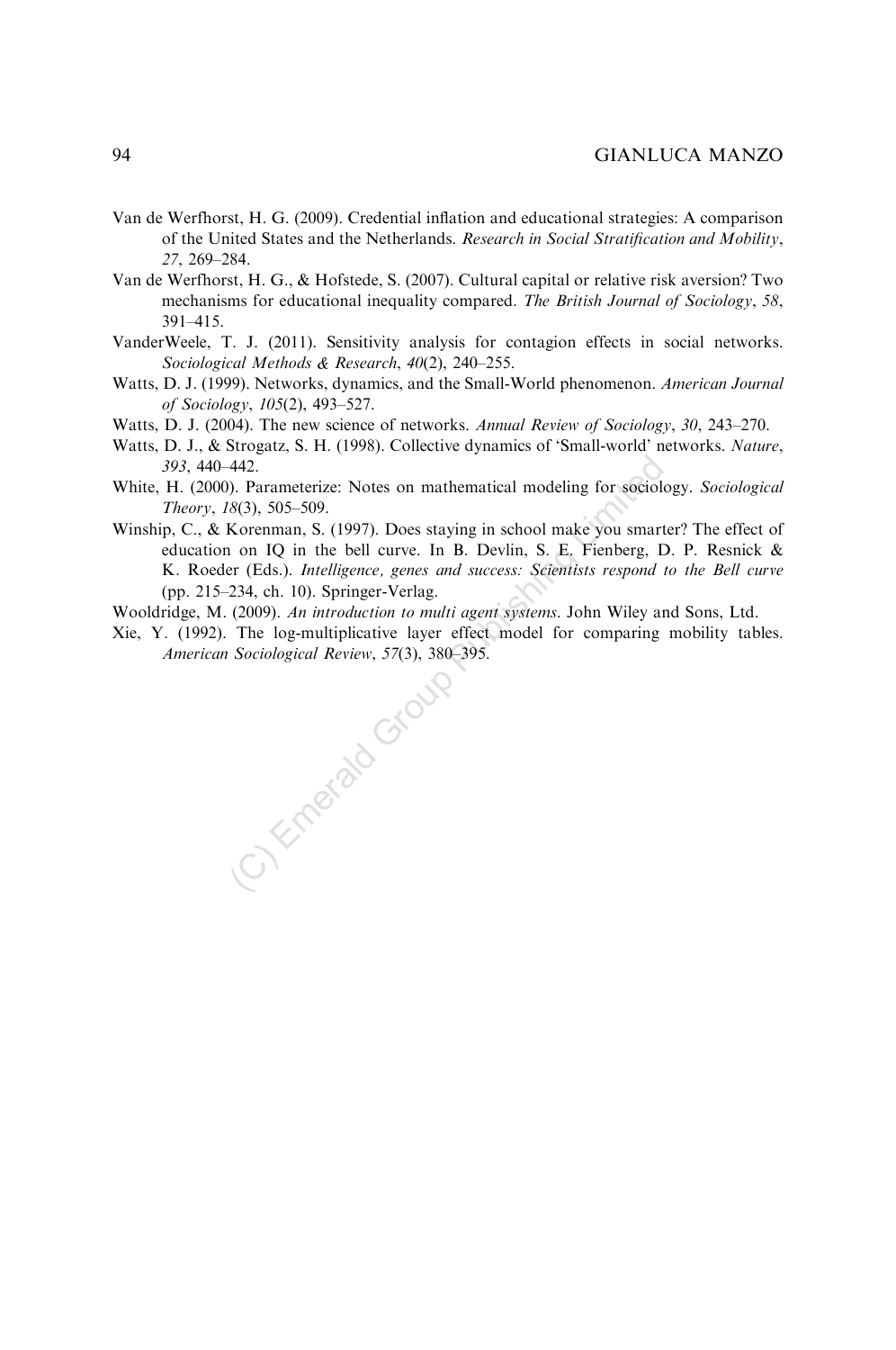# APPENDIX A

## Table A.1. Number, State and Initialisation Values of the Model Parameters Concerned by the Simulation.

| Parameter                                                                               | Number of<br>Independent<br>Parameters | State and<br>Initialisation<br>Values |
|-----------------------------------------------------------------------------------------|----------------------------------------|---------------------------------------|
| Mean of the log-normal distribution of agents' ability<br>$(A_{\varrho})$               | 5                                      | Manipulated                           |
| Variance of the log-normal distribution of agents'<br>ability $(\sigma_A^2)$            |                                        | Set to 0.25                           |
| Mean of the log-normal distribution of agents'<br>perceived benefits $(B_{\varphi})$    |                                        | Manipulated                           |
| Variance of the log-normal distribution of agents'<br>perceived benefits $(\sigma_R^2)$ |                                        | Set to $0.25$                         |
| Network average degree $(K)$                                                            |                                        | Set to 4                              |
| Probability of out-group links $(p)$                                                    |                                        | Set to 0.1                            |
| Probability of out-group links as function of the                                       | 3                                      | Set to 0.6, 0.25,                     |
| 'Social' distance among groups ( $P_{GSD} \in [1,2,3,4]$ )                              |                                        | 0.10, 0.05                            |
| Maximum number of times the educational level L<br>can be evaluated $F$                 | 1                                      | Set to 3                              |
|                                                                                         |                                        |                                       |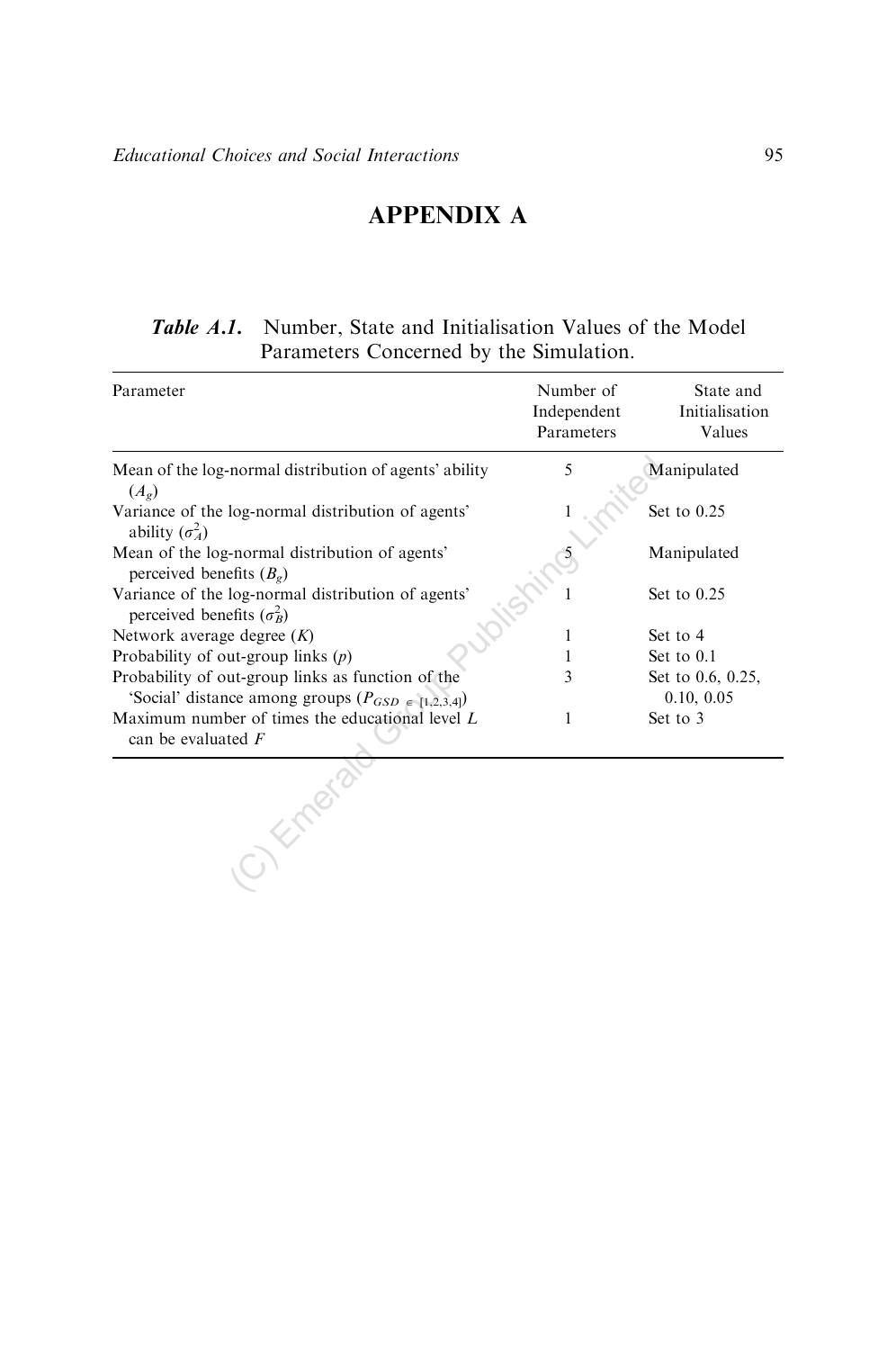| <b>Table A.2.</b> Percentage of Actors/Agents Reaching a Given Educational |  |  |  |  |  |
|----------------------------------------------------------------------------|--|--|--|--|--|
| Level (Columns) within a Given Educational Background/Agent Group          |  |  |  |  |  |
| (Rows) – French Real-Data Cross-Tabulation (Average of 100                 |  |  |  |  |  |
| Bootstrapped Cross-Tabulations) and Simulated Cross-Tabulations            |  |  |  |  |  |
| Generated by Each Model Variant Discussed in Section 'Computational        |  |  |  |  |  |
| Results, Empirical Data and Model Dynamic' (Average Over 100               |  |  |  |  |  |
| $\mathbf{D}$ and $\mathbf{L}$ and $\mathbf{L}$                             |  |  |  |  |  |

|                                                             | 1a                                                                                       | 1bc                       | 2ab   | 2c    | 3ab   | N     |  |  |
|-------------------------------------------------------------|------------------------------------------------------------------------------------------|---------------------------|-------|-------|-------|-------|--|--|
|                                                             |                                                                                          | (a) French Empirical Data |       |       |       |       |  |  |
| 1a                                                          | 48.90                                                                                    | 20.38                     | 14.33 | 7.21  | 9.17  | 1,418 |  |  |
| 1bc                                                         | 15.34                                                                                    | 24.39                     | 25.53 | 16.22 | 18.51 | 1,769 |  |  |
| 2ab                                                         | 7.66                                                                                     | 8.96                      | 23.80 | 19.60 | 39.98 | 524   |  |  |
| 2c                                                          | 5.63                                                                                     | 5.73                      | 16.80 | 19.53 | 52.31 | 380   |  |  |
| 3ab                                                         | 4.76                                                                                     | 2.79                      | 8.13  | 14.81 | 69.51 | 909   |  |  |
| (b) 'Straw Man' Model: All Mechanisms Are Absent            |                                                                                          |                           |       |       |       |       |  |  |
| la-agents                                                   | 54.69                                                                                    | 24.69                     | 11.31 | 5.11  | 4.20  | 1,418 |  |  |
| 1bc-agents                                                  | 54.67                                                                                    | 24.88                     | 11.19 | 5.14  | 4.12  | 1,769 |  |  |
| 2ab-agents                                                  | 54.80                                                                                    | 24.54                     | 11.30 | 5.05  | 4.31  | 524   |  |  |
| 2c-agents                                                   | 54.79                                                                                    | 24.46                     | 11.27 | 5.20  | 4.27  | 380   |  |  |
| 3ab-agents                                                  | 54.38                                                                                    | 25.03                     | 11.22 | 5.11  | 4.26  | 909   |  |  |
| (c) Model Variant 1: Ability                                |                                                                                          |                           |       |       |       |       |  |  |
| la-agents                                                   | 44.73                                                                                    | 24.43                     | 13.26 | 8.42  | 9.15  | 1,418 |  |  |
| 1bc-agents                                                  | 33.95                                                                                    | 22.71                     | 14.22 | 9.34  | 19.78 | 1,769 |  |  |
| 2ab-agents                                                  | 29.47                                                                                    | 21.57                     | 13.16 | 11.32 | 24.47 | 524   |  |  |
| 2c-agents                                                   | 31.10                                                                                    | 21.56                     | 14.17 | 12.56 | 20.61 | 380   |  |  |
| 3ab-agents                                                  | 34.31                                                                                    | 19.29                     | 13.89 | 10.26 | 22.23 | 909   |  |  |
| (d) Model Variant 2: 'Model Variant 1' + Perceived Benefits |                                                                                          |                           |       |       |       |       |  |  |
| la-agents                                                   | 45.01                                                                                    | 24.37                     | 13.23 | 8.33  | 9.06  | 1,418 |  |  |
| 1bc-agents                                                  | 34.51                                                                                    | 22.82                     | 14.14 | 9.25  | 19.28 | 1,769 |  |  |
| 2ab-agents                                                  | 17.23                                                                                    | 14.43                     | 12.79 | 10.17 | 45.38 | 524   |  |  |
| 2c-agents                                                   | 15.52                                                                                    | 14.20                     | 11.28 | 10.95 | 48.04 | 380   |  |  |
| 3ab-agents                                                  | 14.36                                                                                    | 10.31                     | 11.34 | 7.62  | 56.36 | 909   |  |  |
|                                                             | (e) Model Variant 3: 'Model Variant $2$ ' + Ability/Benefits Interaction                 |                           |       |       |       |       |  |  |
| la-agents                                                   | 45.52                                                                                    | 24.43                     | 13.07 | 8.21  | 8.77  | 1,418 |  |  |
| 1bc-agents                                                  | 36.01                                                                                    | 23.15                     | 13.96 | 9.03  | 17.85 | 1,769 |  |  |
| 2ab-agents                                                  | 17.06                                                                                    | 14.35                     | 12.25 | 9.92  | 46.42 | 524   |  |  |
| 2c-agents                                                   | 14.24                                                                                    | 12.64                     | 10.59 | 9.93  | 52.60 | 380   |  |  |
| 3ab-agents                                                  | 11.45                                                                                    | 8.59                      | 9.60  | 6.79  | 63.56 | 909   |  |  |
|                                                             | (f) Model Variant 4: 'Model Variant 3' + Social Influence                                |                           |       |       |       |       |  |  |
| la-agents                                                   | 37.67                                                                                    | 26.26                     | 16.41 | 10.45 | 9.21  | 1,418 |  |  |
| 1bc-agents                                                  | 25.79                                                                                    | 24.58                     | 17.20 | 12.02 | 20.40 | 1,769 |  |  |
| 2ab-agents                                                  | 12.73                                                                                    | 14.98                     | 14.19 | 14.37 | 43.73 | 524   |  |  |
| 2c-agents                                                   | 11.29                                                                                    | 13.09                     | 12.84 | 14.63 | 48.14 | 380   |  |  |
| 3ab-agents                                                  | 5.64                                                                                     | 5.89                      | 7.11  | 8.79  | 72.57 | 909   |  |  |
|                                                             | (g) Model Variant 5: 'Model Variant $4$ ' + Inflation Spiral Mechanisms (see Appendix B) |                           |       |       |       |       |  |  |
| la-agents                                                   | 31.88                                                                                    | 24.91                     | 17.61 | 11.89 | 13.71 | 1,418 |  |  |
| 1bc-agents                                                  | 18.11                                                                                    | 20.95                     | 16.52 | 13.13 | 31.29 | 1,769 |  |  |
| 2ab-agents                                                  | 8.34                                                                                     | 11.46                     | 12.10 | 12.24 | 55.86 | 524   |  |  |
| 2c-agents                                                   | 7.88                                                                                     | 9.75                      | 10.68 | 11.86 | 59.83 | 380   |  |  |
| 3ab-agents                                                  | 4.10                                                                                     | 4.60                      | 5.25  | 6.17  | 79.88 | 909   |  |  |

Replications).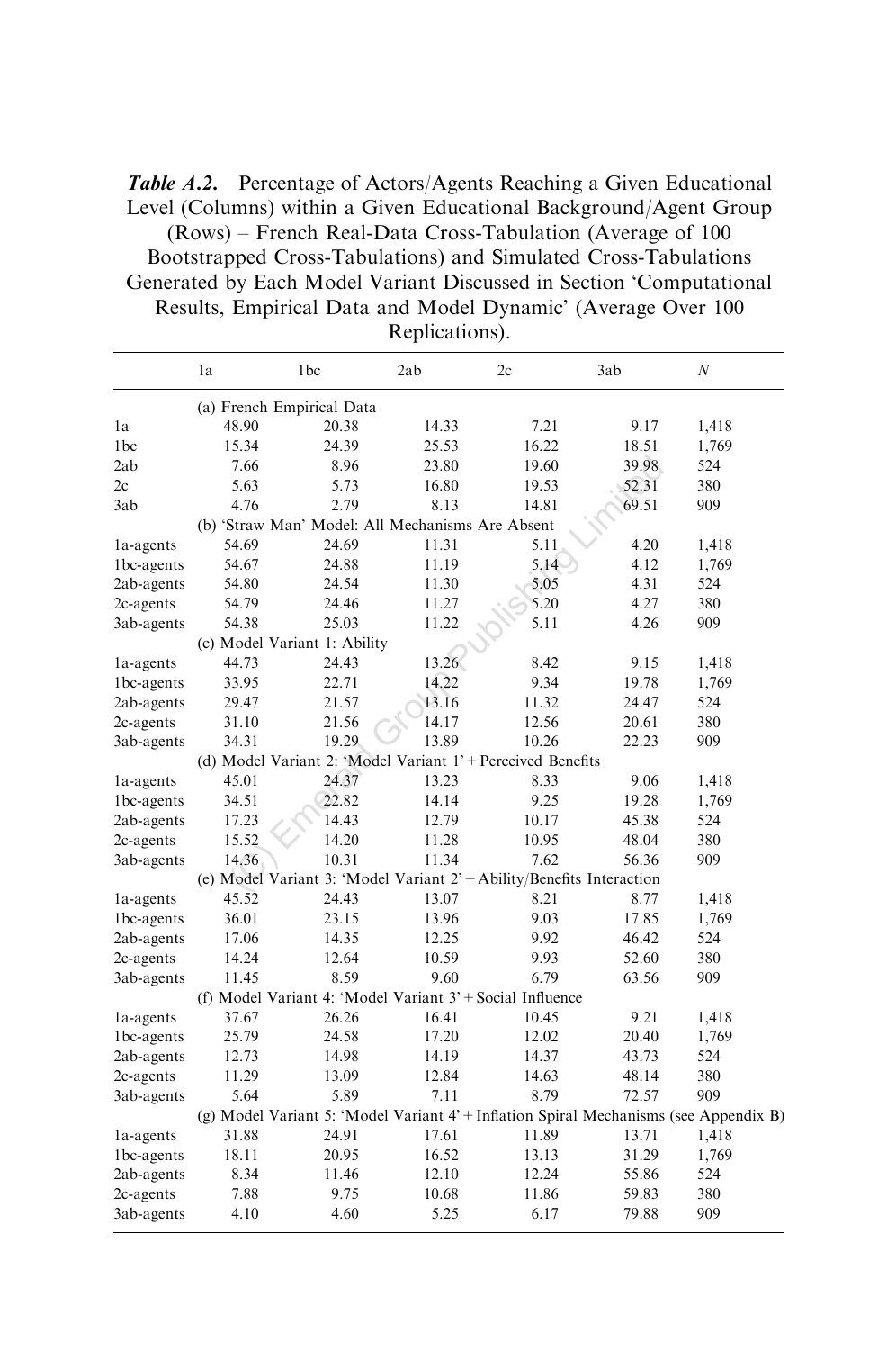

The spents and the spents are appears and the spents are the spents  $\frac{1}{8} \int_{\frac{1}{100}}^{\frac{1}{100}} \frac{1}{100}$ <br>
Effective Mean Values (Averaged over 100 Replications) of the Mean of Agents (Right) as a Function of Agents' C Fig. A.1. Effective Mean Values (Averaged over 100 Replications) of Agents' Ability (Left) and Perceived Benefits (Right) as a Function of Agents' Group for Each Model Variant (Bars Give Values within Which Fall 95% of Model Replication). Example: Under Model Variant 1, the Mean of Ability Distribution for Agents Belonging to the Lowest Group (1a-Agents) Ranges across Replications between  $\approx 0.20$  and  $\approx 0.37$ .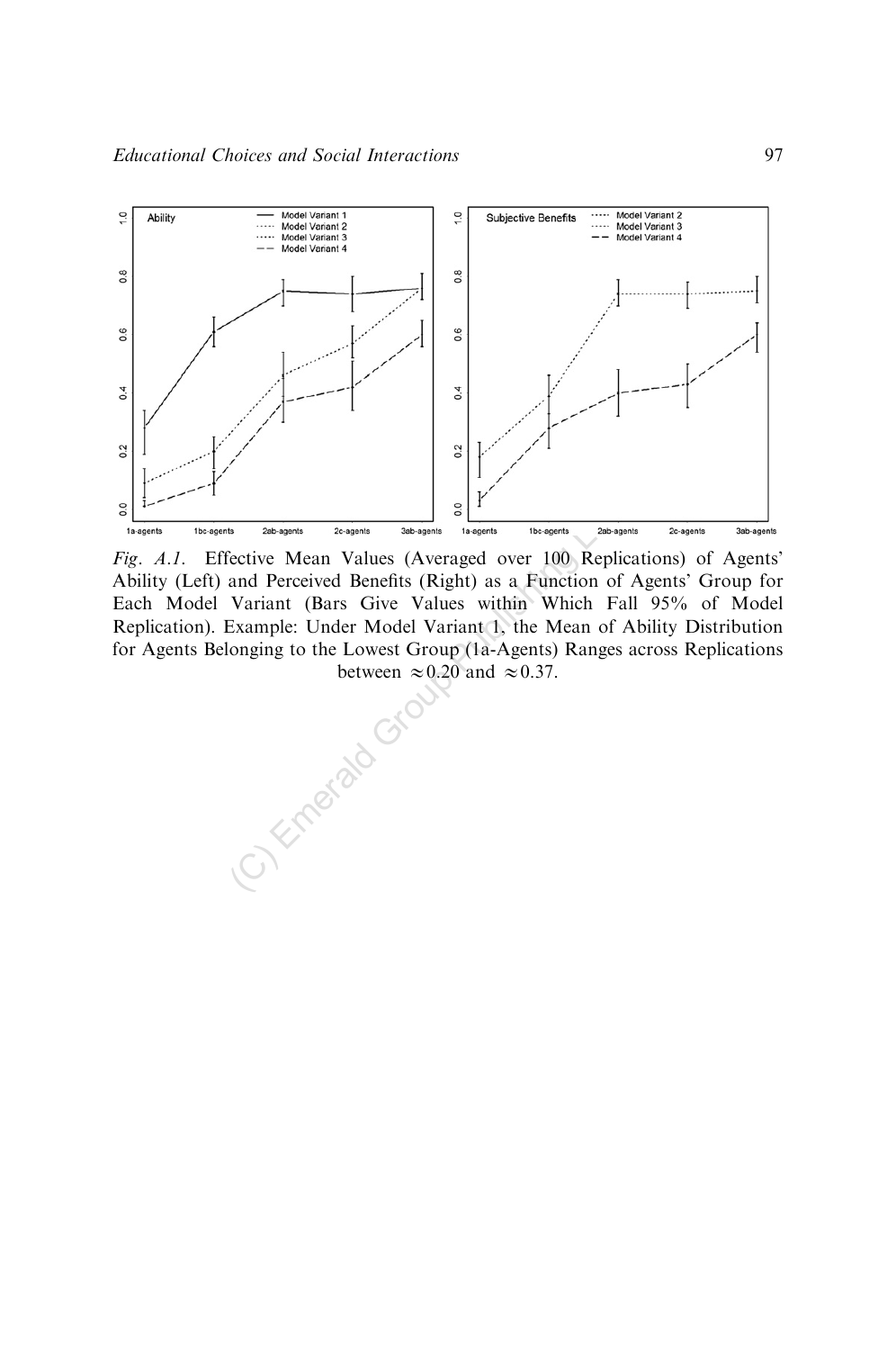### APPENDIX B

As I have stressed in the discussion section, the formal model presented here contains several simplifying assumptions. In particular, with regard to the way in which actors evaluate the net benefits of a given educational level, both its pay-offs on the job market and the actor's subjective evaluation of these pay-offs from the point of view of the social group to which s/he belongs are conflated into a single parameter,  $B_{iq}$  (see section 'Computational modelling of educational preference formation'; Eq. (2)).

ble. Such analytical decomposition would allow in of the inflation spiral in which educational choice in equals in the model in Breen and Goldthorpe's (1997) formal model, G discursive outline of the model explicitly ackn On a conceptual level, however, separating these two components would be appreciable. Such analytical decomposition would allow more direct representation of the inflation spiral in which educational choices tend to be trapped in the long run. While an explicit representation of this process is absent from Breen and Goldthorpe's (1997) formal model, Goldthorpe's (1996) first discursive outline of the model explicitly acknowledged that when education is considered a positional good, its value decreases as more people obtain a given educational qualification, thus progressively modifying actors' subjective incentives to do their best to go beyond that qualification if they want to maintain their relative position in the social hierarchy (see already Boudon, 1974, ch. 8; for a historical outline of education inflation dynamics, see Collins, 1979). Recent empirical analyses have shown that individuals' expectations/ambitions about going beyond the upper secondary level increase in the long run (see Reynolds & Johnson, 2011) and that the inflation trend of higher educational certificates induces increasing proportions of all social classes to try and obtain them (see Van de Werfhorst, 2009).

Eq. (B.1) slightly modifies Eq. (2) (see section 'Computational modelling of educational preference formation') in order to accommodate in a simple way an explicit representation of this process of educational inflation and its effect on actors' beliefs. To this end, the two following terms are introduced into the original Eq. (2): (a) the term  $OR_{Lt}$  – that is, the pay-off from educational level  $L$  on the job market at the instant  $t$  (OR stands for objective returns) and (2) the term  $NC_{L}$  – that is, the overall number of choices that a given educational level  $L$  has received at the instant  $t$  from all agents living in the artificial society (N being the total number of artificial agents). These two terms are then made to interact in a specific way.

On the one hand, the diffusion of educational choices at the aggregate level is assumed to affect the agent's educational choice by progressively reducing the objective return  $OR_{LL}$  of educational level L, thereby indirectly depressing the agent's evaluation of educational level L. However, on the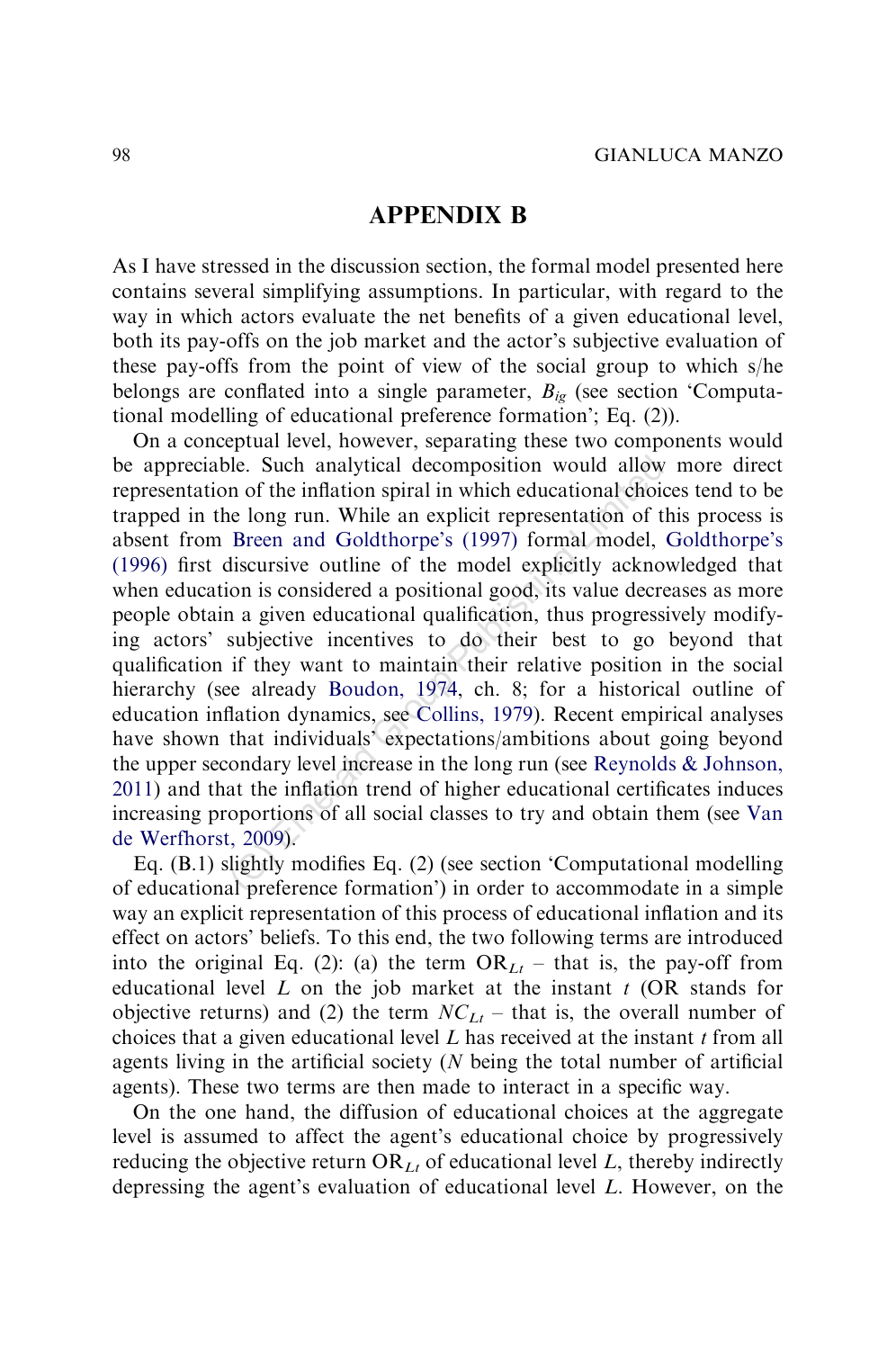other hand, it is also assumed that artificial agents actively react to this inflation dynamic of educational levels by iteratively readjusting their initial subjective perception B of the benefits of the educational level  $L$ : that is, the larger the proportion of favourable choices for  $L$ , the more perceived benefits are upwardly reevaluated.

$$
P_{igL} = A_{ig} + \frac{1}{\ln(NC_{Lt-n})} \text{OR}_{Lt} + (\phi(\text{A}) \times B_{ig})^{1 - \frac{NC_{Lt-n}}{N}} + SI_{igL}
$$
(B.1)

among agents' educational choices, which instead e educational choices performed by agents' close the educational behaviour of the population algorited a sa whole (*NC*). As the detailed simulation algorited 2.2), however Thus, the main difference between the model studied in the article and the generalisation presented here is the introduction of a second source of externalities among agents' educational choices, which instead of being based on the educational choices performed by agents' closest contacts, derive from the educational behaviour of the population of agents considered as a whole  $(NC)$ . As the detailed simulation algorithm clarifies (see Fig. 1, step 2.2), however, since the total number of choices  $NC_{Lt}$  in favour of each educational level is computed, and put back into the agent's education behavioural function [B.1], every 52 iterations, the two forms of social externalities do not operate on the same temporal scales. While the network-based social influence is continuously at work, the populationbased feedbacks triggered by the diffusion of education levels are activated only discretely.

According to Goldthorpe's (1996) verbal analysis, if dynamic belief updates of this kind were at work under the pressure of a process of education devaluation, one should expect to find that, ceteris paribus, class differentials in educational choices persist because the educational race becomes increasingly intense for every social group.

In order to test this hypothesis, exactly the same set of simulations that enabled best approximation of the educational stratification empirically observed in France – that is, the model containing all the mechanisms postulated (see section 'Computational results, empirical data and model dynamic'; Table 2f) – were re-run by introducing the two additional mechanisms formalised by Eq. (B.1). To initialise the four parameters of which the term OR consists, I took the proportion of French respondents reaching the service class at the end of their occupational careers (for the CASMIN occupational schema adopted here, see Breen, 2004, p. 12) among those reaching one of the five educational levels – thus representing the objective return associated with a given educational level as the capacity of this level to ensure a place among the most advantageous social positions.

The results reported in Table 2g (see section 'Computational results, empirical data and model dynamic') confirm this expectation. The statistics